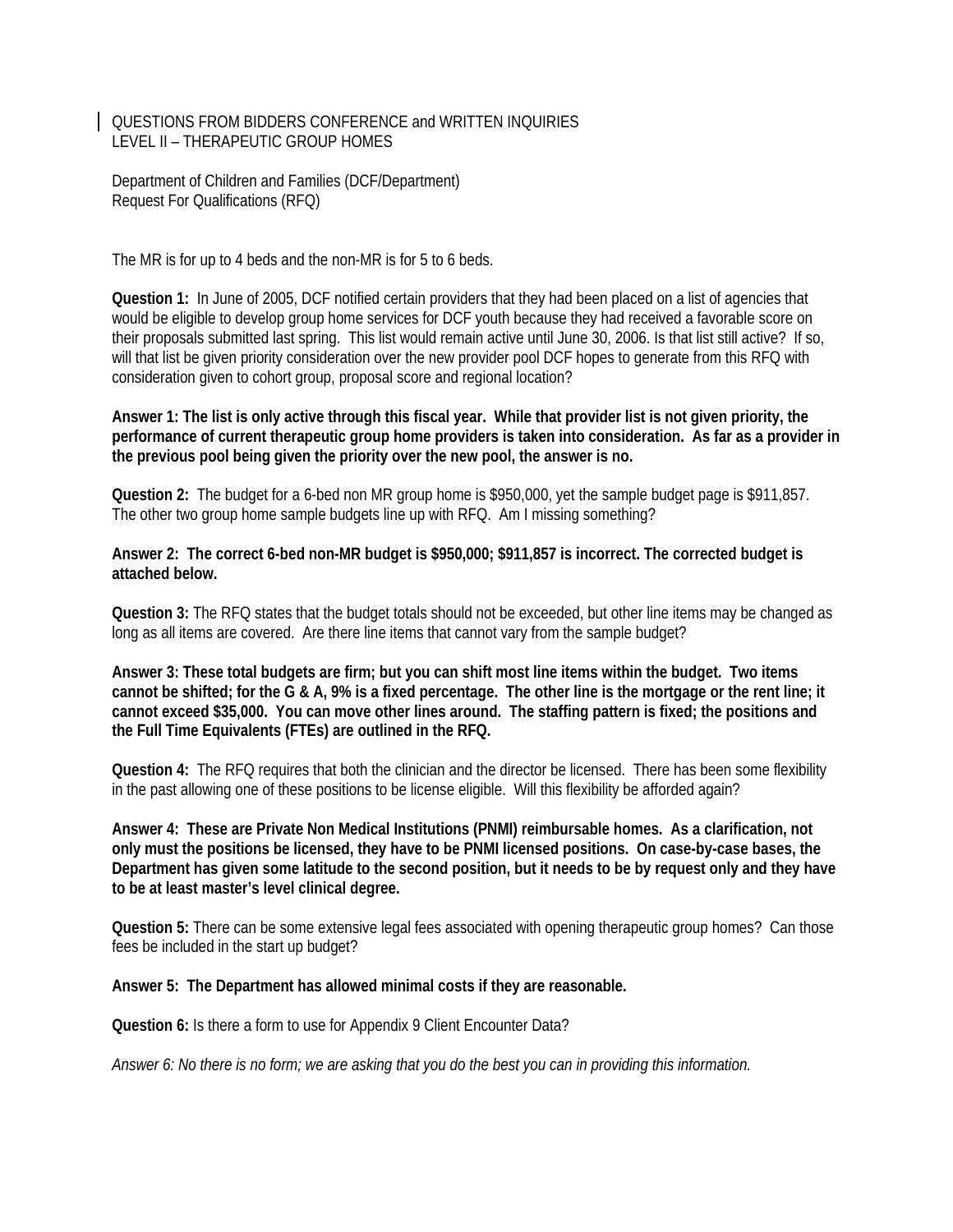**Question 7:** How is the \$35,000 line item for rent handled if the organization has a mortgage on the building or owns it out right?

*Answer 7: \$35,000 is the amount allowed to pay either rent or mortgage interest and depreciation expenses. If the building is already owned by the agency, a portion of this amount may be claimed as depreciation.* 

**Question 8:** For a current DCF Level I group home provider seeking to convert to a Level II, will the facility be grandfathered in for the purpose of health and safety codes or does the facility need to upgrade, for example: installing a sprinkler system to comply with regulations passed on January 1, 2006 with therapeutic group homes?

*Answer 8: DCF will require sprinklers in all homes, conversions and new builds. All homes will be subject to local regulations.* 

**Question 9:** Can you shift line items except the 9% that is fixed and the rent cannot exceed 35K?

*Answer 9: Yes. Also, as noted earlier, staffing positions are fixed although the payment levels are not.* 

**Question 10:** If the agency owns the building, can it rent to itself?

*Answer 10: The Department will have to look at related party transactions.* 

**Question 11:** Can an agency submit a proposal for fewer than 5 beds for non-MR youth?

*Answer 11: No.* 

**Question 12:** Can clinical services be billed separately by the agency?

*Answer 12: No. These homes are PNMI reimbursable and there is no billing to be done by the agency.* 

**Question 13**: On the letter of intent, do you have to include number of cohorts?

*Answer 13: It is preferable to include the type of cohorts, but we will not reject letters of intent if you do not include the number(s).* 

**Question 14:** Does the start-up money include money for sprinklers?

*Answer 14: Start-up monies are not defined as being for sprinklers, but it may occur that some portion is utilized for this cost.* 

**Question 15:** Does the page limit apply for conversion from Level I to Level II?

**Answer 15: We will allow up to five additional pages exclusively for Level I homes to respond to the conversion questions. These additional pages may not be used for any other questions.** 

**Question 16**: When will the qualified list be developed?

*Answer 16: The qualifying list will be developed by around the end of the fiscal year.* 

**Question 17:** Do you have a sense on how many Therapeutic Group Homes you are going to fund? Where are the kids coming from?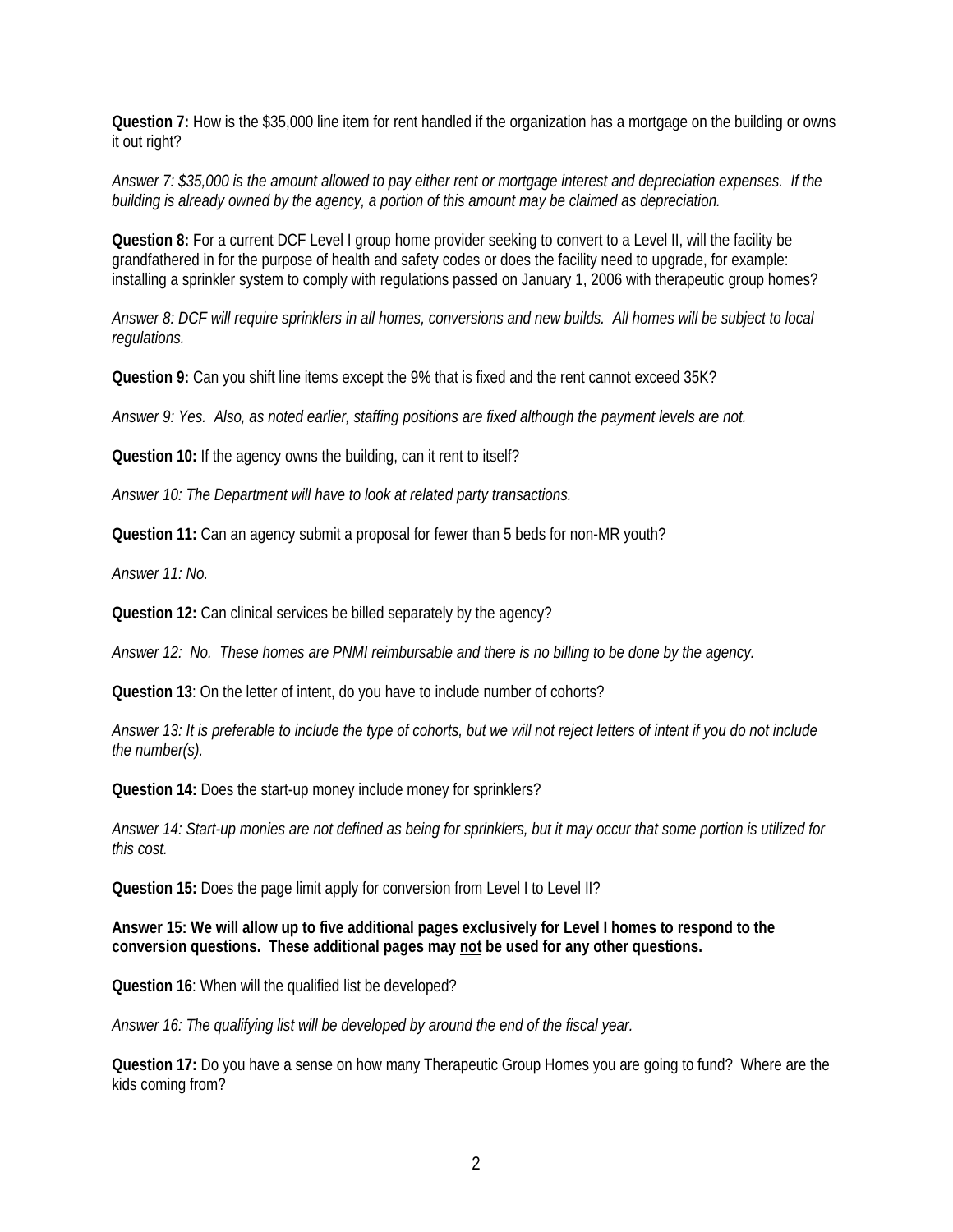Answer 17: It is hard to give an exact number without a current legislative appropriation for SFY 06-07. We have the list of youth from the Area Offices that were projected a year and a half ago; when and where those projected builds occur is yet to be determined.

**Question 18:** We have interest in opening a group home; is there flexibility in the cohort?

**Answer 18: You need to respond to the clinical question for each cohort that you wish to be considered for.** 

**Question 19:** If you apply for different cohorts in the RFQ, what additional questions must be answered?

**Answer 19: There are only two clinical questions that have to be answered additionally; those are specified.** 

**Question 20:** What are the budget amounts?

**Answer 20: The budget amounts are \$850,000 for a 4-bed MR home, \$903,688 for a 5-bed non-MR home, and \$950,000 for a 6-bed non-MR home. Any response that is 1% higher or more than the stated DCF funding level is not responsive and will not be considered to review or award.** 

**Question 21:** Can cohorts be mixed?

*Answer 21: No. Please respond to the cohorts as defined.* 

**Question 22:** How integrated will this be into the system of care?

*Answer 22: It varies on a case-by-case basis.* 

**Question 23:** Are other State agencies going forward with group homes?

**Answer 23: There will be a discussion in a few weeks on Level I group homes and a plan for their enhancement. We cannot speak to the intentions of agencies other than DCF.** 

**Question 24:** Are there statutory changes related to zoning issues?

**Answer 24: There is no change in the exemption for up to 6-bed homes. Providers still need to work with local authorities around related issues.** 

**Question 25:** As far as the school system goes, will you still try to have only one no-nexus child in a home?

*Answer 25: We have an informal guideline to place no more than one no-nexus child initially in a home and we will try to maintain that.* 

**Question 26:** Are the homes to be licensed by Department of Mental Retardation (DMR) or DCF?

*Answer 26: DCF.* 

**Question 27:** What communities have issues with no-nexus children? Is there any way to post a list of communities that had problems with no nexus children?

*Answer 27: Department of Mental Health and Addiction Services, DMR and DCF run Group homes; we don't have access to that information.* 

**Question 28**: Will you make sure that a child isn't placed in the home until the educational planning is completed?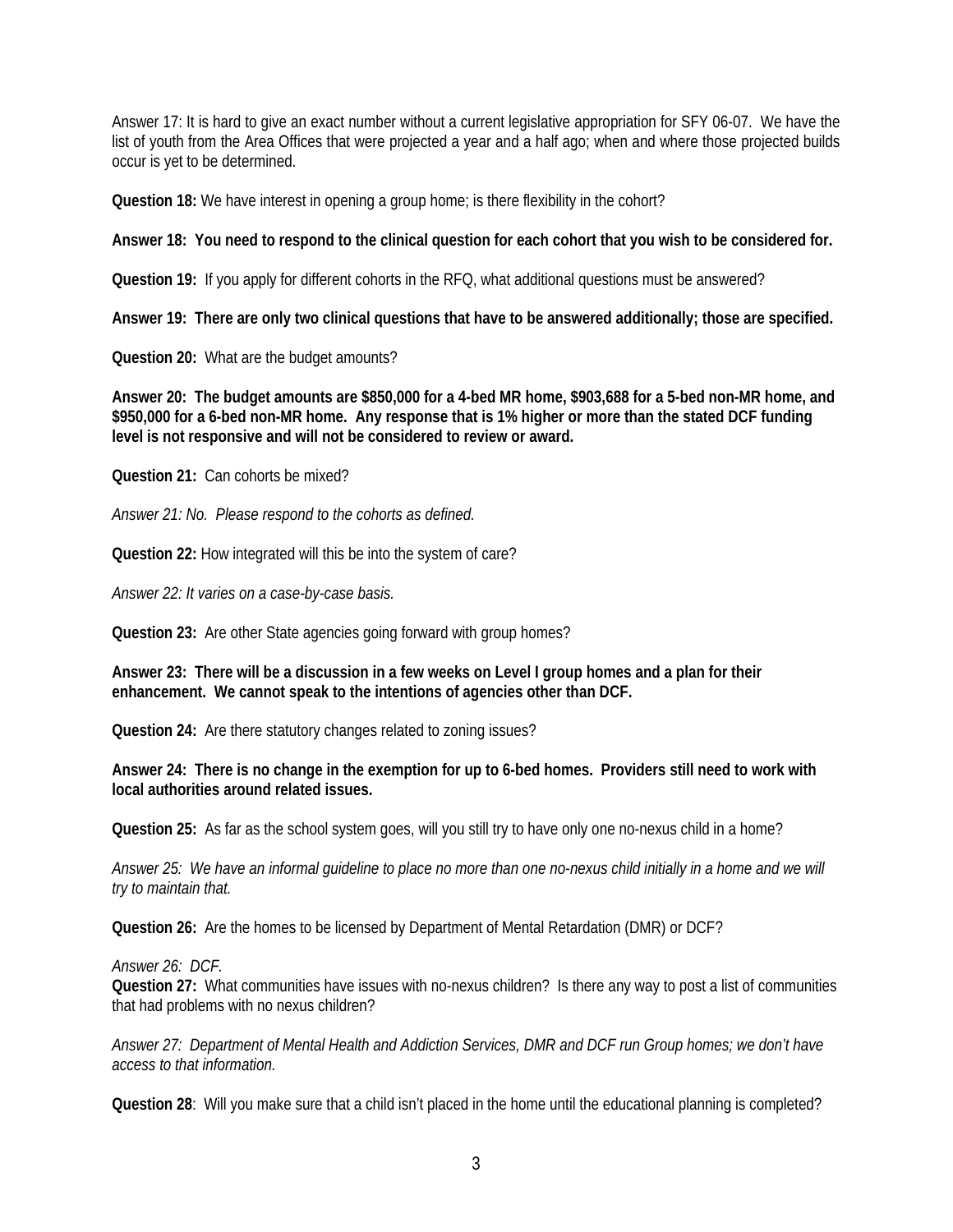*Answer 28: Staffing allows for limited first shift staffing since children are supposed to be in school during the day; thus it is ideal if the educational plan is in place before the child moves. One of the things we are struggling with, however, is that there are some towns that will not do a Pupil Placement Team (PPT) until a child is placed in a home.* 

**Question 29:** How long is the qualification list good for?

*Answer 29: The list is good through June 2008.* 

**Question 30:** Questions 6 and 11 don't appear to be included?

**Answer 30: These questions are in the RFQ.**

**Question 31:** What is the reimbursement for land cost settlement?

*Answer 31: There's no inclusion for land. We are waiting for new rules on cost settlement that are in the legislature.* 

**Question 32:** Is there a new law about sprinklers and for how many beds?

*Answer 32: There is a federal law as of January 1, 2006 regarding sprinklers and DCF is requiring that the group homes have sprinkler systems.* 

**Question 33:** Is the 9% the indirect cost totally on providers?

*Answer 33: The fiscal model for these therapeutic group homes was based on a 9% administrative cost. It may change at some point, but we do not have that information at this time.* 

**Question 34:** Is it reasonable to assume that we submit these proposals with the 9% and if that 9% changes, we will be allowed to redo those budgets with a higher rate if it stays within the dollars that are in the budget?

*Answer 34: Yes. Proposals submitted with G& A above 9% will, however, not be reviewed.* 

**Question 35:** Given the fact that there is going to be a requirement on the sprinkler at this point, is there any motivation on the Department's side to look at increasing the cap on the depreciation or rent to be able to accommodate the additional expense? We are looking at between \$15,000 to \$25,000 to do a sprinkler system. The rent/mortgage payments were already tight.

*Answer 35: At this point, the limit is \$35,000. You can take sprinkler costs from start-up money or run it into the mortgage cost. We will review it for discussion, however.* 

**Question 36:** What is the start-up budget?

*Answer 36: \$91,590.* 

**Question 37**: Can we use funds from other sources?

#### **Answer 37: Yes. DCF funds, however, must not exceed the maximum funding level.**

**Question 38:** What is the cost line settlement?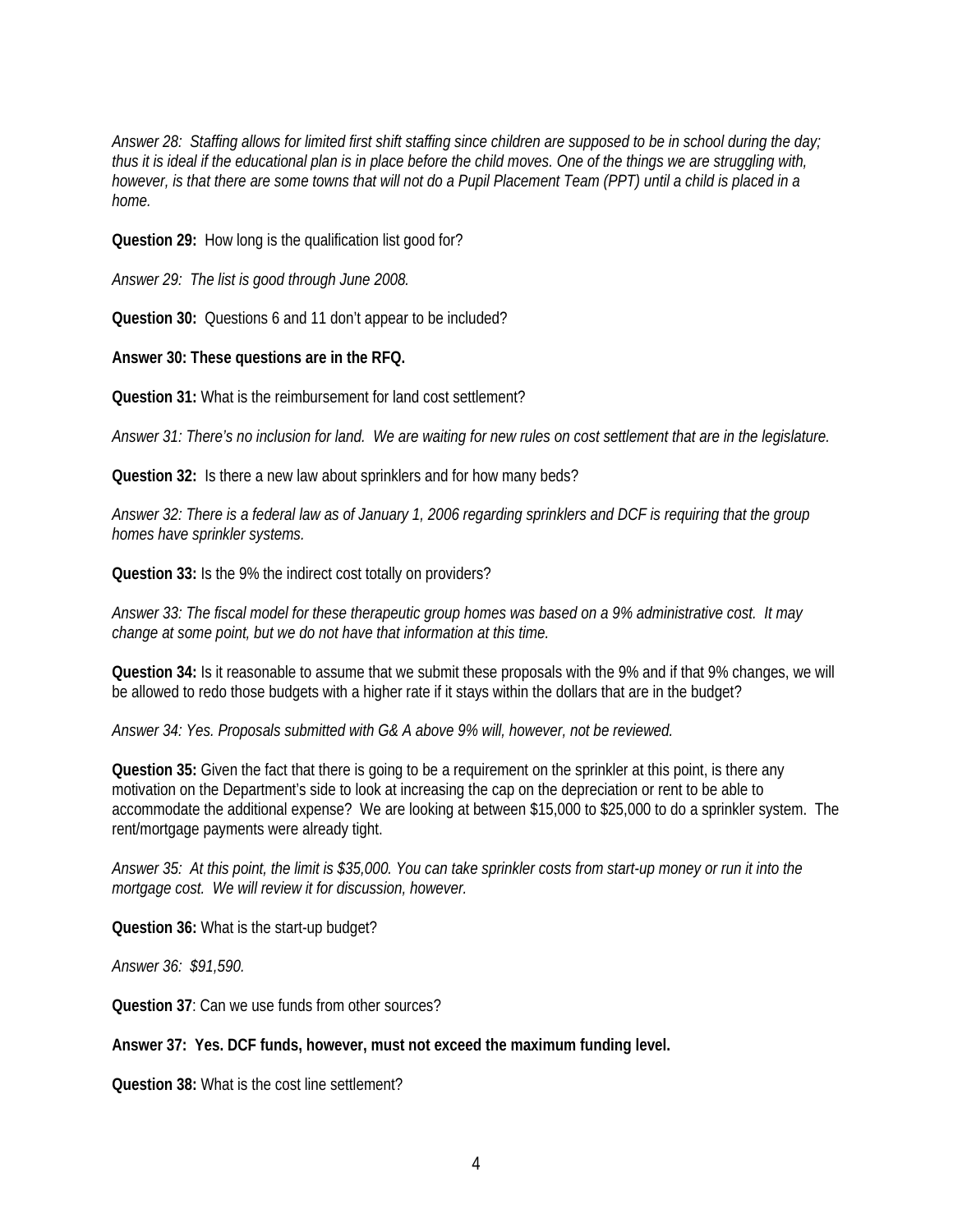*Answer 38: Each line in the budget is reviewed in the end of year report and there are allowed variances. The allowed variances per line for non-salary items is \$5,000 or 5%, which ever is greater, and salaries are 10% or \$1,500 which ever is greater.* 

**Question 39:** What is the process for budget revisions?

*Answer 39: Both fiscal/contracts and program representatives at DCF Central Office must approve it.* 

**Question 40:** Where is the budget template?

Answer 40: The budget template, which sets forth the sample budget, is in the RFQ, in a Portable Document Format (.PDF). It is not available in a Word or Excel format.

**Question 41:** Is it possible that the Administrative Services Organization (ASO) will determine that a child needs to step down to a lower level of care and there is no placement available?

*Answer 41: Were such an event to occur the ASO would authorize a continued stay at the higher level until such time as a transfer to the lower level could be effectuated.* 

**Question 42:** Can we obtain additional clinicians or do we have to have them employed already?

*Answer 42: Clinicians must have the experience, degree and license requirements whether current or new employees.* 

**Question 43:** In the RFQ, service categories #1-#18 were labeled as Non-MR, and #19-#22 were labeled as Non-MR, as well. Could you please specify which homes are for the MR?

*Answer 43: 1-8 or 1-18 are non-MR; 19-22 are MR.* 

Question 44: **Where will the children from the level 2 group homes go when they leave our program? Would the goal be for them to transition back into the home or would they progress into level 1.5 or level 1-group homes? Would there be an anticipated length of stay, and if so, what might that be? What if a youth has completed the criteria to leave a level 2 group home but there are no slots in a lower level group home or things fall apart in the home they are slotted to transition back into?** 

Answer 44: Youth may transition to adult services: a same-level group home (but older cohort), lower level group home, independent living or home setting. Length of stay is individualized. Youth will remain in the home if there is no lower level placement available except when they have aged out; at that point, adult services are expected to pick them up.

Question 45: **Along with the clinical services a behavioral modification system would be implemented. Should any such mod/level system be written in such a way to allow a resident to "graduate" from the program or should it be open ended to allow for varying lengths of stay?** 

Answer 45: In general, most homes are not using behavioral modification system except in very individualized situations. Most programs focus on relational models including but not limited to restorative justice.

Question 46: **If there is not a definite commitment to a length of stay what would be the criteria for moving on to the next phase of treatment or placement?** 

*Answer 46: This needs to be highly individualized.*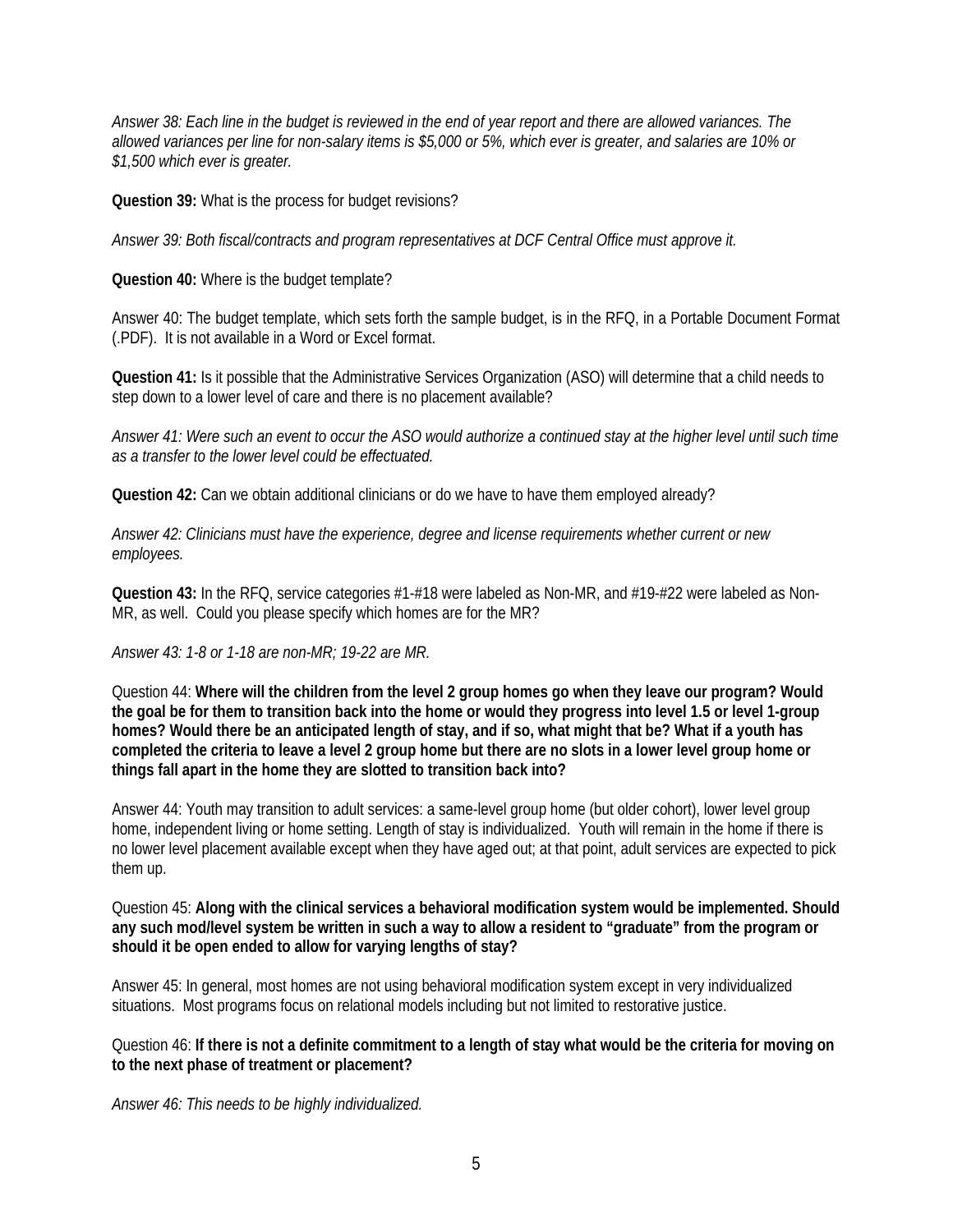**Question 47:** Is the grant a flat rate, or fee for services based on bed utilization?

*Answer 47: Currently, these are fully grant funded. There is cost justification at the end of fiscal year.* 

**Question 48:** The Policy and Procedure section initially says policies and procedures "not as part of the application material", but at the end of the policy list is it says "submit a copy of policies and procedures, table of contents, and samples of…." What is desired/not desired?

*Answer 48: The residential policies and procedures should be submitted as appendices, not as part of the body of the application.* 

**Question 49:** Question 15 also seems as if there would be great variability in response dependent on the cohort. Are we to answer this question broadly for all of the cohorts?

Answer 49: You should answer the question specifically for the first cohort to which you are responding. It is recommended that several sentences be added regarding best practice strategy and identified treatment model to the section allowed for the additional questions on additional cohorts.

**Question 50:** Where/how would you like the additional 6 pages per cohort placed and identified (i.e., at the end of the 40 pages?)

#### *Answer 50: The six pages should be attached to the body and clearly by cohort.*

**Question 51:** Could you identify the correct Appendix name and number as they vary within the Instructions for Completion (for example, client encounter data, policies and procedures, and architectural plans)?

| Answer 51: The following appendices must be included with the proposal: (SEE ALSO QUESTION 54) |  |  |
|------------------------------------------------------------------------------------------------|--|--|
|                                                                                                |  |  |

| Appendix 1  | Letters of Agreement/Memorandum of Agreements and Understanding*                 |
|-------------|----------------------------------------------------------------------------------|
| Appendix 2  | Resumes & Job Descriptions                                                       |
| Appendix 3  | Organizational Structure/Chart                                                   |
| Appendix 4  | Board of Directors (annotated with race/ethnicity, gender and town of residence) |
| Appendix 5  | Subcontractor Profile Form(s)                                                    |
| Appendix 6  | Current certificates of accreditation or licensure                               |
| Appendix 7  | Certificate of Incorporation                                                     |
| Appendix 8  | Client Encounter Data, Census information and community demographics             |
| Appendix 9  | Policies and Procedures                                                          |
| Appendix 10 | Floor plans and/or Architectural plans (optional)                                |
| Appendix 11 | Gift Affidavit                                                                   |
| Appendix 12 | <b>Consulting Agreement Affidavit</b>                                            |
| Appendix 13 | <b>Campaign Contribution Affidavit</b>                                           |
| Appendix 14 | <b>CHRO Notification to Bidders Form</b>                                         |
| Appendix 15 | CHRO Evidence of Nondiscrimination Form and supporting material(s).              |
| Appendix 16 | <b>CHRO Employment Information Form</b>                                          |

**Question 52:** Where should we place and how should we label (i.e. as Appendices?) the Notification to Bidders, the Employee information and the Evidence of Nondiscrimination Materials?

*Answer 52: Appendices should be at the end and labeled in any way that is clear to the reader.*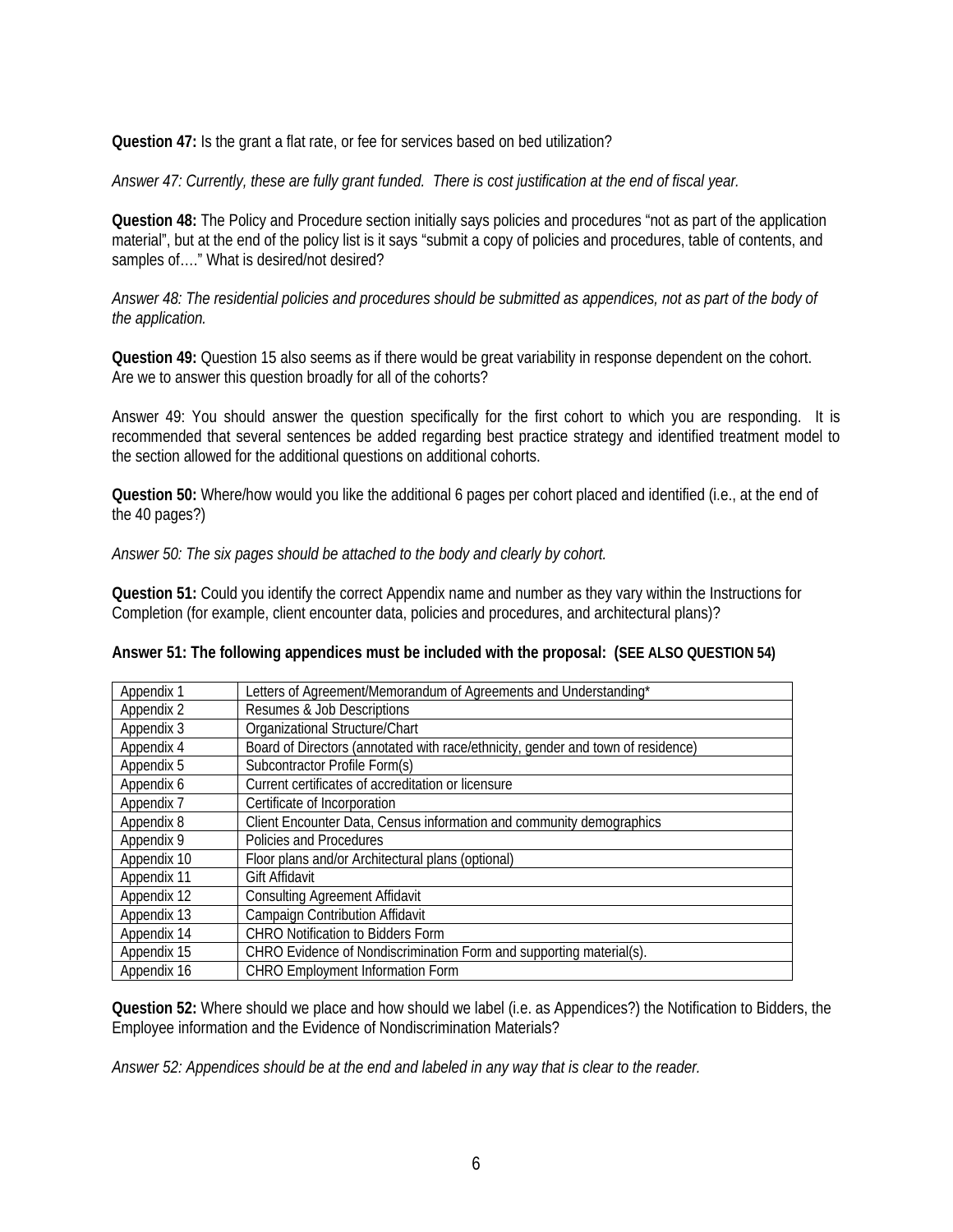**Question 53:** We are interested in knowing if, given the anticipated statewide guideline for G & A at 18%, if DCF would consider RFQ responses with G & A rates higher than 9% but within the 18% guideline.

#### **Answer 53: Responses will not be considered at a G & A higher than 9%.**

**Question 54:** What Affidavits and Commission of Human Rights and Opportunities (CHRO) Forms are required to be submitted with an Application?

**Answer 54: Applicants are required to submit the following three (3) Affidavits:** 

- **Gift Affidavit,**
- **Consulting Agreement Affidavit, and**
- **Campaign Contribution Affidavit**

**In addition, Applicants must complete the Bidders CHRO Compliance Package. It can be found on the DCF Contract Management Homepage: http://www.state.ct.us/dcf/Contracts/Default.htm This document contains the following three (3) forms that are required to be included with a respondent's submission:** 

- **Notification to Bidders Form**
- **Evidence of Nondiscrimination Form, and**
- **Employment Information Form**

**The Evidence of Nondiscrimination Form also requires the submission of supporting material. That additional information, as applicable, must be included with an Applicant's submission. A guidance to aid in the completion of the Evidence of Nondiscrimination Form can also be found on the DCF Contract Management WebPage.** 

**Applications that do not include these Affidavits, CHRO Forms and evidencing material, will not be reviewed or considered for award. They should be included as Appendices.** 

| <b>Consulting/Contractual Services</b> | \$8,000  | \$667 | <b>Monthly</b> |
|----------------------------------------|----------|-------|----------------|
| Food & Food Supplies                   | \$31,208 | \$14  | PP PD          |
| Office Supplies/Postage                | \$3,800  | \$317 | <b>Monthly</b> |
| <b>Housekeeping Supplies</b>           | \$2,600  | \$217 | <b>Monthly</b> |
| Advertising (Employment)               | \$2,000  | \$167 | <b>Monthly</b> |
| Clothing/Laundry & Dry Cleaning        | \$4,200  | \$350 | <b>Monthly</b> |
| <b>Personal Needs</b>                  | \$4,187  | \$13  | <b>PP PW</b>   |
|                                        |          |       |                |

#### **6-bed NON-MR Budget\* \*Staffing positions, FTEs, & funding are the same as the 5-bed home.**

Allowance \$4,986 \$16 **PP PW**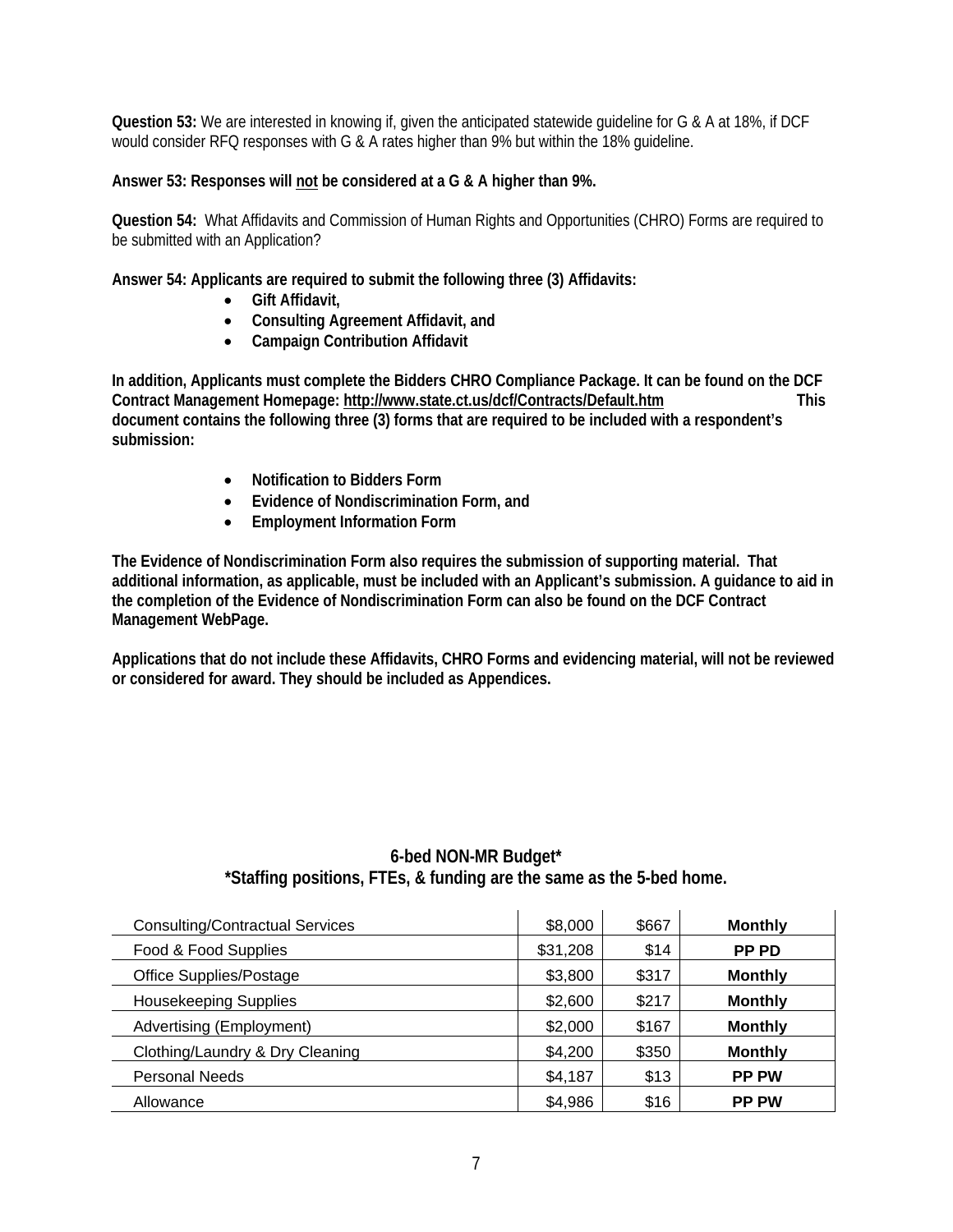| Recreation                                           | \$4,786   | \$15    | <b>PP PW</b>   |
|------------------------------------------------------|-----------|---------|----------------|
| Travel                                               | \$3,500   | \$292   | <b>Monthly</b> |
| <b>Vehicle Expenses</b>                              | \$9,500   | \$792   | <b>Monthly</b> |
| Maintenance & Repairs                                | \$8,000   | \$667   | <b>Monthly</b> |
| Training                                             | \$13,000  | \$1,083 | <b>Monthly</b> |
| <b>Medical Supplies</b>                              | \$1,440   | \$120   | <b>Monthly</b> |
| Conferences/Mtgs                                     | \$1,800   | \$150   | <b>Monthly</b> |
| Dues/Memberships - (For Children Only)               | \$1,440   | \$120   | <b>Monthly</b> |
| License/Permits/Fees                                 | \$500     | \$42    | <b>Monthly</b> |
| Interest                                             |           |         |                |
| Discretionary                                        | \$26,313  | \$2,193 | <b>Monthly</b> |
| <b>TOTAL OTHER EXPENSES</b>                          | \$226,296 |         |                |
| <b>Total Expenses</b>                                | \$871,560 |         |                |
| <b>Indirect Expenses</b>                             | \$78,440  | 9.00%   |                |
| Less Other Restricted Income (School Lunch)          |           |         |                |
| <b>Less Allocation Distribution SCAR Calculation</b> |           |         |                |
| <b>Net Expenses</b>                                  | \$950,000 |         |                |
|                                                      |           |         |                |
| Days of Care Using 95% Utilization                   | 0.00      |         |                |
| Calculated Per diem rate based @ 6.00                | \$434     |         |                |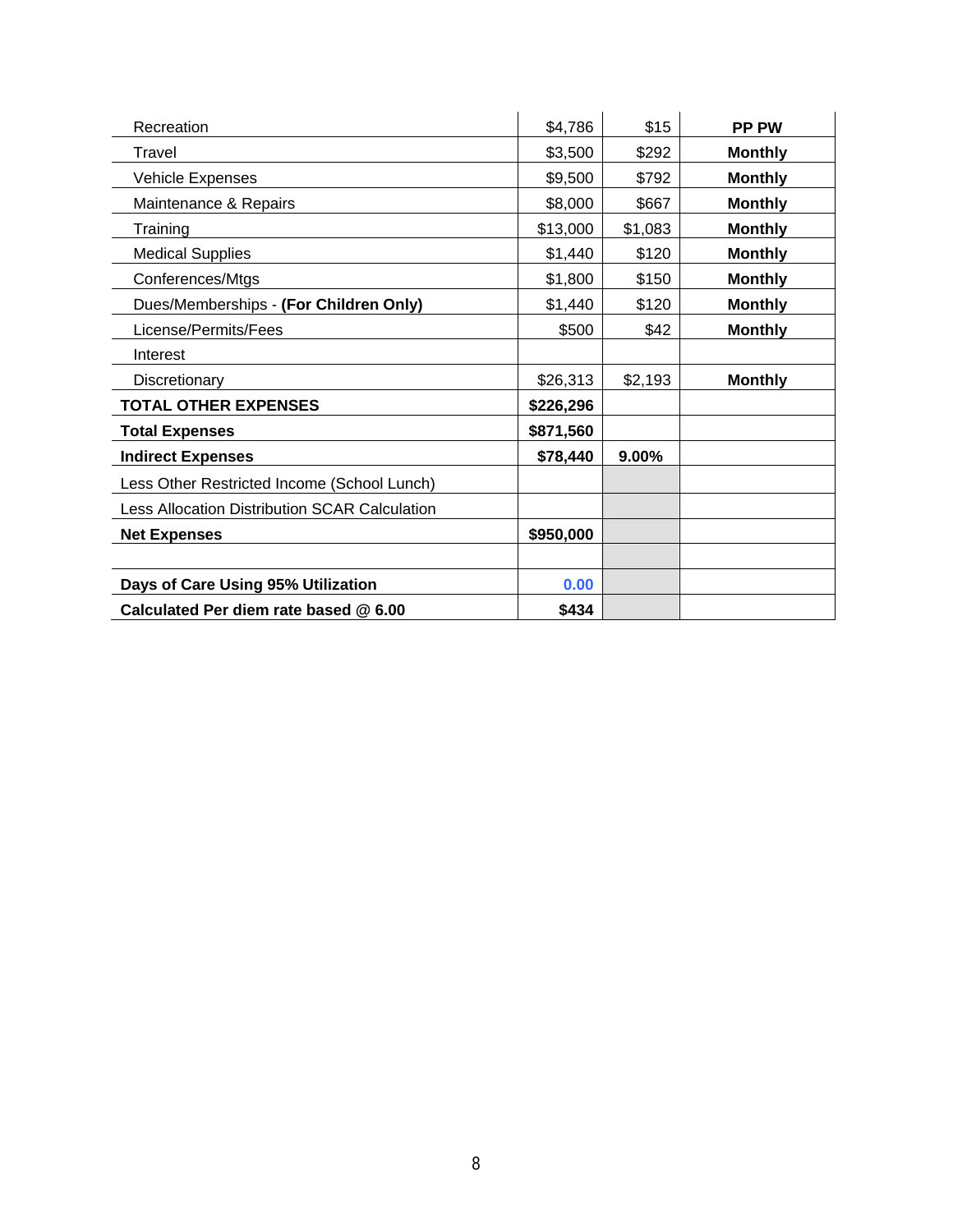# **GROUP HOMES:**

# **LEVEL II – THERAPEUTIC**

# **REQUEST FOR QUALIFICATION**



March 31, 2006

State of Connecticut Department of Children and Families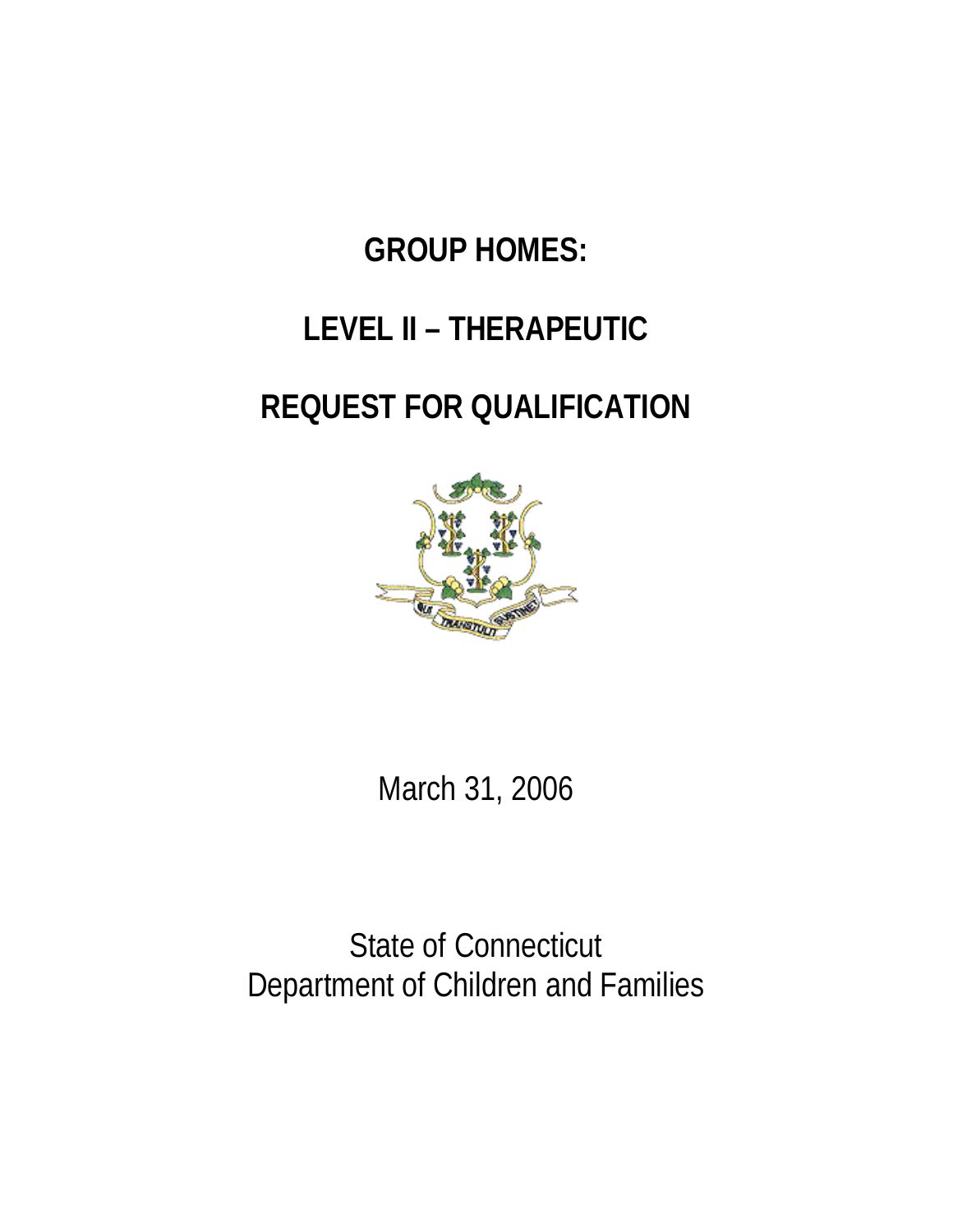## **TABLE OF CONTENTS**

| LEVEL II - THERAPEUTIC GROUP HOMES - POPULATION AND PROGRAM DESCRIPTION  9 |  |
|----------------------------------------------------------------------------|--|
| LEVEL II - THERAPEUTIC GROUP HOME - TRAUMA-INFORMED MODEL/REQUIREMENTS 14  |  |
|                                                                            |  |
|                                                                            |  |
|                                                                            |  |
|                                                                            |  |
|                                                                            |  |
|                                                                            |  |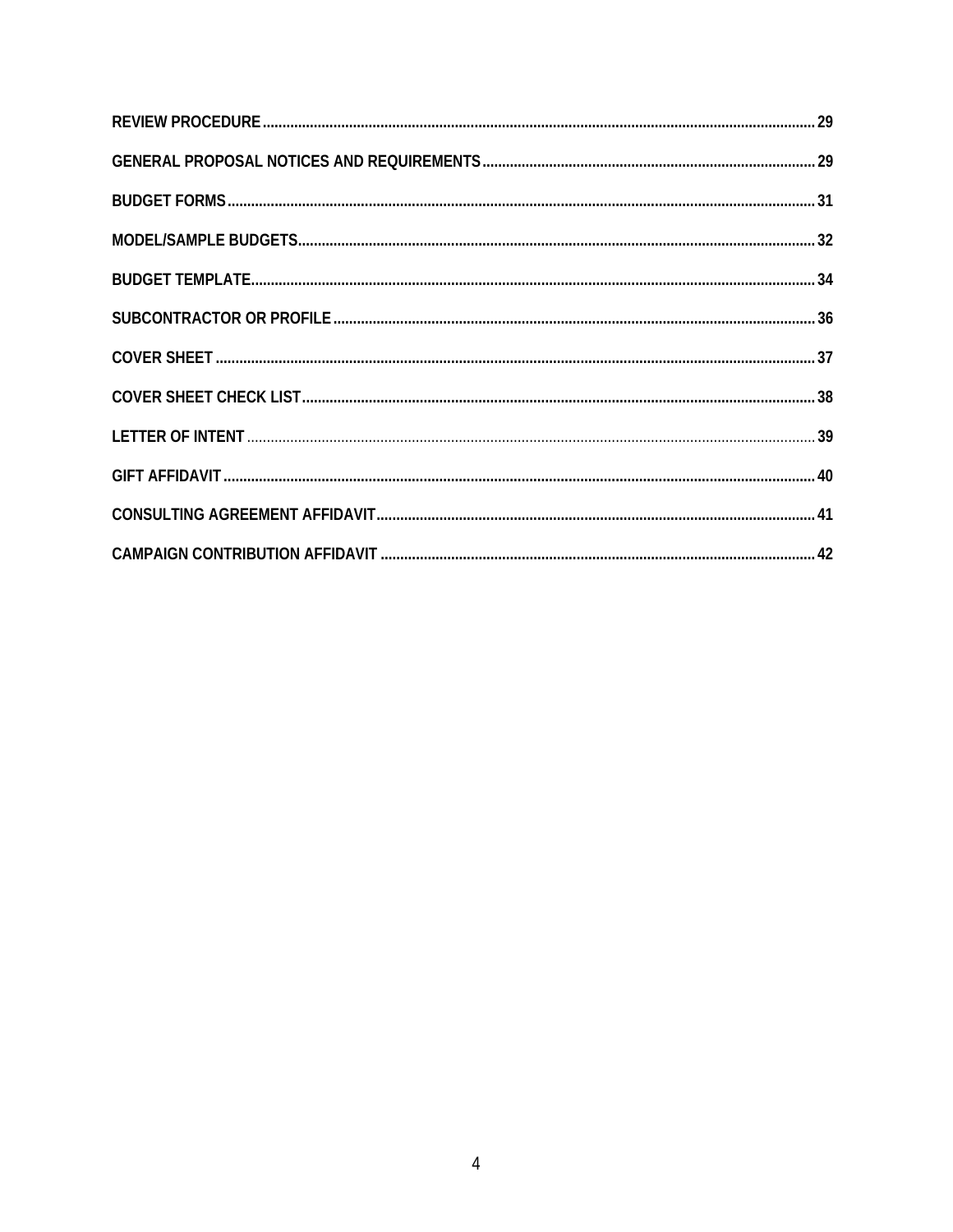#### **STATE OF CONNECTICUT DEPARTMENT OF CHILDREN AND FAMILIES 505 Hudson Street Hartford, CT 06106**

#### **REQUEST FOR QUALIFICATIONS (RFQ)**

#### **PROGRAM TITLE**

Group Homes: Level II (Therapeutic) [two categories: non-Mental Retardation (non-MR) and Mental Retardation (MR)]

#### **OVERVIEW**

The Department of Children and Families (DCF/Department) is seeking to pre-qualify providers in anticipation of potential funding for community-based Therapeutic Group Homes for youth, including youth who may have required psychiatric hospitalizations, are at increased risk for psychiatric hospitalizations, or require clinical services of different intensities in a small structured setting. There are many different cohorts of youth to which the applicant may respond and applicants can request to serve a variety of different cohorts through this proposal process. An overarching service model has been created that will be utilized for all homes. The resulting staffing model and budgets (non-MR and MR) have been proffered by the Department and are included within this RFQ (please see respective sections). Applicants will need to address their ability to work within the established model, staffing and budget parameters and congruence with these will be considered in the selection process.

There are twenty-two categories of youth for which an applicant can respond (please see page 9): 18 non-MR and four MR. Applicants must apply for all categories of youth, in which they are interested in serving. There will be no retroactive eligibility determination for categories for which application has not been made; at the sole discretion of DCF, a provider may be asked to serve a specific cohort for which an application has not been made. Providers who wish to respond for eligibility for more than one cohort group will need to provide one complete set of documents plus: respond separately to questions for each cohort group to which application is being made. If application is being made for cohorts in both the non-MR and MR categories, budgets and budget narrative will be required for each category. Although funds have already been approved for some homes, it is possible that additional homes will be approved for funding. Providers who respond to this RFQ may be selected to begin negotiations on implementing a group home from July 1, 2006 through June 30, 2008. Thus, the Department is attempting to identify a pool of providers for all categories of youth that may be needed. Providers will be selected in an on-going as-needed basis.

#### **SOURCE OF FUNDS**

The services contained within this RFQ would be funded by state dollars contingent upon the availability of funds appropriated to be awarded to DCF based upon a competitive application process. At the time of issuance of the RFQ, several Level II – Therapeutic Group Homes (TGH) have been approved for funding. The Department anticipates that funding for additional homes may become available; however, funding is dependent upon appropriations available to the Department.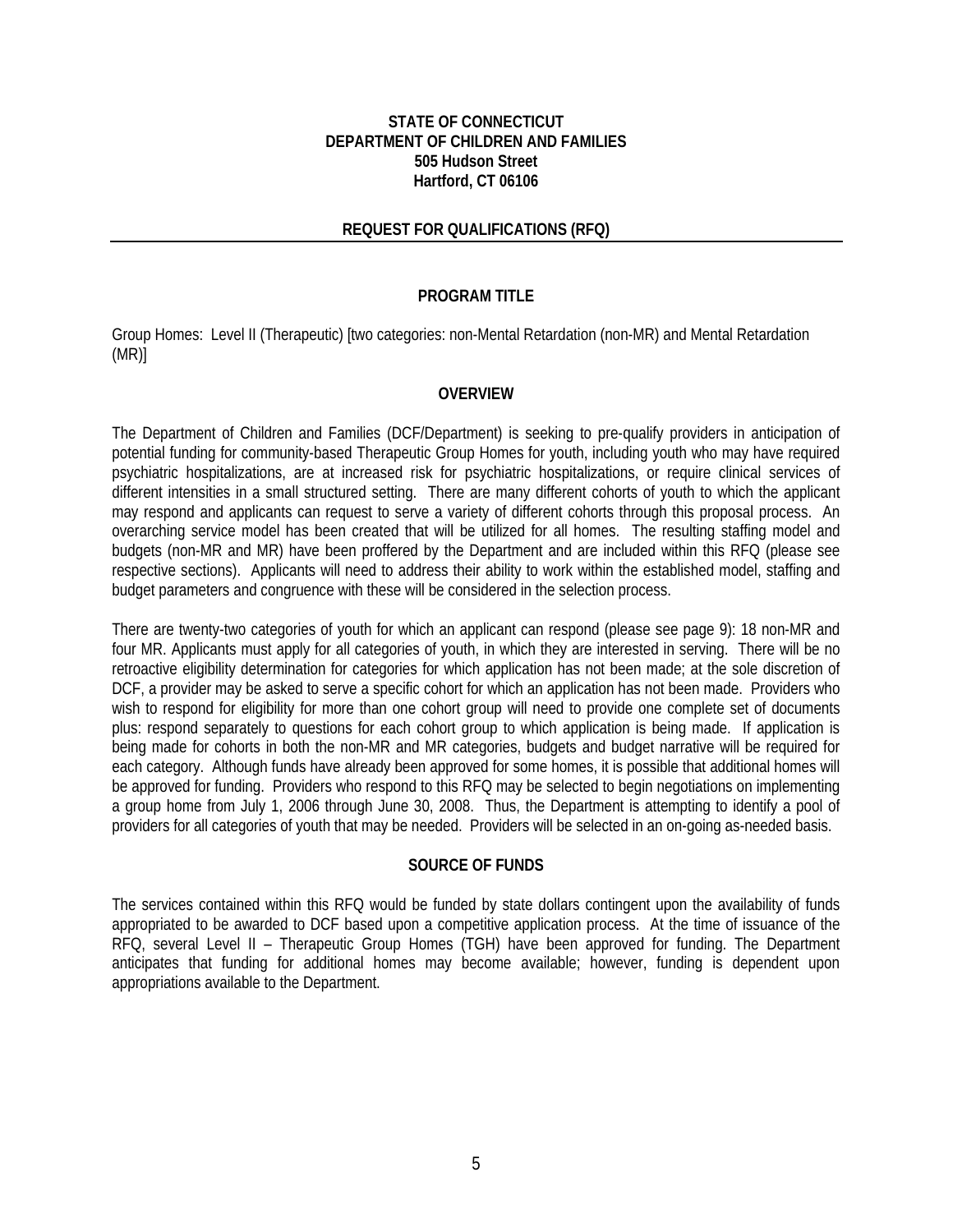#### **PROCUREMENT SCHEDULE**

| <b>RFQ Published</b>                            | March 31, 2006                   |
|-------------------------------------------------|----------------------------------|
| Technical Assistance (TA))/Bidder's Conference  | April 18, 2006                   |
| Deadline for Receipt of Letter of Intent        | April 21, 2006, 3 p.m.           |
| Deadline for Submission of Additional Questions | April 21, 2006, 3 p.m.           |
| Questions and Answers Posted to Website         | On or about April 28, 2006       |
| Deadline for Receipt of Proposals               | May 12, 2006 at 3:00 p.m. e.d.t. |

#### **LEVEL II – THERAPEUTIC GROUP HOMES**

#### **PURPOSE and GOALS**

- Over the past decade or more, DCF and its provider partners have been struggling with an increasingly troubled population of children and adolescents. While there is an awareness by most that the majority of the children and adolescents involved with the Department have significant histories of trauma, this has not yet translated into a working framework of how best to meet the needs of these traumatized youth. Thus, the behavioral dyscontrol and affective instability these youth demonstrate often results in negative outcomes such as injuries to the child/adolescent; injuries to providers; disrupted placements; involvement with the legal system; negative self-identification; inexact or partialized diagnostic framing and resulting treatment; and lack of attention to the core underlying issues. It is incumbent upon the Department, provider partners, and our community systems to develop a framework for understanding these youth in the context of their trauma histories with concrete treatment approaches to better meet their multiple needs.
- A system of community-based Level II Therapeutic Group Homes is one step in attempting to meet the needs of these youth. The Blue Ribbon Commission recommended "developing a continuum of services" that would provide community based alternatives to hospital and residential care. Therapeutic Group homes are one component of the service array envisioned by the Blue Ribbon Commission. These group homes will expand and enhance the continuum of care, allowing for greater flexibility to meet the needs of youth in their communities, whether their symptoms become more acute and they need a more structured facility or they become more stable and are able to transition to increasingly natural settings.
- Level II Therapeutic Group Homes are community-based programs intended to serve children and youth who may have required psychiatric hospitalizations, are at increased risk for psychiatric hospitalization, or require intense clinical services in a small structured setting. A Level II – Therapeutic Group Home is a structured home-like setting with staffing, clinical services and therapeutic support and guidance offered 24/7. It provides an intensive clinical treatment program in a home-like environment that creates a physically, emotionally, and psychologically safe milieu for children or adolescents with complex behavioral health care needs. A community-based Level II – Therapeutic Group Home should be indistinguishable from other homes in the neighborhood.

#### **PERIOD OF AWARD**

The funding period will be determined in conjunction with the awarded applicant(s) based upon the anticipated start of the service. It is expected that at least a 12-month contract would be executed. Continued funding will be contingent upon performance of the awarded RFQ applicant and the continued appropriation and availability of funds to the Department.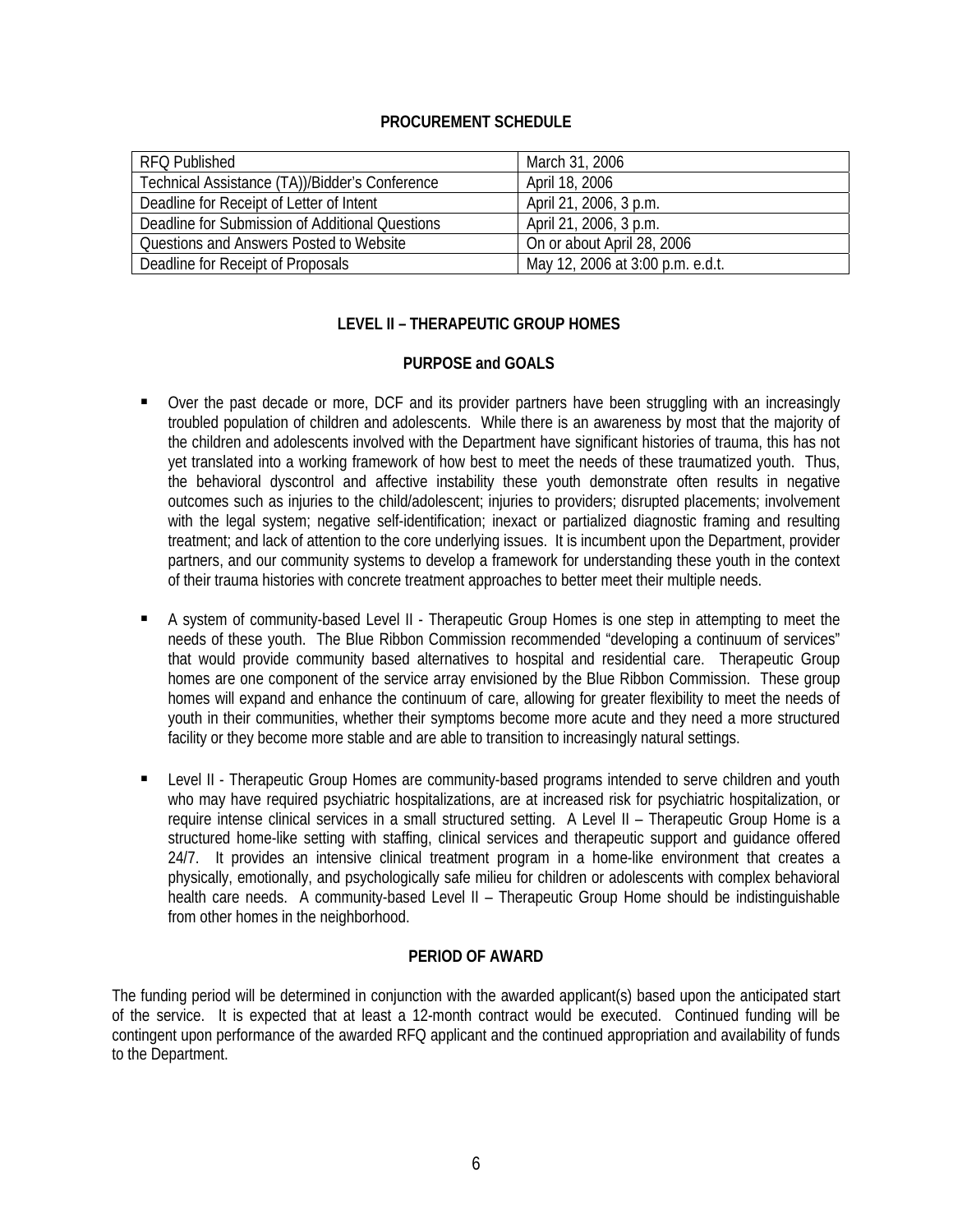#### **AMOUNT AND TERMS OF AWARD**

Funding for this program will be through grant funds. These funding levels have been designated based on the number of beds in the home and the MR status of youths served:

| Cohort | <b>Beds</b> | <b>Funding Level</b> |
|--------|-------------|----------------------|
| Non MR |             | \$903,688            |
| Non MR |             | \$950,000            |
| MR     |             | \$802,497            |

The exact funding for each home will depend on the point during the fiscal year the home becomes operational; legislative actions that impact funding, and, occasionally individual circumstances regarding a specific population, property or need, may change the funding as well.

#### **DISPOSITION OF PROPOSALS**

The Department reserves the right to reject any and all proposals, or portions thereof, received as a result of this request, or to negotiate separately any service in any manner necessary to serve the best interests of the Department. The Department reserves the right to contract for all or any portion of the scope of work contained within this RFQ if it is determined that contracting for a portion or all of the work will best meet the needs of the Department.

#### **SPECIAL REQUIREMENTS**

The following special requirement shall apply to children receiving care through the services outlined in this RFQ: Children who speak a language other than, or in addition to, English shall be allowed to communicate in that language and shall be provided with adequate opportunities to participate in cultural, religious and educational activities in and/or from their ethnic community. Providers will assure that children and their families will have agency-provided access to services in their preferred language.

#### **ELIGIBILITY**

The successful applicant(s) will be an organization in good standing with the State of Connecticut. This shall mean that the Applicant and proposed subcontractors are not currently and have not been subject to DCF, Department of Mental Retardation (DMR), or other state agency licensing restriction, nor may the Applicant have had a program terminated within the last three (3) years due to quality of care or other agency performance issues. A current investigation of Medicaid fraud or a judgment involving Medicaid fraud within the past five (5) years also excludes a provider from participation. Proposals from applicants who appear on the United States General Services Administration Excluded Parties List will not be considered.

#### **CONVERSION OF CURRENT PROVIDERS**

Current DCF Level I group home providers (except maternity homes) may respond to this RFQ to convert to the proscribed Level II Therapeutic program model. Current Level I providers would be competing with all other applicants relative to scoring. In addition, the Department reserves the right to limit the number of conversions in order to meet its system of care requirements. The ultimate selection of providers for the funded homes is a function of cohort, geography, and provider score. Current Level I providers are only eligible to convert to serve adolescent cohorts. Level I providers seeking to convert must submit a plan as to how they envision transition from their current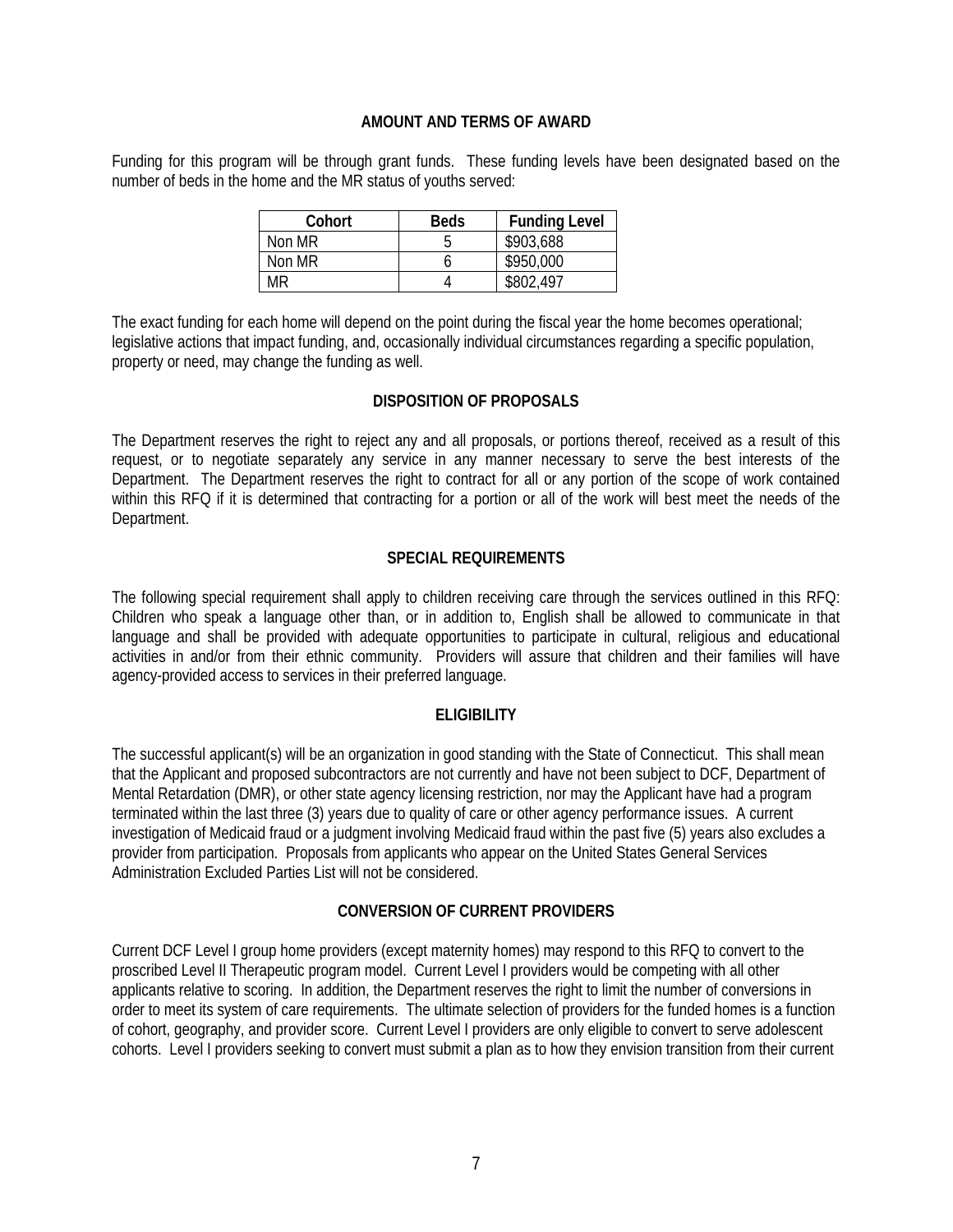level of care to the Level II model, including but not limited to: Licensed Bed Capacity (LBC), budget, transition (or maintenance) of current youth served, variation in program, transition (or maintenance) of current staff. Because the Department is committed to maintaining a number of group home beds at the non-therapeutic level of care (e.g., 1.5) only a finite number of Level One Group Home providers will be identified to convert to Level 2; those providers who are not permitted to convert to Level 2 will be given an opportunity to convert to Level 1.5 through a subsequent application process.

#### **INSURANCE**

The contractor will carry insurance (liability, fidelity bonding or surety bonding and/or other) during the term of this contract according to the nature of the work to be performed to "save harmless" the State of Connecticut from any claims, suits or demands that may be asserted against it by reason of any act or omission of the contractor, subcontractor or employees in providing services hereunder, including but not limited to any claims or demands for malpractice. Certificates of such insurance shall be filed with the Department prior to the performance of services.

#### **AFFIRMATIVE ACTION**

All awarded agencies will be required to submit an affirmative action plan prior to the execution of a contract. It is not necessary for Applicants to submit an affirmative action plan at the time of the response. As part of the contract preparation process, the successful applicant will be expected to submit information related to compliance with nondiscrimination requirements and any other required state and federal regulations.

#### **GRANT APPLICATION DEADLINE**

The contact person (see below) must receive one (1) original and ten (10) copies each for the non-MR and MR categories if an applicant is applying to both. The copies must be received by May 12, 2006 no later than **3 p.m.** eastern daylight time at the following DCF location (See also "Application Instructions" section):

#### **Elizabeth D'Amico, LCSW DCF – Behavioral Health, Medicine and Education (BHME) 505 Hudson Street Hartford, CT 06106**

Each copy must be complete, collated, and ready for reviewers. **Please clip submissions; do not utilize binders please. Please note** that faxed and electronic versions of the responses will not be accepted. Also, no responses will be accepted for review after the due date and the time stated above.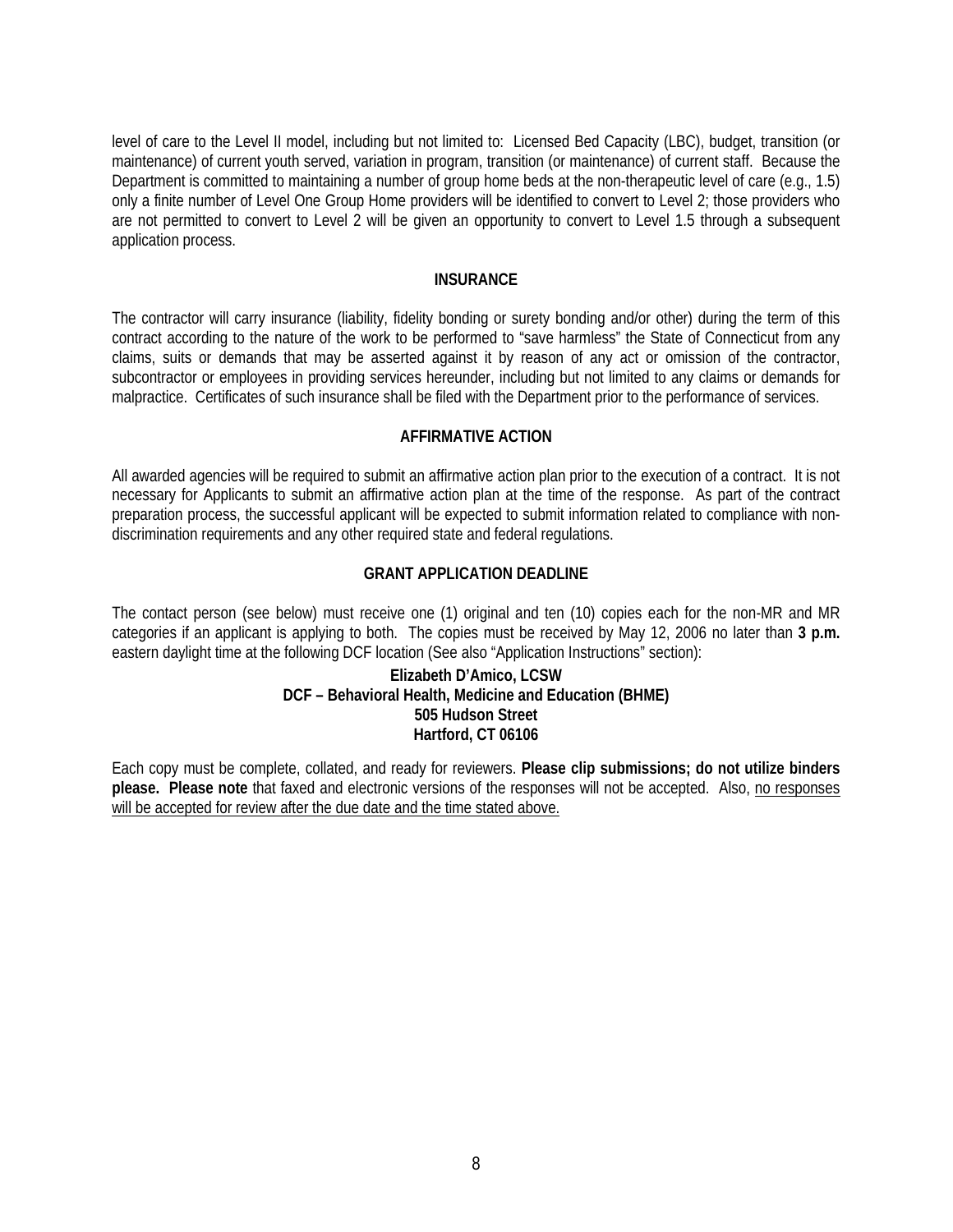#### **TECHNICAL ASSISTANCE/BIDDERS CONFERENCE**

A non-mandatory Technical Assistance/Bidders Conference is scheduled for:

#### April 18, 2006 1:00 p.m. – 3:00 p.m. Lee Auditorium, Merritt Hall Connecticut Valley Hospital, Middletown, CT

**NOTE:** Copies of the RFQ will not be available at the Technical Assistance (TA) meeting. Applicants are asked to bring a copy of the RFQ with them to the TA for reference.

.

#### **LETTER OF INTENT & CONTACT PERSON**

A non-binding Letter of Intent **is required**; no application for funding will be accepted from any bidder who has failed to submit a Letter of Intent within the specified time frame. Letters of Intent should be directed to and received by the contact person noted below by **3 p.m.**, eastern daylight time, on April 21, 2006. Faxed copies or emailed copies of the Letter of Intent will be accepted.

> Elizabeth D'Amico Department of Children and Families 505 Hudson Street Hartford, CT 06106 Phone: 860-550-6535 Fax: 860-566-8022 email: Liz.D'Amico@po.state.ct.us

#### **QUESTIONS**

Questions concerning this RFQ that proposed Applicants would like to have answered at the above-mentioned Technical Assistance meeting/ Bidders' Conference must be directed **by email** to Elizabeth D'Amico at Liz.D'Amico@po.state.ct.us no later than April 13, 2006. Answers to questions about this RFQ will be responded to only at the Technical Assistance Meeting and through the prescribed electronic "Question and Answer" method and period. Subsequent questions regarding the RFQ and its content must be received by 3 p.m., April 21, 2006 via email directed to Ms. D'Amico following the technical meeting. The Department will post responses to these questions on its website [\(www.state.ct.us/dcf](http://www.state.ct.us/dcf)) approximately April 28, 2006.

#### **BACKGROUND**

Most of the youth that will populate these homes will come from in- and out-of-state residential programs, state residential facilities, hospitals, safe homes, and permanency diagnostic centers. The group homes within this service array are designed to enhance the existing set of treatment options that will provide Connecticut's most vulnerable youth with stability within the context of a permanent environment that is community based, least restrictive and responsive to clinical and cultural needs. While these youth manifest a number of symptom constellations, their commonality tends to be trauma—if "only" the trauma of disrupted attachments. Therefore it is critical that the underlying model for these group homes be trauma-informed. Additionally, there will be variations in the models for different cohorts, just as there needs to be variations in individual youths' treatment plans.

The proposed Level II - Therapeutic Group Homes being developed by the Department serve a wide range of youth. All youth who reside in these homes will be identified by the Department consistent with a no-unilateral reject—no unilateral eject contract requirement. For design purposes, the youth have been placed into several cohorts (please see service categories, next page). Within each of the cohorts associated with Level II – Therapeutic Group Homes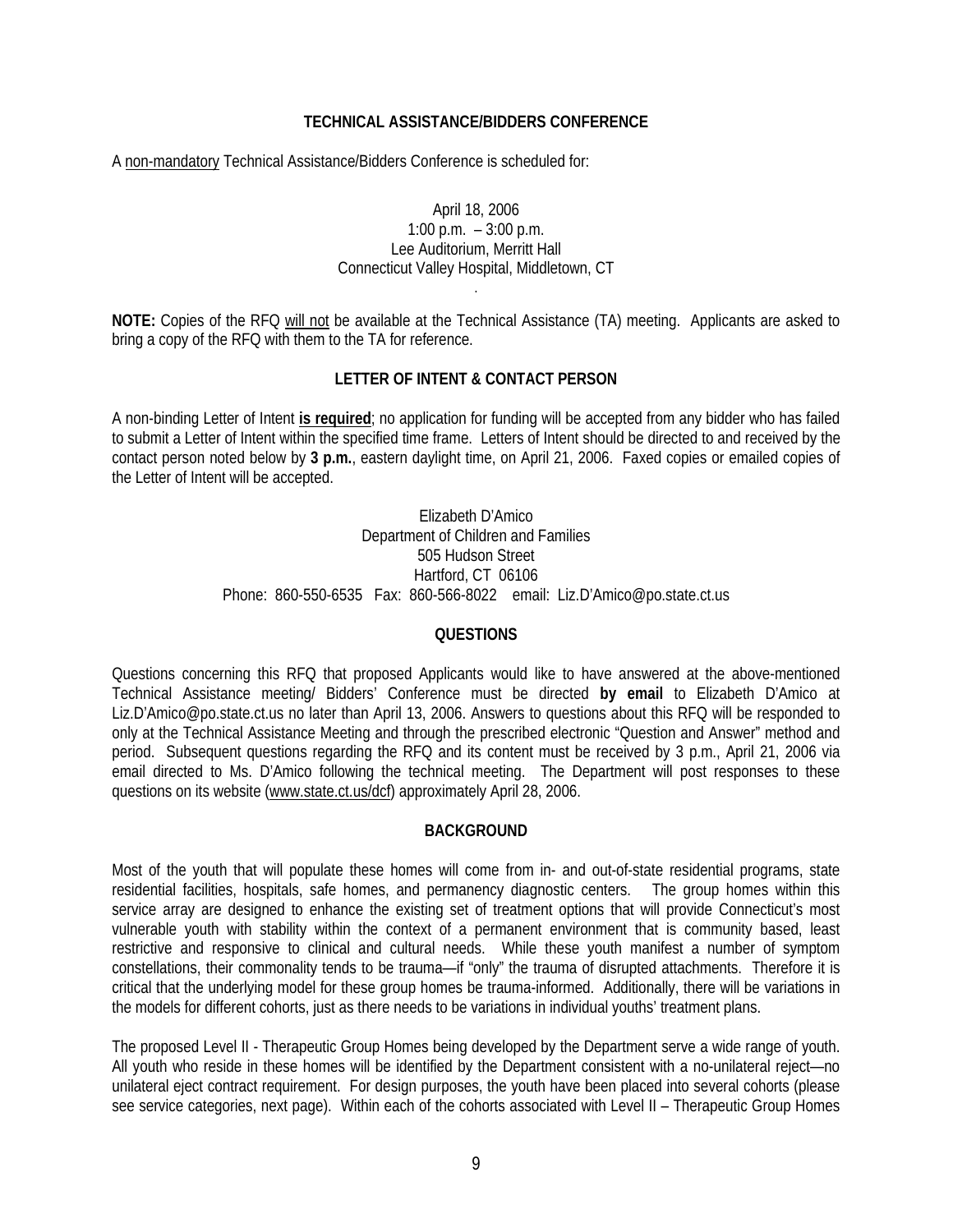it should be assumed that all of the youth have some level of emotional and/or psychiatric disturbance and some degree of trauma history, whether or not they manifest a frank Posttraumatic Stress Disorder. In other words, these cohorts are by no means "pure." A youth is assigned to a particular cohort by virtue of his or her predominant feature.

For youth in each service category, it is critical that the youth's needs be viewed individually. Attention needs to be paid to each youth's transition from his/her current program to the Level II – Therapeutic Group Home; that is, attending to attachment issues, change in treatment philosophy, education changes, etc. In addition, each group home should establish a formal, effective and responsive system to facilitate smooth, timely transitions for youth to (and from) more structured facilities.

| <b>Service Categories</b>                                          | Level/Type of Home                | Applicable Sample Budget |
|--------------------------------------------------------------------|-----------------------------------|--------------------------|
| #1 Adolescent Males (14-21): psychosexual behavior problems        | Level II - Therapeutic Group Home | Level II - TGH - Non-MR  |
| #2 Adolescent Females (14-21): psychosexual behavior problems      | Level II - Therapeutic Group Home | Level II - TGH - Non-MR  |
| #3 Adolescent Males (14-21): problem behavior                      | Level II - Therapeutic Group Home | Level II - TGH - Non-MR  |
| #4 Adolescent Females (14-21): problem behavior                    | Level II - Therapeutic Group Home | Level II - TGH - Non-MR  |
| #5 Adolescent Males (14-21): psychiatric issues                    | Level II - Therapeutic Group Home | Level II – TGH – Non-MR  |
| #6 Adolescent Females (14-21): psychiatric issues                  | Level II - Therapeutic Group Home | Level II - TGH - Non-MR  |
| #7 Adolescent Males (14-21): Developmental Disabilities (non-MR)   | Level II - Therapeutic Group Home | Level II - TGH - Non-MR  |
| #8 Adolescent Females (14-21): Developmental Disabilities (non-MR) | Level II - Therapeutic Group Home | Level II - TGH - Non-MR  |
| #9 Latency Males (10-13): psychosexual behavior problems           | Level II - Therapeutic Group Home | Level II - TGH - Non-MR  |
| #10 Latency Females (10-13): psychosexual behavior problems        | Level II - Therapeutic Group Home | Level II – TGH – Non-MR  |
| #11 Latency Males (10-13): problem behavior                        | Level II - Therapeutic Group Home | Level II - TGH - Non-MR  |
| #12 Latency Females (10-13): problem behavior                      | Level II - Therapeutic Group Home | Level II - TGH - Non-MR  |
| #13 Latency Males (10-13): psychiatric issues                      | Level II - Therapeutic Group Home | Level II - TGH - Non-MR  |
| #14 Latency Females (10-13): psychiatric issues                    | Level II - Therapeutic Group Home | Level II - TGH - Non-MR  |
| #15 Latency Males (10-13): developmental disabilities (non-MR)     | Level II - Therapeutic Group Home | Level II - TGH - Non-MR  |
| #16 Latency Females (10-13): developmental disabilities (non-MR)   | Level II - Therapeutic Group Home | Level II - TGH - Non-MR  |
| #17 Pre-latency Males (5-9): all categories                        | Level II - Therapeutic Group Home | Level II - TGH - Non-MR  |
| #18 Pre-latency Females (5-9): all categories                      | Level II - Therapeutic Group Home | Level II - TGH - Non-MR  |
| #19 Adolescent Males (14-21): Mentally Retarded                    | Level II - Therapeutic Group Home | Level II – TGH - MR      |
| #20 Adolescent Females (14-21): Mentally Retarded                  | Level II - Therapeutic Group Home | Level II – TGH - MR      |
| #21 Latency Males (10-13): Mentally Retarded                       | Level II - Therapeutic Group Home | Level II - TGH - MR      |
| #22 Latency Females (10-13): Mentally Retarded                     | Level II - Therapeutic Group Home | Level II - TGH - MR      |

#### **SERVICE CATEGORIES**

#### **LEVEL II – THERAPEUTIC GROUP HOMES**

#### **# 1-18: Non-MR**

#### **Populations # 1, 2, 9, 10: (adolescent & latency, male & female, psychosexual behavior problems)**

These cohorts will include youth for whom the primary (although not exclusive) reason for referral to a LEVEL II - TGH is a history of psychosexual behavior problem, with or without adjudication. Some of these youth already will have been to a treatment locus where they will have been exposed to a "sexual offender" curriculum. Their completion of such a curriculum (generally a cognitive-behavioral model) should not be interpreted as the lack of need for attention to psychosexual behavior problems. These symptoms may or may not be a current focus of treatment. A careful assessment by the provider at time of admission to the LEVEL II - TGH will be required to determine treatment goals. Thus, youth may have current symptoms, a recent history, or behavior that is long past.

#### **Program Description for # 1 , 2, 9, 10: (adolescent & latency, male & female, psychosexual behavior problems)**

As will be the case in all of the LEVEL II - TGHs, the treatment focus will need to be highly individualized. The model for these homes should be a program model that includes a number of elements: individual and/or group treatment addressing problem sexual behavior within the context of other emotional and psychiatric issues. This will vary significantly depending on the constellation of the group home at any point in time. Initially, when most youth are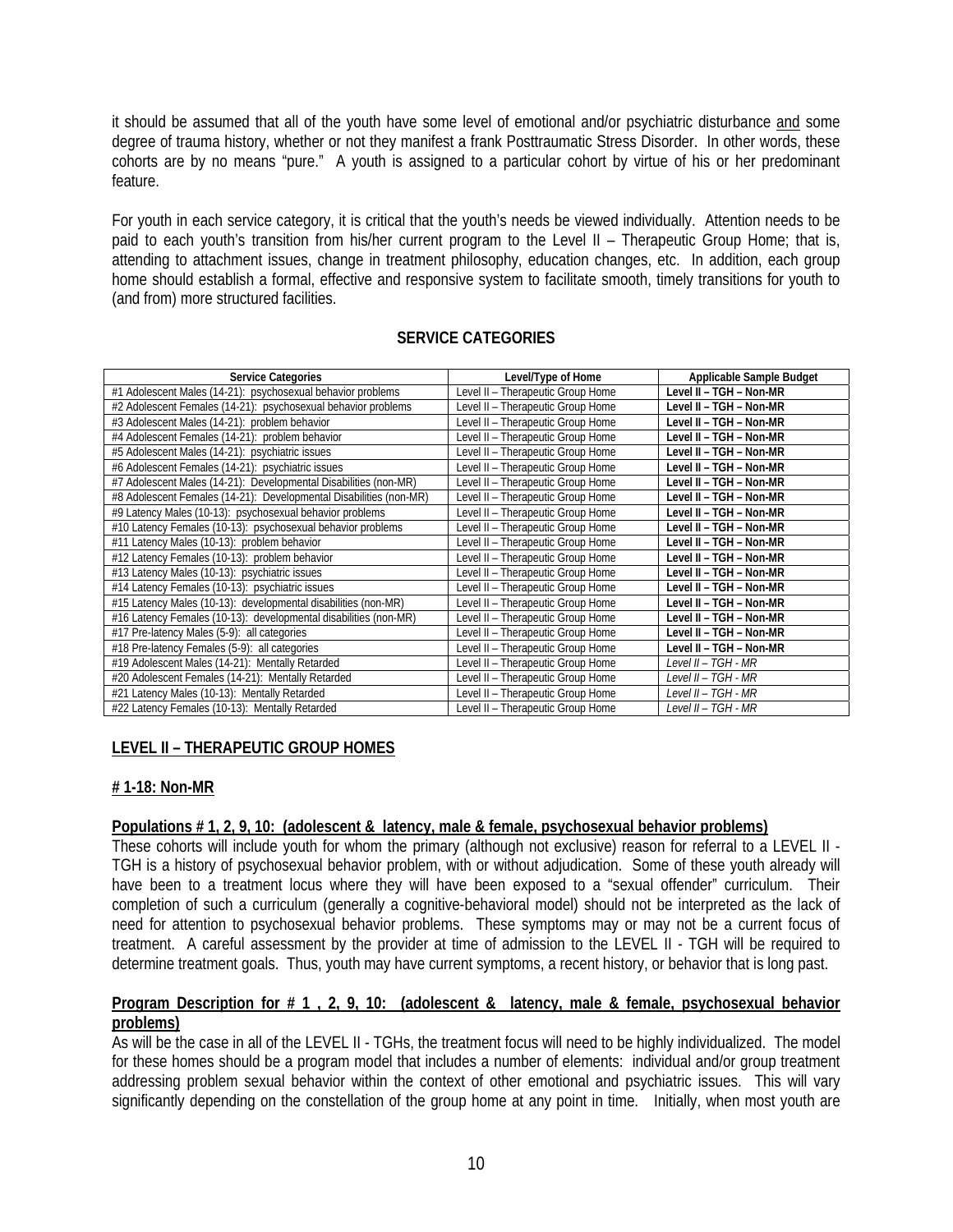coming from Residential Treatment Centers, the primary focus may be on such areas as relapse prevention, reunification (in those cases where this is appropriate), community integration, fantasy management, trigger management, etc. There may be some youth for whom there are few active psychosexual issues aside from addressing normative sexuality. These topics may be addressed in small groups and/or individual treatment but need to be formally integrated into a treatment program within the provider agency. Family treatment also will be a critical component. (Great care will need to be taken to ensure that contact does not occur between a youth and an extra-familial victim until both parties have achieved readiness for this step). Family treatment may or may not be in preparation for a return home.

It is not the intent of the Department that these LEVEL II - TGHs become small-scale residential juvenile sex offender treatment programs. Rather, these settings are meant as sophisticated clinical settings where treatment can be individualized and youths' issues can be addressed in their entirety.

For youth that are being referred directly from the community, (i.e., with prior residential treatment) it will be critical that the program be more equipped to assess and treat youth from the initial stages of inappropriate sexual behavior identification. This is not to suggest that a particular treatment curriculum should be used but rather that staff need to have adequate and appropriate training in psychiatric issues, psychosexual behavior assessment and treatment, and trauma assessment and treatment.

The programs will provide an array of clinical (individual, group, behavioral plans, family therapy, medication management, occupational therapy, etc.); medical (well child care, dental services, specialized healthcare services, etc.); educational (special and regular education services, educational assessment, educational advocacy, etc.); and supportive services (mentoring, vocational and recreational services, parent psychoeducation, etc.). All daily activities, services, and supports will be guided by an individualized treatment plan that will identify areas of strength to be built upon and the skills or capacities needed to overcome identified deficits. School, program activities, medical care, therapy, medication management, and support services will all be integrated and managed through a care coordinator/primary licensed clinician.

#### **Populations # 3, 4, 11, 12: (adolescent & latency, male & female, problem behavior)**

These cohorts will include youth for whom the primary (although not exclusive reason) for LEVEL II - TGH treatment is a presentation of significant behavioral symptoms constituting such diagnoses as conduct disorder, oppositional defiant disorder, intermittent explosive disorder, and impulse control disorder. Although it is projected that most of these youth have underlying trauma disorders as well as some level of psychiatric disorders, the predominant symptoms that prevent them from residing at a lesser level of care are related to behavioral dyscontrol.

#### **Program Description # 3, 4, 11, 12: (adolescent & latency, male & female, problem behavior)**

The primary purpose of the treatment in these group homes is to decrease these behaviors through assisting the youth in learning to modulate their affect and behavior. It is anticipated that a relatively sophisticated behavioral approach will be necessary as part of the treatment methodology in order to shift entrenched patterns of behavior.

The programs will provide an array of clinical (individual, group, behavioral plans, family therapy, medication management, occupational therapy, etc.); medical (well child care, dental services, specialized healthcare services, etc.); educational (special and regular education services, educational assessment, educational advocacy, etc.); and supportive services (mentoring, vocational and recreational services, parent psychoeducation, etc.). All daily activities, services, and supports will be guided by an individualized treatment plan that will identify areas of strength to be built upon and the skills or capacities needed to overcome identified deficits. School, program activities, medical care, therapy, medication management, and support services will all be integrated and managed through a care coordinator/primary licensed clinician.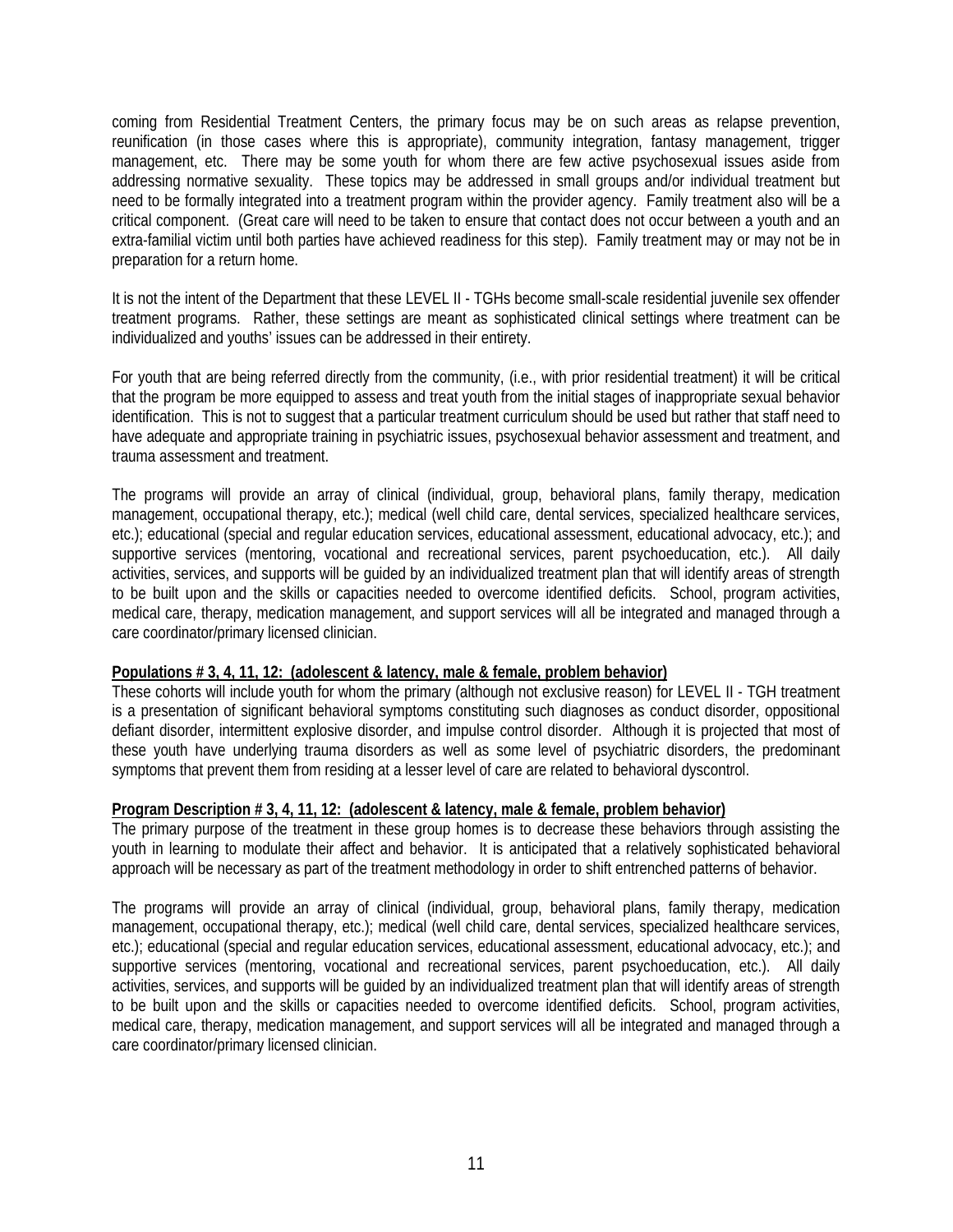#### **Populations # 5, 6, 13, 14: (adolescent & latency, male & female, psychiatric issues)**

These cohorts will include youth for whom the primary (although not exclusive reason) for referral to LEVEL II - TGH is one or more major psychiatric illnesses (severe affective disorder and/or affective liability; psychotic disorder or symptoms; severe posttraumatic stress disorder, etc.) as opposed to behavioral disorders or symptoms (conduct disorder, oppositional defiant disorder, disruptive behavior disorder, Not Otherwise Specified, OS, etc.) although behavioral disorders may be co-occurring. Homes serving this population will need to have particular expertise in the management of major mental illness (schizophrenia; schizoaffective disorder; bipolar disorder; major depressive disorder, etc.). It is likely that these youth will demonstrate parasuicidal behavior of various forms, frequent suicidal ideation, dissociative and/or psychotic symptomology.

#### **Program Description # 5, 6, 13, 14: (adolescent & latency, male & female, psychiatric issues)**

A primary purpose of the treatment program will be to further stabilize psychiatric symptoms and facilitate a transition to a lower level of care: a home setting, supervised living, independent living, or the Department of Mental Health and Addiction Services supported living programs. A strong emphasis on vocational, adaptive living skills, and independent living skills is critical. Given that these adolescents may have periodic short hospitalizations, the providers will need to have expertise in transitioning youth from hospital level care and providing proactive services toward preventing admissions.

The programs will provide an array of clinical (individual, group, behavioral plans, family therapy, medication management, occupational therapy, etc.); medical (well child care, dental services, specialized healthcare services, etc.); educational (special and regular education services, educational assessment, educational advocacy, etc.); and supportive services (mentoring, vocational and recreational services, parent psychoeducation, etc.). All daily activities, services, and supports will be guided by an individualized treatment plan that will identify areas of strength to be built upon and the skills or capacities needed to overcome identified deficits. School, program activities, medical care, therapy, medication management, and support services will all be integrated and managed through a care coordinator/primary licensed clinician.

#### **Populations # 7, 8, 15, 16: (adolescent & latency, male & female, developmental disabilities non-MR)**

These cohorts will include youth for whom the primary (although not exclusive) reason for LEVEL II - TGH is a diagnosis of or presentation consistent with a significant developmental disability without mental retardation. These are youth who may have a diagnosis on the Pervasive Diagnostic Disorder spectrum, some level of acquired or traumatic brain injury, severe learning disabilities, congenital or chromosomal disorders resulting in developmental delays, or any combination of the aforementioned. A careful assessment by the provider at the time of admission to the LEVEL II – TGH will be required to determine treatment goals.

#### **Program Description # 7, 8, 15, 16: (adolescent & latency, male & female, developmental disabilities non-MR)**

As will be the case in all of the LEVEL II - TGHs, the treatment focus will need to be highly individualized. The primary purpose of treatment in these homes will often be to help these youth integrate with their peers and adults in a community setting through modulation of behavior and increased ability to relate to others. The model for these homes should be a program model that includes an array of clinical services (individual, group—for those who can tolerate it--, behavioral plans, family treatment, medication management, occupational therapy [if in an Individualized Educational Plan], etc.); medical (well child care, dental services, specialized healthcare services, etc.); educational (special and regular education services, educational assessment, educational advocacy, etc.); and supportive services (mentoring, vocational and recreational services, parent psychoeducation, etc.). All daily activities, services, and supports will be guided by an individualized treatment plan that will identify areas of strength to be built upon and the skills or capacities to overcome identified deficits. School, program activities, medical care, therapy, medication management, and support services all will be integrated and managed through a care coordinator/primary licensed clinician.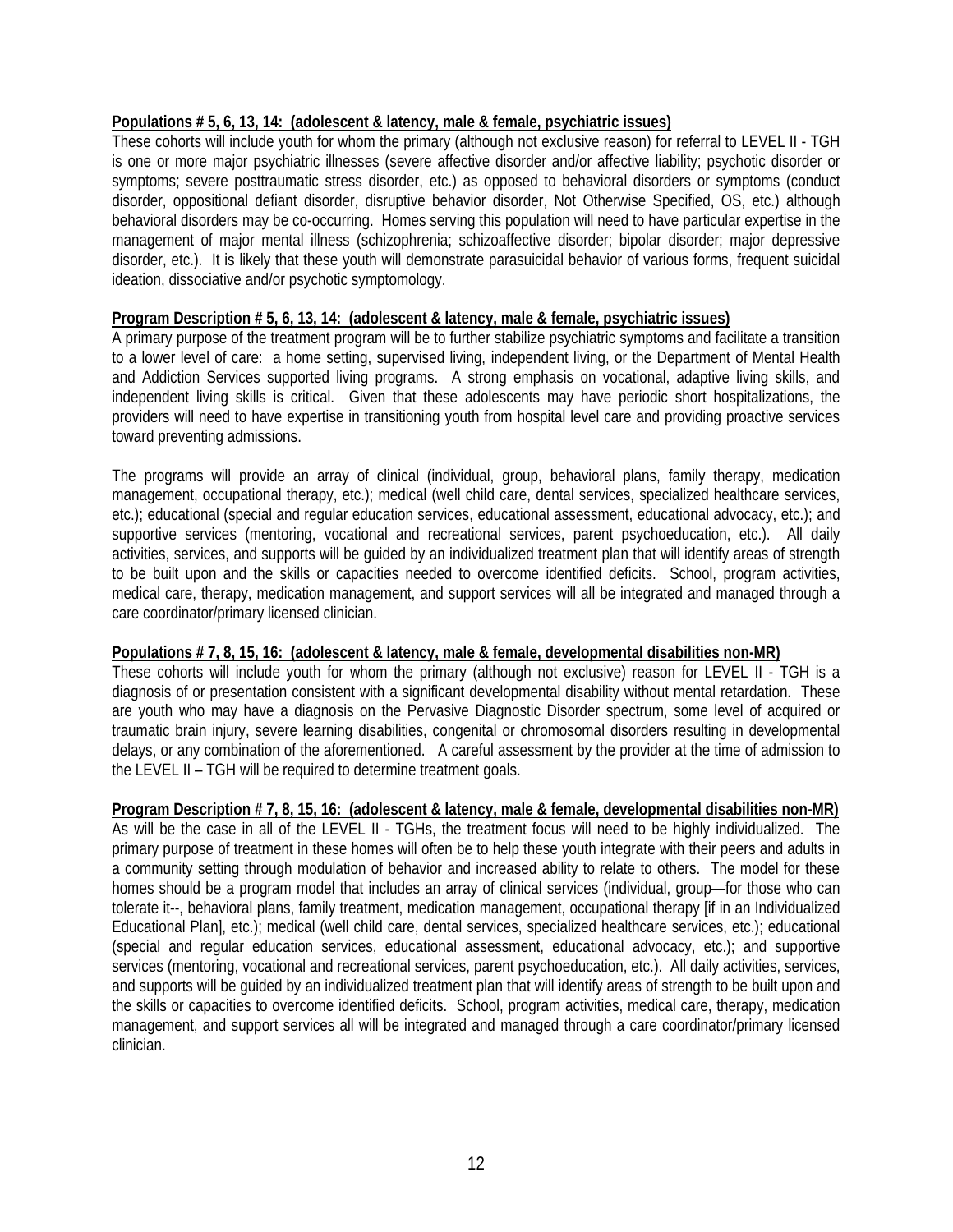#### **Populations #17, 18: (pre-latency , male & female, all categories)**

These cohorts will include children ages 5 through 9 of all diagnostic categories. A careful assessment by the provider at the time of admission to the LEVEL II – Therapeutic Group Homes will be required to determine treatment goals. These children will generally have severe psychiatric disturbances including histories of high levels of aggression, self-abusive behaviors, and multiple hospitalizations. Most will have experienced significant trauma and multiple unsuccessful placements. Most will require psychiatric medications and a significant number will demonstrate sexually reactive, and oppositional/defiant behavior. Mild to moderate cognitive impairments and developmental delays are likely.

#### **Program Description #17, 18: (pre-latency, male & female, all categories)**

The treatment provided must be highly individualized, trauma informed, and able to effectively serve children with severe symptoms including those with major mental illness. A primary goal of the treatment program will be to assist these children in internalizing the core adaptive, interpersonal, and impulse control skills necessary to function in a home or foster-home setting. The Therapeutic Group Home provider will be required to link these youth with permanent or long term family supports, natural supports and/or visitation resources. The provider will also need to have expertise in transitioning youth from hospital level care providing enhanced services during the first 90 days of treatment to prevent early re-hospitalization.

#### **Homes for Youth with Mental Retardation**

#### **# 19-22: MR**

#### **Populations # 19, 20, 21, 22: (adolescent & latency, male & female, MR)**

These cohorts will include youth for whom the primary (although not exclusive) reason for LEVEL II - TGH is a diagnosis of or presentation consistent with a serious developmental disability with mental retardation (e.g., autism) or mental retardation with behavioral and/or psychiatric difficulties. These are youth who are committed to the Department and who will generally also meet eligibility requirements for the Department of Mental Retardation. A careful assessment by the provider at the time of admission to the LEVEL II - TGH will be required to determine treatment goals.

#### **Program Description # 19, 20, 21, 22: (adolescent & latency, male & female, MR)**

As will be the case in all of the LEVEL II - TGHs, the treatment focus will need to be highly individualized.

The primary purpose of treatment in these homes will often be to help these youth integrate with their peers and adults in a community setting through modulation of behavior and increased ability to relate to others. The model for these homes should be a program model that includes an array of clinical services (individual, group-for those who can tolerate it--, behavioral plans, family treatment, medication management, occupational therapy [if in an IEP], etc.); medical (well child care, dental services, specialized healthcare services, etc.); educational (special and regular education services, educational assessment, educational advocacy, etc.); and supportive services (mentoring, vocational and recreational services, parent psychoeducation, etc.). All daily activities, services, and supports will be guided by an individualized treatment plan that will identify areas of strength to be built upon and the skills or capacities to overcome identified deficits. School, program activities, medical care, therapy, medication management, and support services all will be integrated and managed through a care coordinator/primary licensed clinician. It is anticipated that these homes will be licensed by the Department of Children and Families and providers will be expected to comply with the policies and procedures of DMR, as well as DCF. It is a goal that for the purposes of such settings the two Departments will 1) reduce duplicative requirements and, 2) eliminate, whenever possible, conflicting policy demands. However, it is anticipated that this will take some time to be achieved.

These homes are to be programmed for no more than four youth. Alternative size homes and budgets will be considered.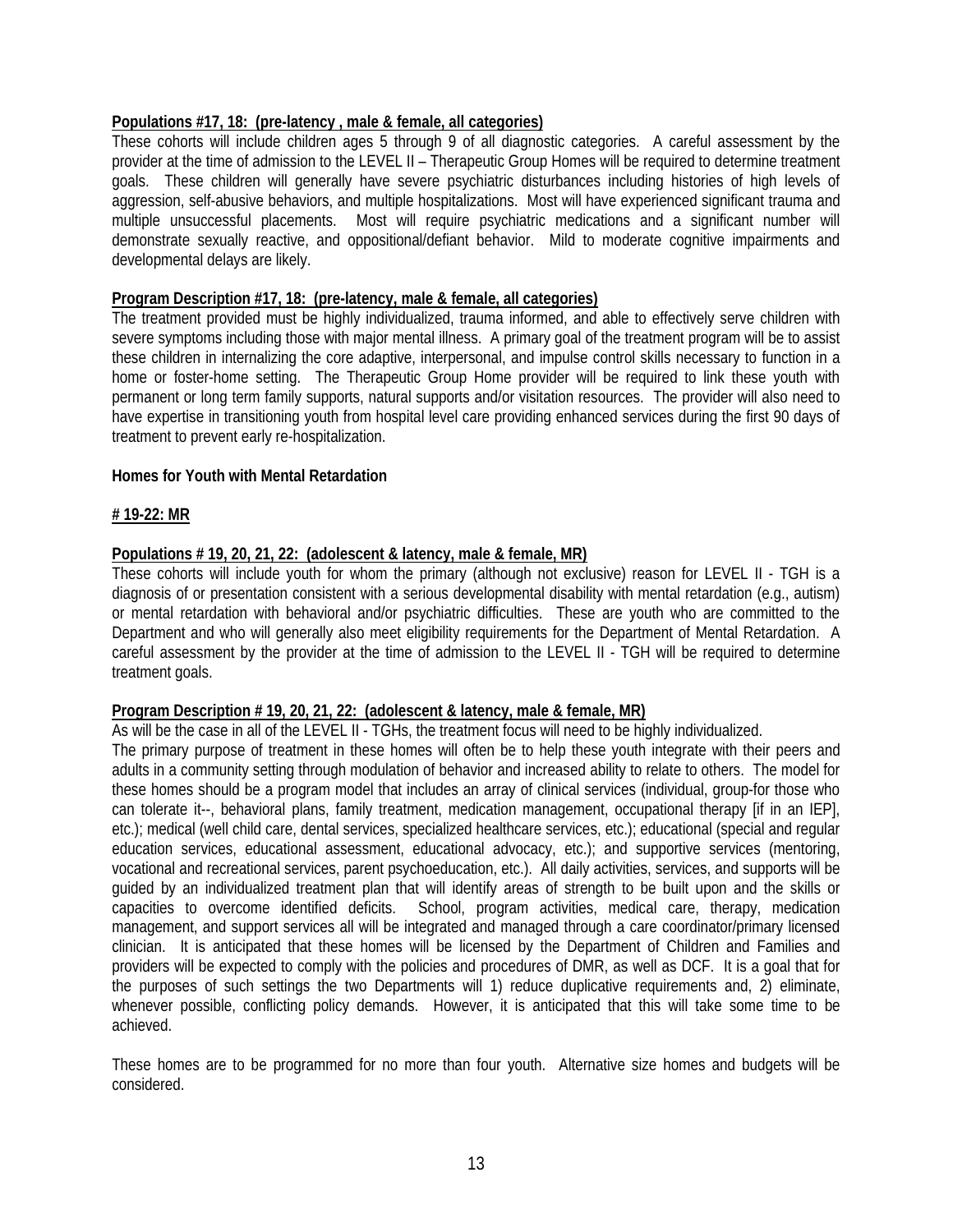#### **Trauma-Informed Model Requirements**

All programs will engage in initial training of all staff in an acceptable relational and/or trauma-informed program, as well as continue on a regular basis with ongoing consultation with consultants from that training initiative (either established by the training philosophy or established in consultation with DCF BHME and Program Review staff). Significant funding has been ear marked for this purpose to ensure that this initial training and ongoing consultation remains imbedded in all programs. These models ensure that the clinical work with youth is integrated throughout all levels of staff. **This training must take place within the first six months of operation. The Department must approve the specific model.** Regardless of the model used, no program shall unilaterally eject a child from the program.

#### **STAFFING PLAN REQUIREMENTS - NON-MR HOMES**

Clinical/Program Director: The Clinical Program Director is responsible for the coordination, implementation, and operation of the program. This individual is on call 24 hours a day/7 days per week. The Director manages the daily operations of the program and interfaces with community agencies including, but not limited to, DCF; schools; afterschool programs; legal representatives; cultural agencies; religious and spiritual agencies; as well as families in coordinating the treatment plan for the youth. The Director will be in close daily communication with each youth's clinician, the Registered Nurse (RN), psychiatrist, and residential staff to gather information regarding improvements or setbacks in the youth's condition.

The Director will coordinate intakes and assist in clinical assessments as needed. He/she will be responsible for all hiring in the program and will work with the program supervisor to ensure that there is adequate staffing in the home at all times. They will conduct regular individual and group supervision of *all staff* and maintain all quality assurance of the program.

The Director will be a Connecticut licensed clinician with a Master's degree in Social Work or Marriage and Family Therapy, or a Ph.D. in Psychology or Psy.D. They will have a minimum of five years' experience working with disturbed children/adolescents and have experience in administrative management and staff supervision. They should have some experience in working with the particular cohort of the home being undertaken. It is anticipated that the Clinical Program Director will carry a caseload of one-two cases.

Licensed Clinician/Care Coordinator: The staffing plan will allow for a ratio of 1 clinician to approximately four youth. This role is responsible for individual, group, and family treatment as well as case management services. This role is critical to the homes and will need to have the clinical expertise specific to the particular cohort being served. **These individuals will need to have significant experience in working with the given population and cannot be expected to "train up" to the population after hiring.** It is anticipated that they may need to be recruited at a higher salary range than is typical for comparable agency clinicians.

The clinical care and case management will be covered by 1 Full Time Equivalent (FTE) licensed clinician plus the Clinical Program Director, who will carry a half-time caseload.

The clinician will have Connecticut licensure and hold a Master's Degree in Social Work or Marriage and Family Therapy, or a Ph.D. in Psychology or Psy.D. He/she will have experience working with youth and their families, including those who are culturally and linguistically diverse, as well as good communication and record-keeping skills. Clinicians should not work regular first shift hours, as they will be insufficiently available to both youth and families. It is expected that clinicians will work a split shift to ensure optimal exposure to both youth (who are in school mornings) and families for meetings which would not occur during morning hours.

Psychiatrist Hours: The Level II - TGHs will provide four (4) hours of psychiatric time per week for a five-bed home and five hours for a six bed home (via a psychiatrist as opposed to an APRN). The child psychiatrist will be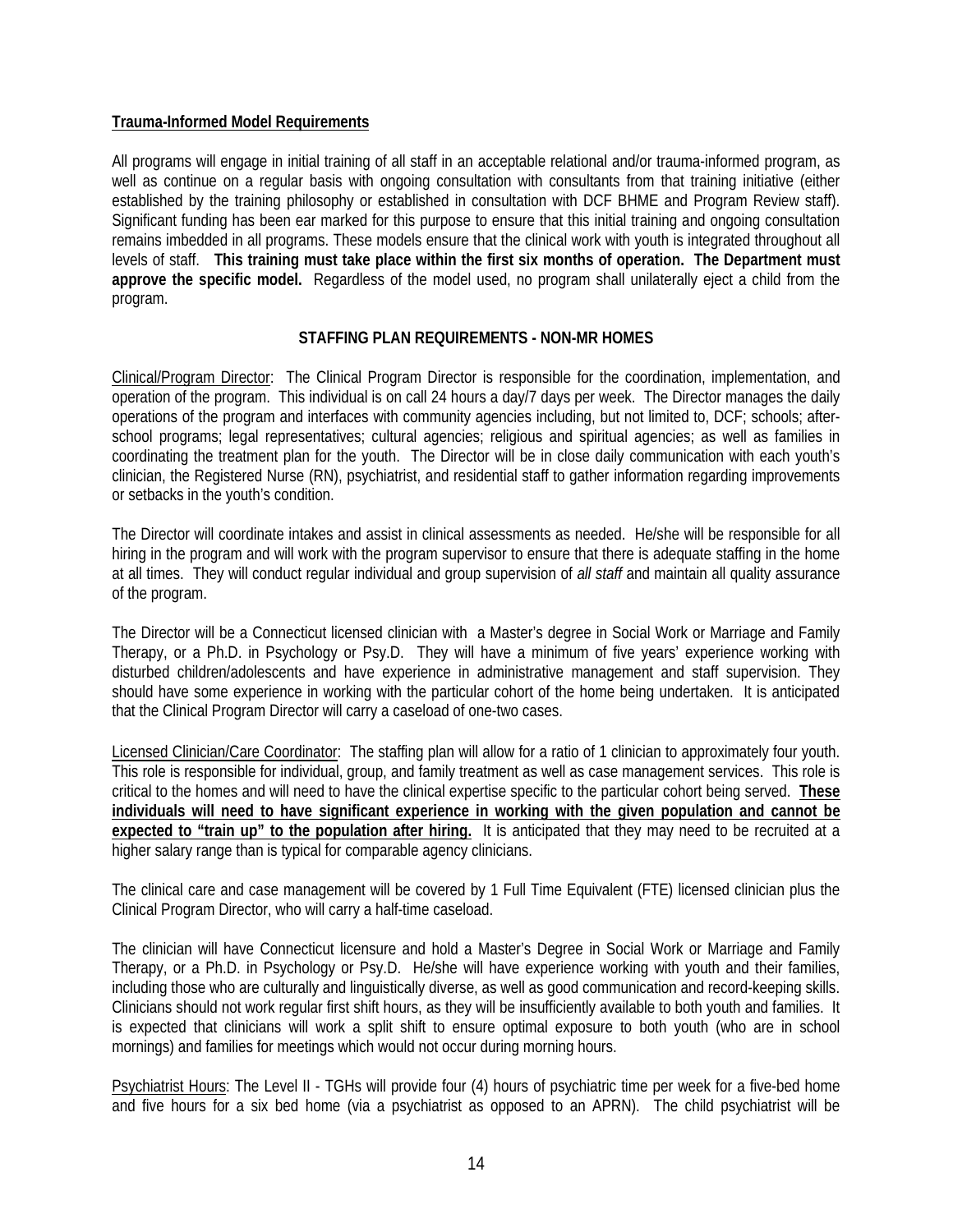responsible for the psychiatric treatment of the residents. He/she will provide a timely initial psychiatric assessment and continuous on-site assessment and medication management thereafter. He/she will attend weekly meetings with clinical staff and be on call 24 hours a day/7 days a week.

The psychiatrist must have a current MD license, completion of residency in child psychiatry, and documented, extensive experience in treating children and adolescents.

Nurse: Nursing services will be provided through a .5 FTE RN. (Alternative comparable models will be considered by program oversight as long as the desired services and appropriate hours are covered.) Staff must be trained and certified in medication administration through DCF. The nurse will be responsible for the medical and health related management of the youth, including reviewing all medical history and coordinating all medical appointments. He/she will monitor responses to medication, vital signs, and blood work. They will work closely with the child psychiatrist and will attend all clinical and treatment meetings for each resident. The schedule of the nurse should be such that he/she is on duty when the children are present in the home in order to monitor their status and progress.

The RN will supervise all DCF medication certified staff and oversee the safe administration of medications in the LEVEL II - TGH. He/she will complete all necessary paperwork and reports related to this. He/she will conduct health-related groups for the youth and provide ongoing health related education for the staff and residents.

The RN will have a nursing degree and current license as a registered nurse. He/she will have a minimum of two years' experience working with youth, ideally with working with adolescents.

Residential Supervisors: Staffing will allow for two FTEs who will flex hours and days: e.g., Sunday to Wednesday and Wednesday to Saturday. For example, weekday hours should be, e.g., noon to 11:00 p.m. and weekend hours should be 9:00 a.m. to 8:00 p.m.

The residential supervisors will work closely with and report to the program director. They are responsible for overseeing the overall daily operations of the home and for supervising the childcare workers. Their tasks will include but will not necessarily be limited to such things as: reviewing daily activity schedules; supervising implementation of such schedules; ensuring implementation of policies and procedures; monitoring interactions among staff and youth; reporting daily to the program director regarding operation of the home; assisting direct care staff as often as necessary to maintain ratio or to provide specific services; step in to assist in crises; monitor behavioral reward system established by program director. A bachelor's degree in a human services field is preferred with at least two years experience working with children and youth presenting with significant behavioral health issues.

Childcare workers: The staffing ratios will allow for one direct care staff on when youth are in school, as many as three on when they are home and not at school, and two on at overnight while youth are sleeping (staff are awake staff). The childcare workers will have at least an associate's degree (bachelor's preferred) and a minimum of one year's experience working with disturbed children or adolescents.

#### **STAFFING PLAN REQUIREMENTS – MR HOMES**

As these homes are designed for not more than four youth with mental retardation and behavioral health issues, the staff and budget requirements are somewhat different than those for the homes designed for five to six youth who do not have mental retardation. (See budget for details of staffing requirements.) This stet model has a single, combined clinical program director position. Due to Private Non-Medical Institutions (PNMI) requirements, this Clinical/ Program Director position must be one of the licensed (at least Masters prepared for this model) professionals acceptable to the Department of Social Services (DSS) (i.e., Ph.D. or Psy.D., LCSW, or LMFT).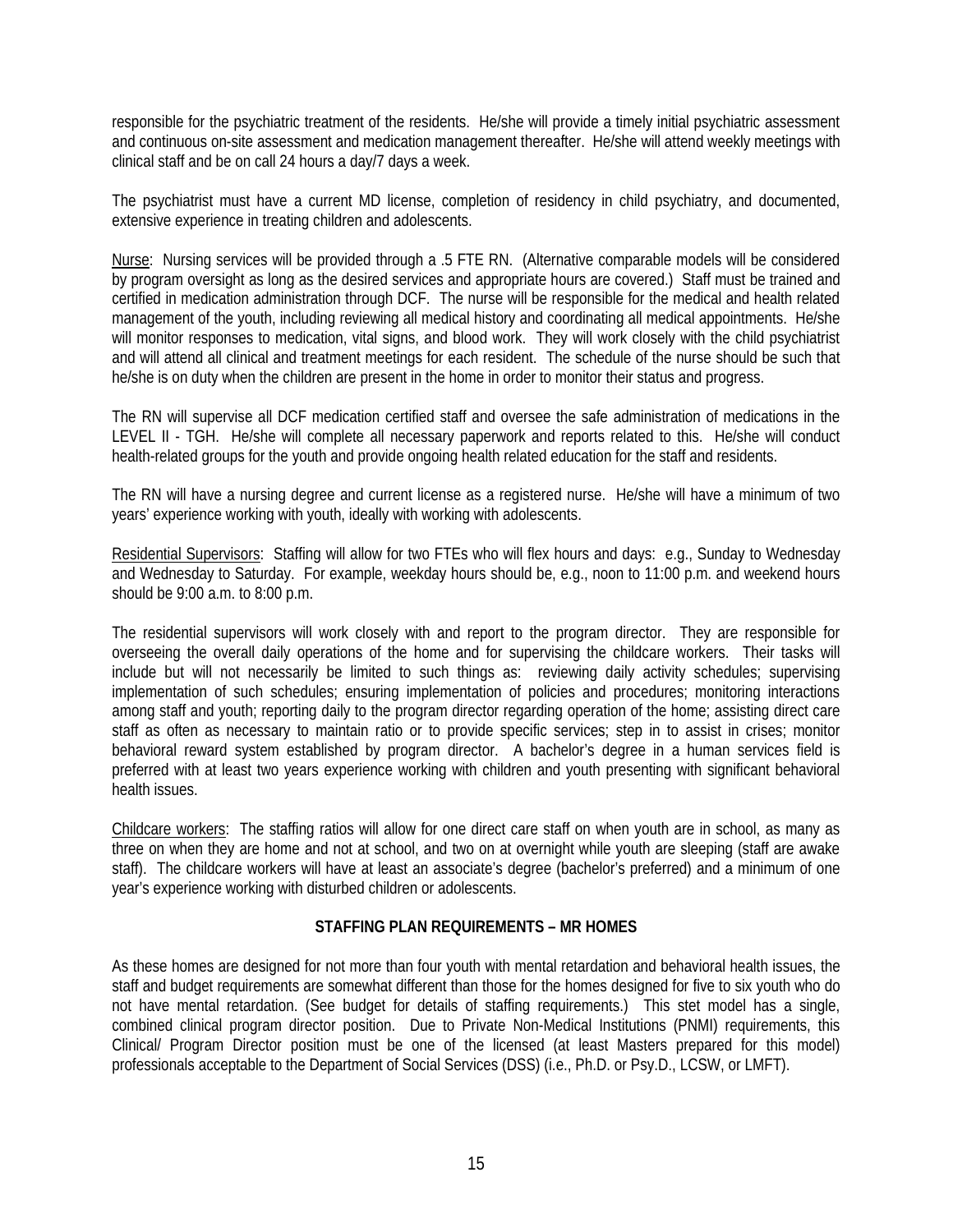#### **LINKAGES AND CONTACTS**

Strong and effective linkages with a full continuum of programs and services will be critical to the success of Therapeutic Group Homes. Without the linkage to community services and supports, the creation of new beds will do little more than shift the problem of overstays in residential treatment centers to Therapeutic Group Homes. Because of the importance of these linkages, proposals that integrate or link the therapeutic group home to a community based continuum of care operating within a Managed Service System will be given priority in the selection process.

#### **ACCESS AND REFERRAL PROCESSING**

Applicants can anticipate admissions to this program through the Department of Children and Families in the Area Office where the group home is located and the Central Placement Team. Applicants must agree to a no unilateral reject-no unilateral eject contract requiring for referred children/youth who meet the criteria established for program eligibility established above. Applicants must detail their plans to transition children/youth into the Group Home setting.

#### **LENGTH OF SERVICE**

Length-of-stay will VARY MARKEDLY DEPENDING ON THE INDIVIDUAL NEEDS OF THE CHILD OR ADOLESCENT. It is expected that planning be done of a highly individualized nature. The Department, however, recognizes that a flexible approach to length of stay may be necessary to accommodate the treatment goals and to facilitate planful transitions to a less restrictive level of care; accordingly, the Department will approve modification to this length of service on a case-specific basis.

#### **OPERATING HOURS**

Group Homes will be in operation 24 hours a day, 7 days a week.

#### **SERVICE ELEMENTS**

All Group Home providers will be expected to provide a range of services that include but are not limited to:

- Educational and academic support, guidance and assistance
- **Vocational/career guidance and linkages**
- Health (medical, mental, dental and vision), nutrition and wellness promotion
- **Advocacy resources**
- Independent Living Skills Development, including cooking, shopping and money management
- **Hygiene and Grooming**
- Social support and skill development/enhancement
- **Friendships**
- **Social rehabilitation**
- **Personal enrichment**
- **Information and knowledge acquisition**
- **Recreation**
- **Physical Activities**
- Mentoring (peer and adult)

Applicants should address each of the above components, setting forth how they will provide and integrate these elements into the daily therapeutic milieu. Applicants must describe how they will ensure that children's cultural and linguistic needs will be addressed within the aforementioned service elements. This includes providing opportunities for the children to experience and maintain traditions, food and activities that are integral to their culture and heritage.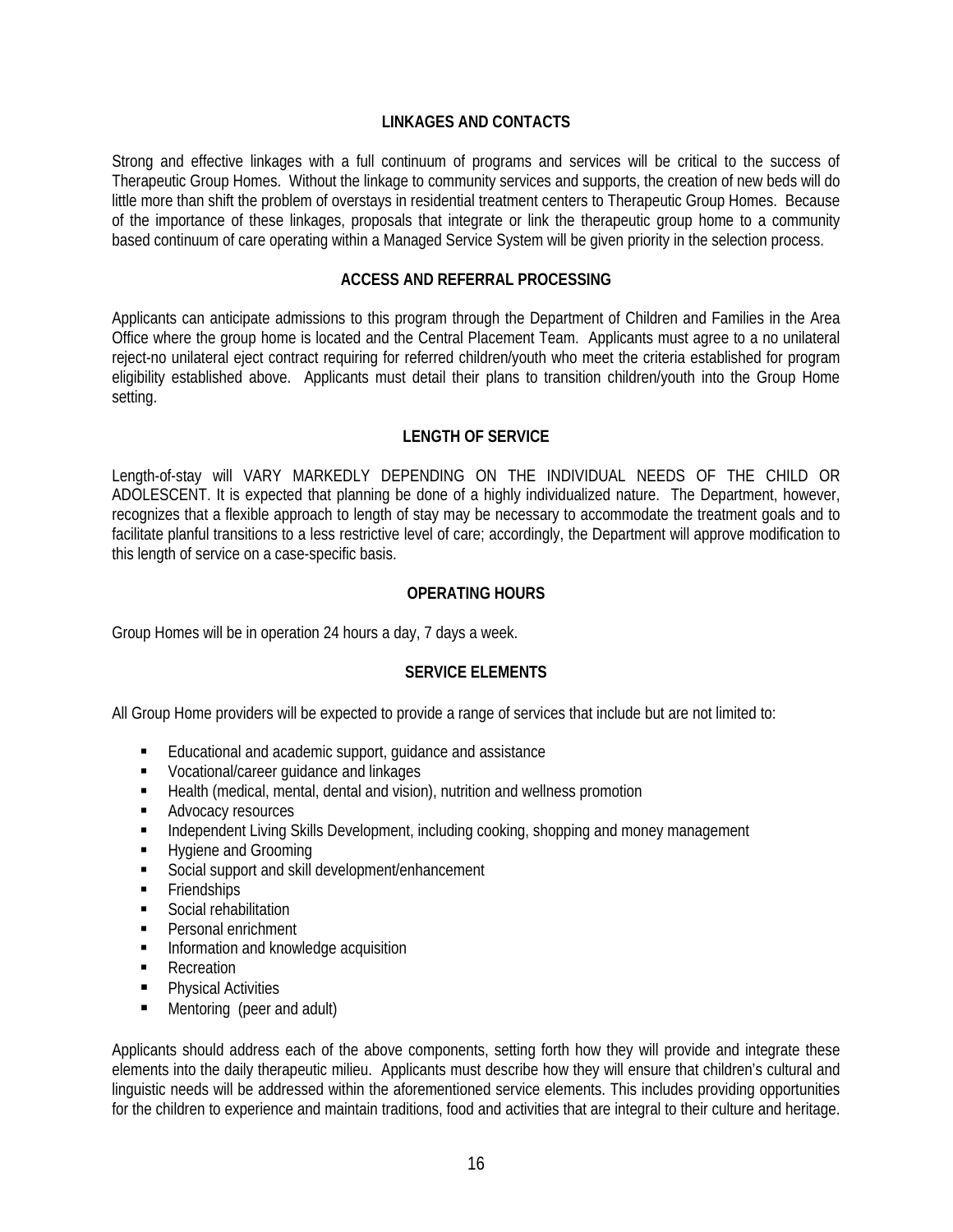In addition, the successful applicant will be attentive to the daily and routine hair and skin care needs of racially diverse children and youth. Applicants' budgets must demonstrate a nexus with these service components.

#### **TRANSPORTATION**

The program will actively assist the children and youth, in a manner that is age and developmentally appropriate, in learning how to use methods of public and mass transportation. The program will also have a means for providing group transportation to youth on occasions such as group outings; and will provide individual transportation on occasions such as meetings, visitations, evening school activities, etc., when public transportation is unavailable or would be unsafe. The Applicant will detail their plan to ensure and/or provide safe transportation for children/youth served in the program. Plans for assisting families, as appropriate and necessary, with transportation to support their active involvement in the program must also be provided.

#### **MODEL OF CARE**

The applicant must propose a best practice strategy for serving the targeted population, including defining the proposed approaches, intensity and frequency of the identified treatment model(s), and rationale for selecting said model(s). Evidence of the approaches' effectiveness (e.g., literature/research citations) for the target population is to be included. The successful applicant will demonstrate the ability to serve children and youth within the target population who have experienced physical abuse, sexual abuse, neglect, loss, separation, and significant trauma. As indicated earlier, a model that is predicated upon a principle of no unilateral reject – no unilateral eject must be provided.

#### **CLINICAL SERVICES**

The successful applicant for a Therapeutic Group Home cohort will articulate a clinical model that is comprehensive, age and developmentally appropriate treatment to the target population. Clinical services shall be provided in a manner that is trauma sensitive, and gender specific, focused upon producing positive outcomes for the children and youth served**.** 

Each child/youth entering the Therapeutic Group Home must undergo a comprehensive, multidimensional assessment within 30 days of admission. This assessment will cover the psychological, medical, education, socioemotional and legal needs of the child. It will be strength and resiliency-based and include a review of previous placement and treatment histories, pre-dispositional materials, including any clinically focused assessment. Therapeutic Group Home providers may be required to use standardized assessment tools to evaluate and collect baseline clinical data on each child/youth entering the program.

In addition, ongoing assessment, thorough routine and regular observation of the child/youth shall occur. These assessments shall assist with the development of an individualized treatment and behavioral management plan. Minimum clinical service expectations, as informed by a comprehensive global assessment of the child/youth, are as follows:

- **Intensive, structured daily programming, 7 days a week**
- Therapeutic supports and approaches to enhance normalized activity
- **Substance Abuse treatment/counseling**
- **Coordinated care management**
- **Assistance with daily living skills**
- **Psychiatric evaluations**
- **Medication management**
- **Behavior Management and modification**
- Trauma informed treatment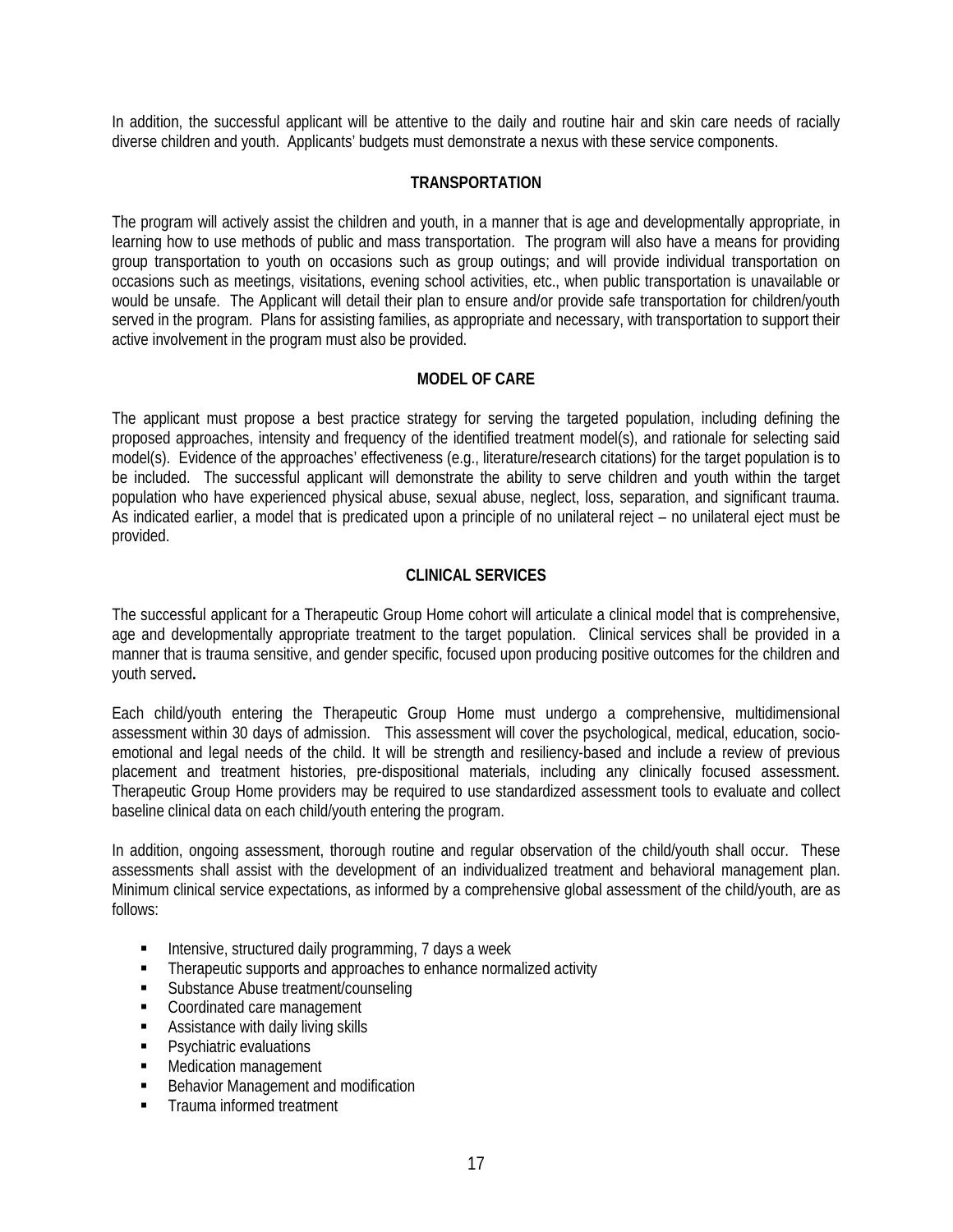- **Psychological testing, as needed**
- **Psycho-educational interventions**
- On-going health assessment and progress do orientation by R.N.
- Implementation of medical treatments as ordered by licensed practitioner
- Access to physical examinations per American Academy of Pediatrics guidelines
- Comprehensive transition planning
- Client specific interventions

#### **SERVICE SATISFACTION**

A child or youth's wishes, interests, goals, freedom and autonomy should be respected and cultivated. Therapeutic Group Homes will be attentive to the needs of the children and families served. Applicants shall detail a mechanism to collect and formally address substantive issues that may be revealed and to measure both client and family satisfaction with the program. As part of their ongoing Quality Assurance efforts, providers will be expected to administer to the children/youth served, an age appropriate satisfaction survey. The Department will work with the successful applicant(s) with respect to the tools and/or measures that will need to be used.

#### **GOALS**

The Group Home is focused on providing the identified children/youth with a mix of supportive and clinical interventions within a home-type environment that will promote their successful transition home, foster care or transitional living with additional therapeutic support (i.e., Family Support Team, Care Coordination, Extended Day Treatment). The Department is seeking programming that integrates the psychological, medical, emotional, spiritual physical, and educational needs of the children/youth served into a comfortable, pleasant, safe, trauma informed, developmentally appropriate and culturally competent treatment environment.

Proposed objectives and outcomes for this service are identified below. Additional objectives and outcomes may be required at the time of contracting.

#### **OBJECTIVES AND PROPOSED PERFORMANCE MEASURES AND OUTCOMES**

#### **OBJECTIVES**

- A. Children/youth served will benefit from a comprehensive treatment approach that supports increased stable functioning in the community.
- B. Children/youth served will benefit from a comprehensive approach that will foster increased adaptive functioning.

#### PROPOSED OUTCOMES

- A1. 100% of the children/youth served will be maintained and subsequently successfully discharged from the Group Home.
- B1. 85% of children/youth served will present with increased pro-social behavior and interactions as evidenced by results on instrument administered quarterly.
- B2. 100% of children/youth served will increase social integration in the community (i.e., employment, volunteer activities, involvement in recreational activities) as measured by completion of related treatment plan goals.
- B3. 100% of children/youth served will achieve educational and/or vocational success as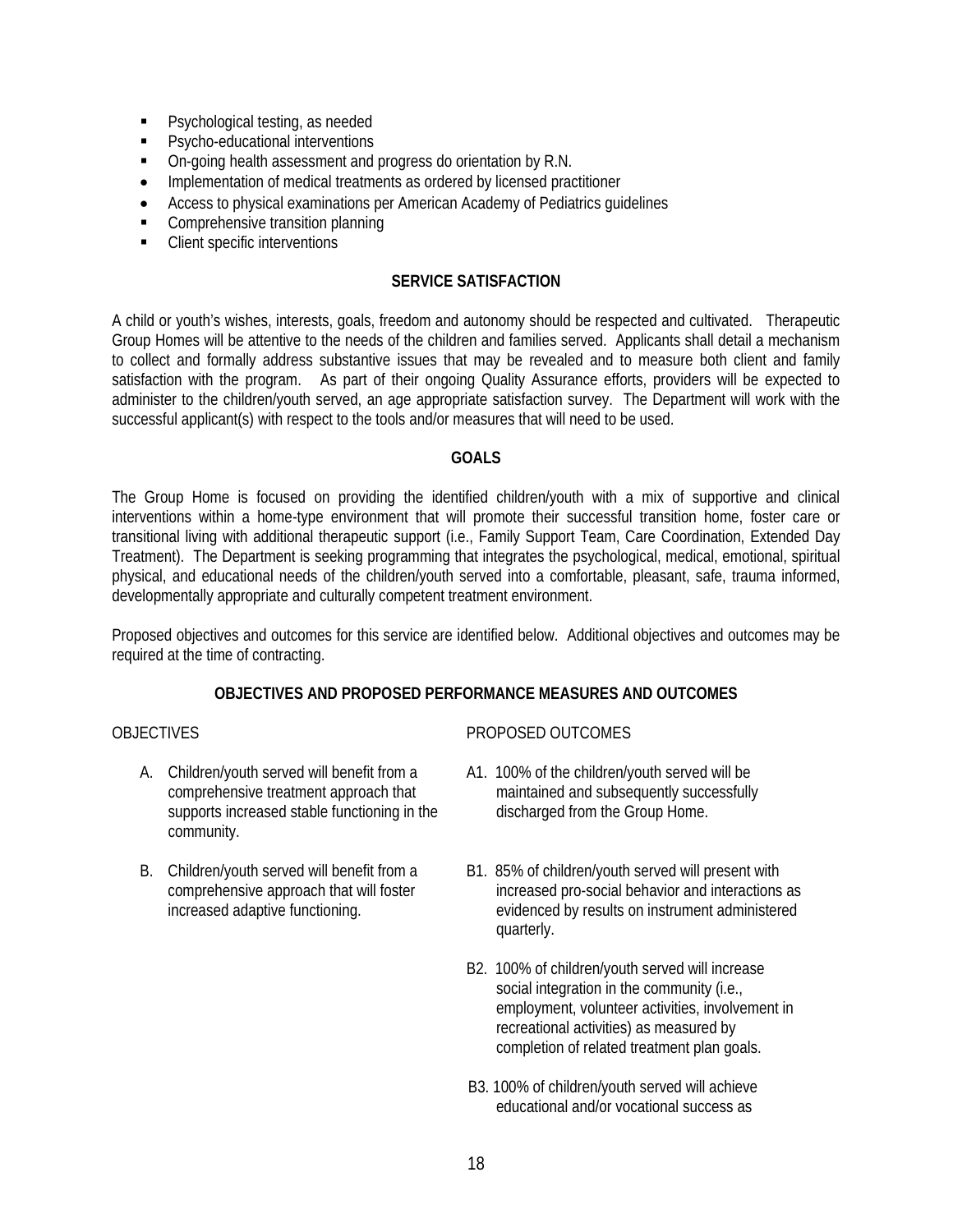C. Children/youth served will be successfully discharged into an equal or less restrictive or transitional level of care.

D. Children/youth will have enhanced opportunity to realize their full potential measured by school attendance records, progress notes and report cards.

- B4. 100% of children/youth served will be connected to a permanent/long tern family or natural support as measured by treatment planning attendance sheets, visitor logs, completion of treatment goals and discharge plan content.
- C1. 100% of adolescents served will be transitioned home, to a foster home setting, or to a Transitional living program, or will be maintained in the Group Home through the end of their Individualized Education Plan.
- C2. 100% of children served will be discharged to a home, to a foster home setting, or to an adolescent therapeutic group home.
- C3. 100% of youth served will be planfully transitioned to a family or transitioned to an appropriate level of care through DMR or Department of Mental Health and Addiction Services, DCF's Independent Living Program.
- C4. 80% of children/youth will demonstrate placement stability following discharge as evidenced by 6 month follow-up interview with client and satisfaction survey results.
- C5. 0% of children/youth will be unilaterally ejected from Group Home without DCF's concurrence as evidenced by discharge data.
- D1. 100% of youth served will be connected to a sustainable, positive hobby, interest and normative, community-based activity as evidenced by completion of treatment plan goals and content of discharge plan.
- D2. 100% of children/youth served will be tied to a permanent/long term family or natural support as measured by treatment planning attendance sheets, visitor logs, completion of treatment goals and discharge plan content.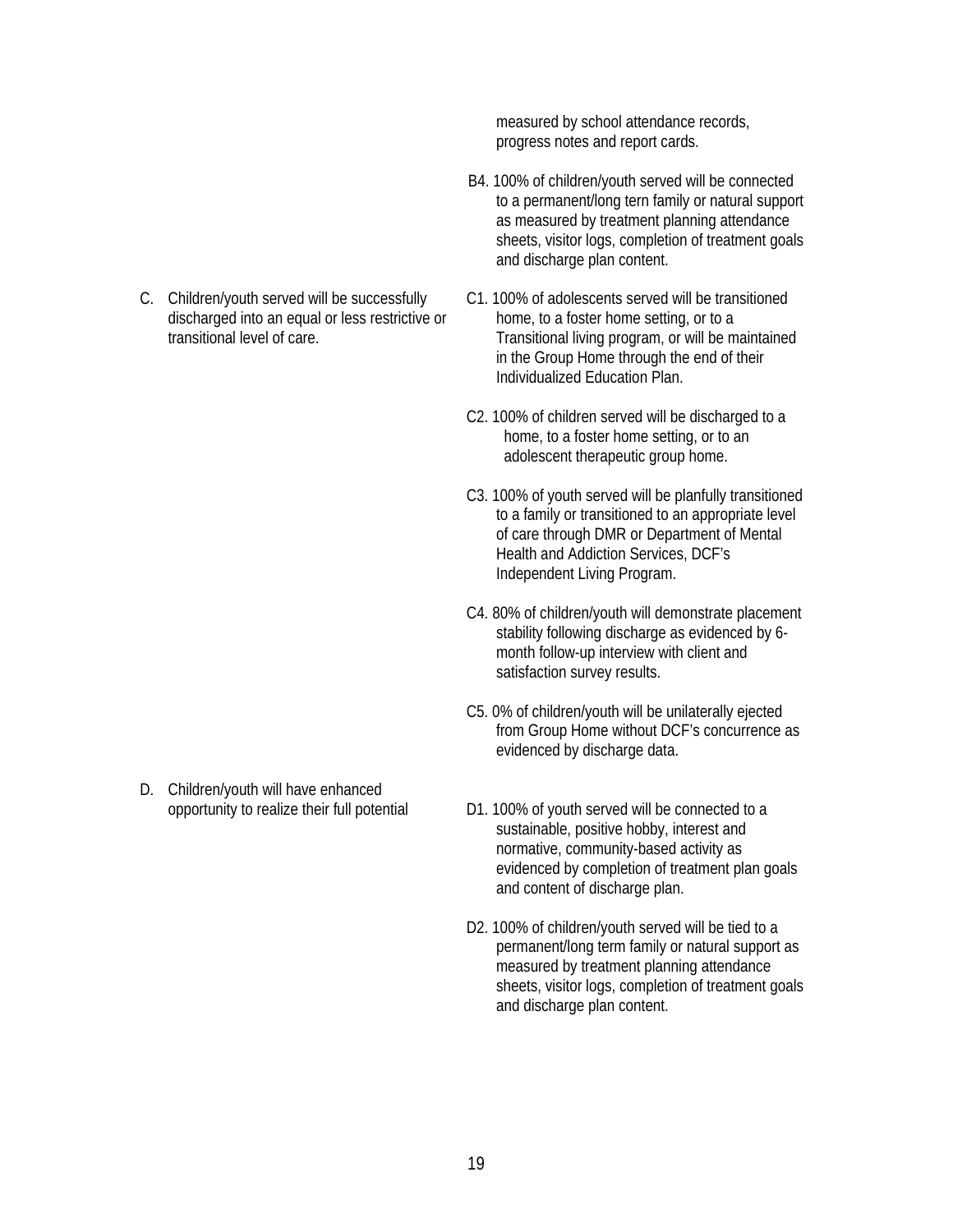#### **FAMILY INVOLVEMENT**

Family participation in all aspects of treatment as appropriate will be strongly encouraged. For the well being of the child, if there are clinical or legal considerations that would impact family participation, all efforts to understand and overcome any barriers will be explored. The applicant will describe how they will facilitate meaningful family involvement in the treatment plan development and care approach for the children/youth to be served.

#### **MULTI-CULTURALLY AND LINGUISTICALY COMPETENT CARE**

As with family participation, a point of emphasis for the Therapeutic Group Homes is the ability to provide culturally and linguistically competent services. Applicants must describe how they will ensure that children's cultural and linguistic needs will be addressed within the service model. This includes providing opportunities for the children to experience and maintain traditions, food and activities that are integral to their culture and heritage. In addition, the successful applicant will be attentive to the daily and routine hair and skin care needs of racially diverse children and youth. Applicants' budgets must demonstrate a nexus with these service aspects.

Applicants are to describe how they will infuse cultural and linguistic competency into the service approach and daily programming. Applicants should detail how multi-cultural competence will be included in treatment/service planning, discharge planning, case reviews, analysis and review of program data, and staff supervision. Applicants must set forth how they will meet the linguistic needs of children and families that may be served by the program. Please describe your organization's efforts and achievements in providing culturally and linguistically competent care and your experience in successfully providing services to a diverse population. Describe any internal quality improvement process you may utilize to evaluate the cultural competence of services that you provide.

#### **VISITATION**

On an individual basis, informed by clinical judgment and the child's/youth's treatment plan and protective service stipulations, children/youth involved in the program will have visitation with family, friends, and others to enhance community connections and, whenever possible reunification goals. Applicants will submit their proposed plan and structure to support visitation during the course of emergency triage and care.

#### **PRE-EMPLOYMENT SCREENING**

The Contractor shall screen all potential hires by obtaining verified criminal records and screening children's protective service histories for any convictions and for child abuse or neglect substantiations.

#### **STAFFING MODEL**

The successful candidate(s) must set forth a plan to recruit and retain professional and para-professional staff that are culturally and linguistically competent and diverse (see also section: Multi-culturally and Linguistically Competent Care). Assessment, crisis intervention, and active treatment services will be available daily for children and youth. Staff must have the ability to provide services to all eligible participants, regardless of English language limitations. While the successful applicant must provide for the most common languages, it may be necessary to make special arrangements for interpretive services to communicate with those speaking less frequently encountered languages.

Therapeutic Group Home staff must demonstrate the following:

- Experience providing direct services to diverse populations
- Multi-lingual capabilities (relevant to community served)
- Shared cultural, linguistic or experiential backgrounds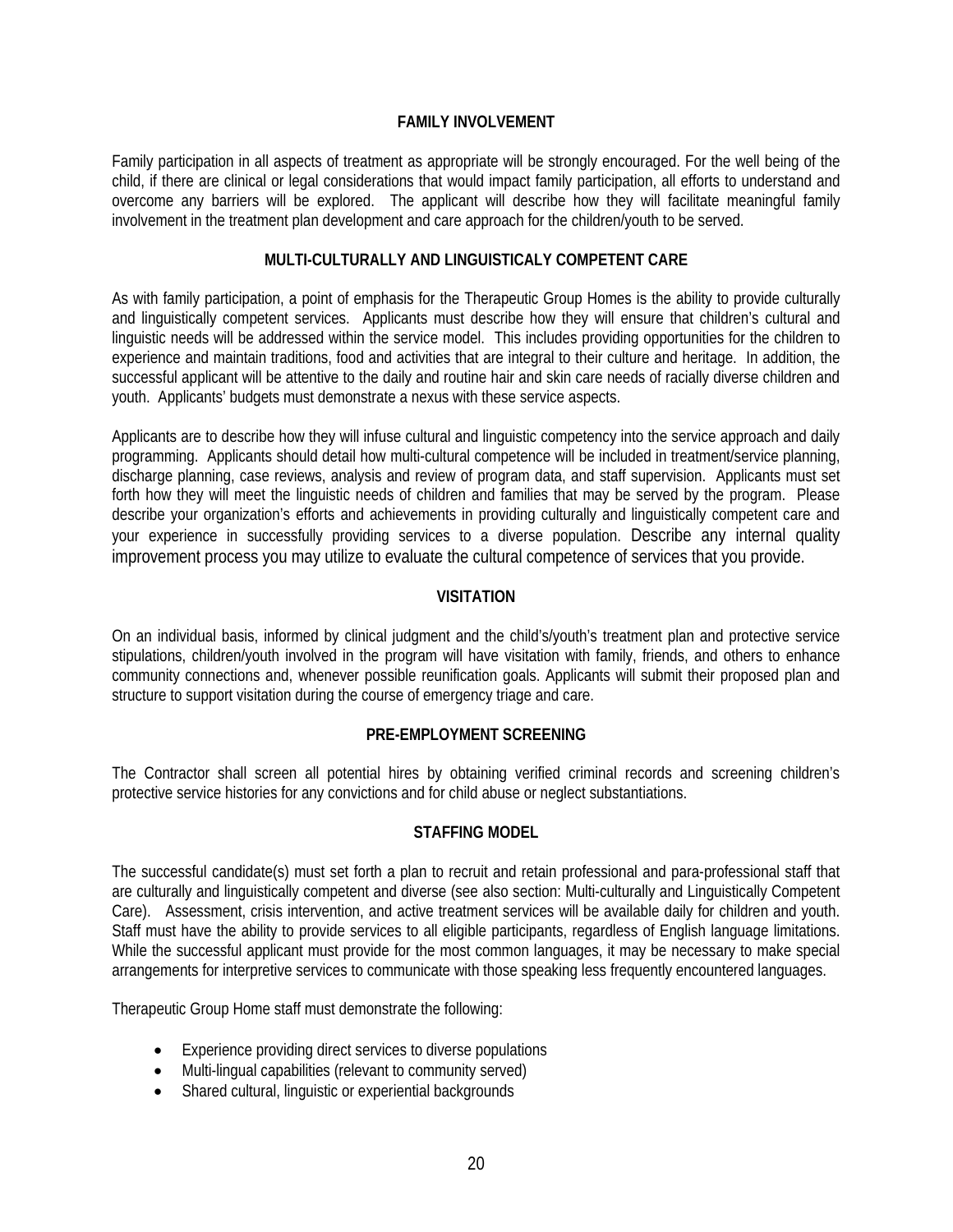Describe your current policy and process to recruit, hire and retain staff that represents the cultural and linguistic needs of the populations that you serve.

#### **STAFF SUPERVISION**

Applicants must detail the supervisory structure of the program and include a plan for direct and clinical supervision of program staff.

#### **PRE & IN-SERVICE TRAINING**

Applicant must detail a plan to provide pre-service training to all direct service employees, interns or volunteers during their orientation period and prior to the provision of any direct service. This plan should set forth the types and topics of training that staff will receive on a pre-service basis.

Applicants must also set forth the types and frequency of in-service training that will be provided to the Therapeutic Group Homes staff.

#### **DATA REPORTING**

Group Home providers will be expected to submit ad hoc and monthly data, and restraint and seclusion data to the Department or its designated Administrative Services Organization. These data may include, but will not necessarily be limited to the following:

- Demographic Information (e.g., name, date of birth, gender, race, ethnicity, town of origin, DCF status, prior placement setting, and admission date);
- Clinical and Diagnostic Information (e.g., diagnosis, anticipated length of stay, targeted behavior, level of functioning, scores from standardized clinical tools, etc.);
- Utilization Data (number served, referral source, average length of stay in Therapeutic Group Homes for those admitted and those not admitted, readmission rates, etc.)
- Treatment Progress Data (e.g., degree of resolution of presenting problems, level of stability/improvement obtained, Improvement on Global Assessment of Functioning and/or other Standardized Scale);
- Transition/Discharge Information (e.g., reason for discharge; transition/discharge placement setting, reason for any transition/discharge delays; level of improvement for targeted behaviors);
- **Fiscal data (include Medicaid reimbursement)**
- **Incident reports; and**
- Restraints and seclusions

Much of the data reporting will likely occur through an electronic/computerized format. The Department will work with the successful applicant(s) in determining the format and frequency for regular and ad hoc data submissions**.**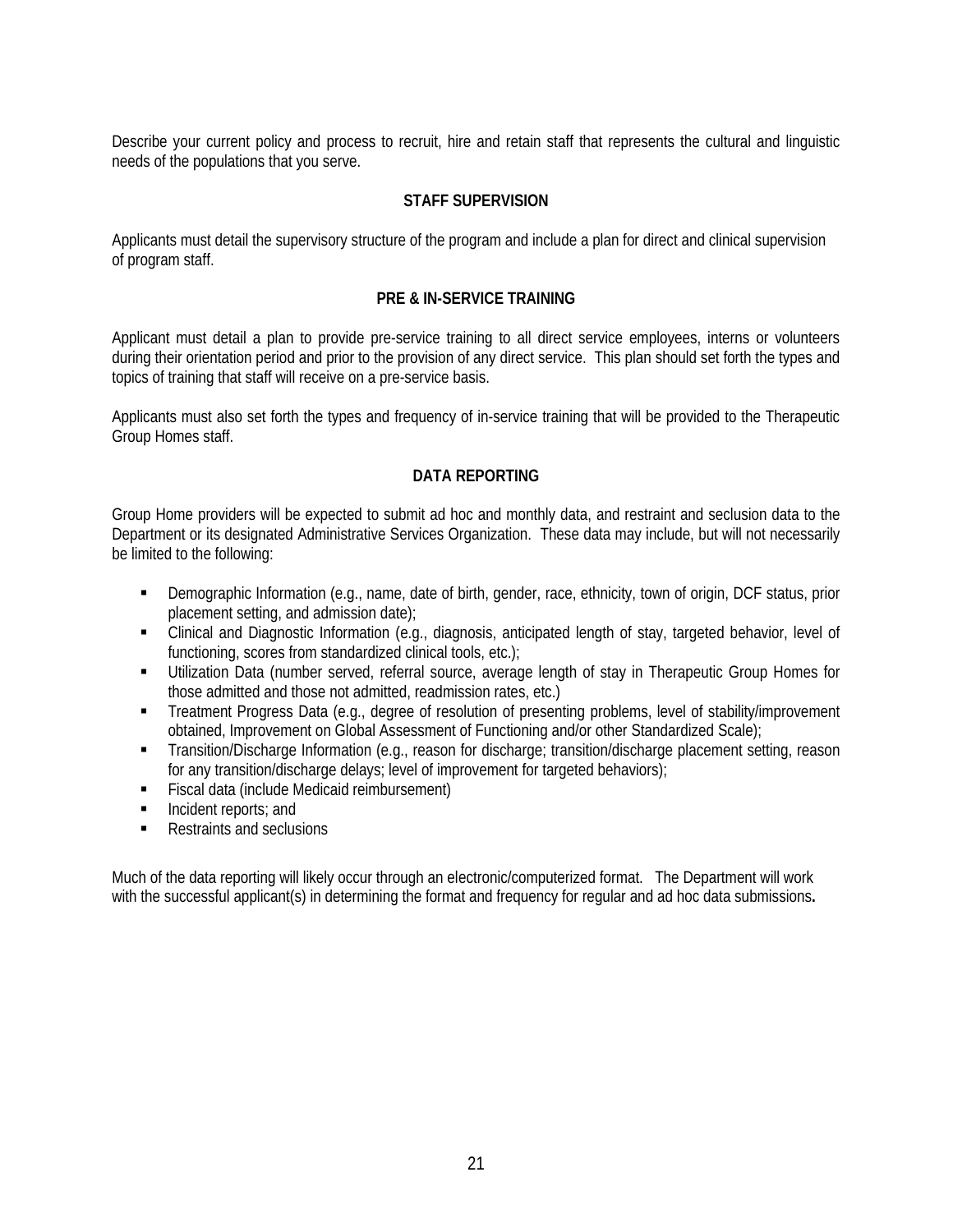#### **SITING**

Level II – Therapeutic Group Homes must be located in residential communities. It is the expectation of the Department that these homes will be indistinguishable from other homes in community neighborhoods. Although applicants do not have to have sites secured at time of response, preference will be given to those applicants who have a site, with next priority given to those who adequately describe a plan to procure a site (through rental or purchase). If an applicant receives an award off of this RFQ and is unable to procure a site within 90 days of initial negotiations, the Department reserves the right to cancel the award, and award the contract to another Applicant.

#### **LICENSURE & CERTIFICATE OF NEED**

Prospective contractor, employees and agents must comply with all federal, state and local statutes, regulations, codes, ordinances, certifications and/or licensures applicable to fully executed Therapeutic Group Homes contract and contract related service(s). Licenses may be issued by DCF and/or DMR, depending on the particular cohort of the home.

#### **REVENUE MAXIMIZATION**

The Department anticipates claiming PNMI reimbursement on amounts paid to the group homes. It is expected that the group homes comply with PNMI standards.

#### **BUDGET & BUDGET NARRATIVE**

As noted above, this RFQ utilized established models and staffing. The Department has developed sample model budgets for Therapeutic Group Homes (non-MR and MR) that should be used by Applicants as starting points. A Therapeutic Group Home budget is provided for **five and six** bed homes for the non-MR homes. A Therapeutic Group Home budget is provided for **four**-bed homes for the MR homes; any proposal for fewer than four beds must be modified accordingly. Applicants may provide smaller models and budgets with justification. Thus, there are three budgets attached: two for Level II – Therapeutic Group Homes that serve non-MR youth with significant psychiatric and/or behavioral issues and one for Level II – Therapeutic Group Homes that serve Mentally Retarded youth with significant psychiatric and/or behavioral health issues. The Model budgets outline exactly what the Department is seeking to purchase; proposals with budgets that significantly exceed the available dollars in the model promulgated will be competitively disadvantaged in the selection process, and proposals that significantly alter the Model may be viewed as non-responsive. We recommend that:

- The number and type of staff not be changed; if changes are proposed, the scope and rationale for specific changes must be clearly articulated and justified;
- The salary amounts may be changed;
- The budget totals should not be exceeded; if exceeded, the scope and rationale for specific changes must be clearly articulated and justified;
- Other line items may be changed as long as all items are covered

Applicants are expected to submit sample budget to display how they will meet the parameters of the model budgets and staffing requirements. Applicants who submit budgets within or below the promulgated parameters will be given priority in the selection process insofar as cost-effectiveness is of considerable importance to the Department. Applicants' submissions must detail the following elements:

1. Proposed, reasonable capital requests necessary to support the provision of this service. DCF will also consider use of funds from this RFQ to assist with the purchase of technology needed to support the provision of the proposed service/program. The budget narrative must detail your agency's request to use DCF funds for capital and technology purchases. In particular, the Budget Narrative must include a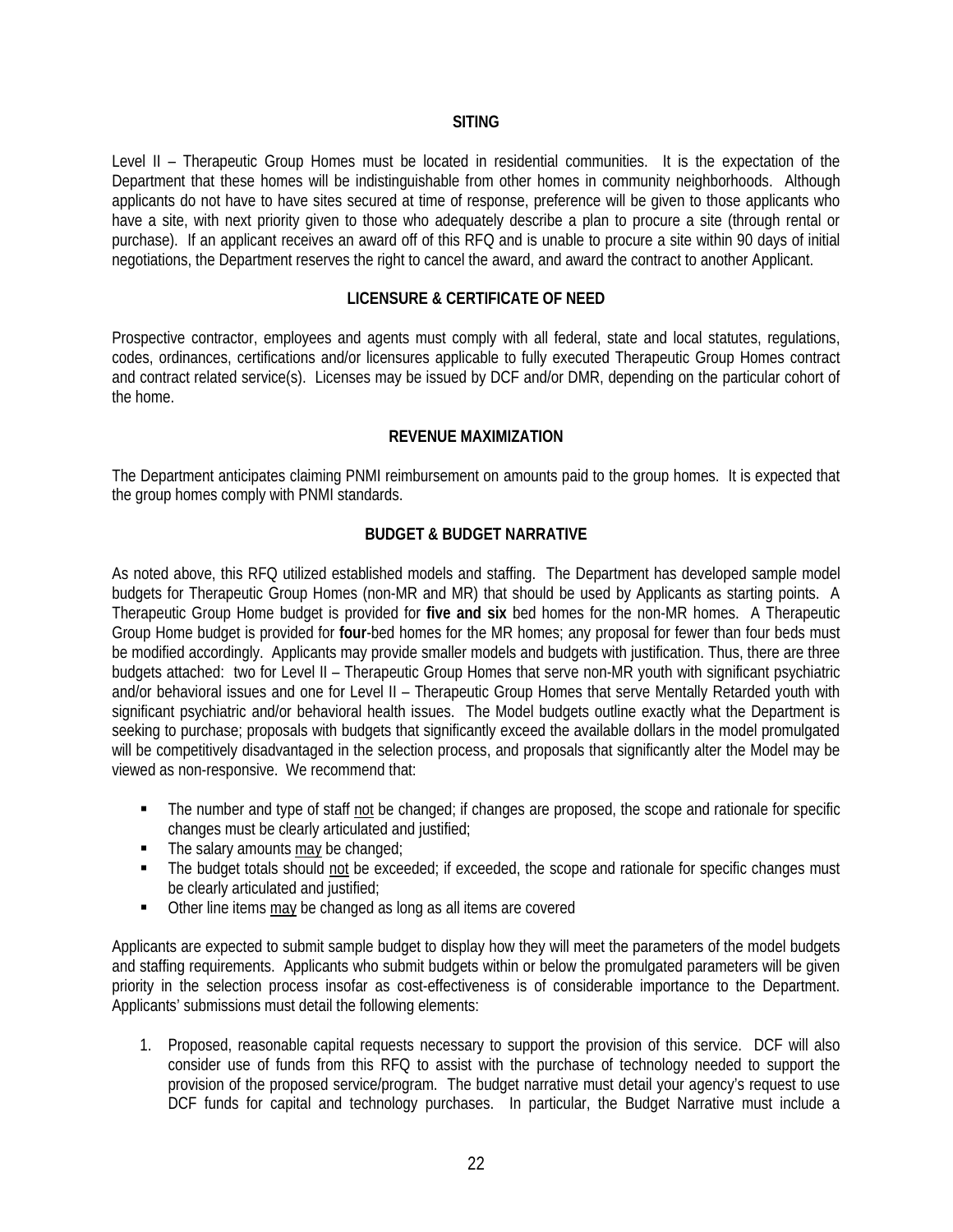breakdown of costs, and number and types of technological related items to be purchased. (e.g., computers, software, printers, PDAs).

2. An annualized program-operating budget, as detailed by your budget narrative, based on DCF funding, projected third party payments and other funding and in-kind contributions. The budget narrative should clearly set forth expenses and income sources above and other than that from DCF.

#### **POLICY AND PROCEDURE**

Policy and Procedures (P&P) are likely to drive the successful operationalization of the Therapeutic Group Homes. Prior to program implementation (but not as part of the application materials) each Group Home will be expected to develop and submit for review, a policy and procedure manual that includes but is not limited to the following:

- Registration Process
- Process of Medical Clearance
- Admission Process, including permission to treat and releases
- Medical Records, HIPAA Guidelines
- Security Policy, including Searches
- **Management of Psychiatric Emergencies, including Agitated and Suicidal Patients**
- **Restraint and Seclusion Processes**
- Levels of Observation
- Management of Clothing and Valuables
- Child Abuse and Neglect Evaluation and Reporting
- Phone Calls and Visitors
- Infection Disease Clearance and Management of Infectious Diseases
- Medical Care of residents
- Discharge Process
- Aftercare
- Medical Record Retention and Storage
- **Quality Assurance and Critical Incident Review**
- Statistical Records and Reports
- Patient Rights
- Patient Complaints
- Patient, Family, Stakeholder Satisfaction

**As part of the application**, please submit a copy of policies and procedures, table of contents and samples of the three (3) Policies that are identified above in bold and underlined type. No individual policy should be longer than three pages.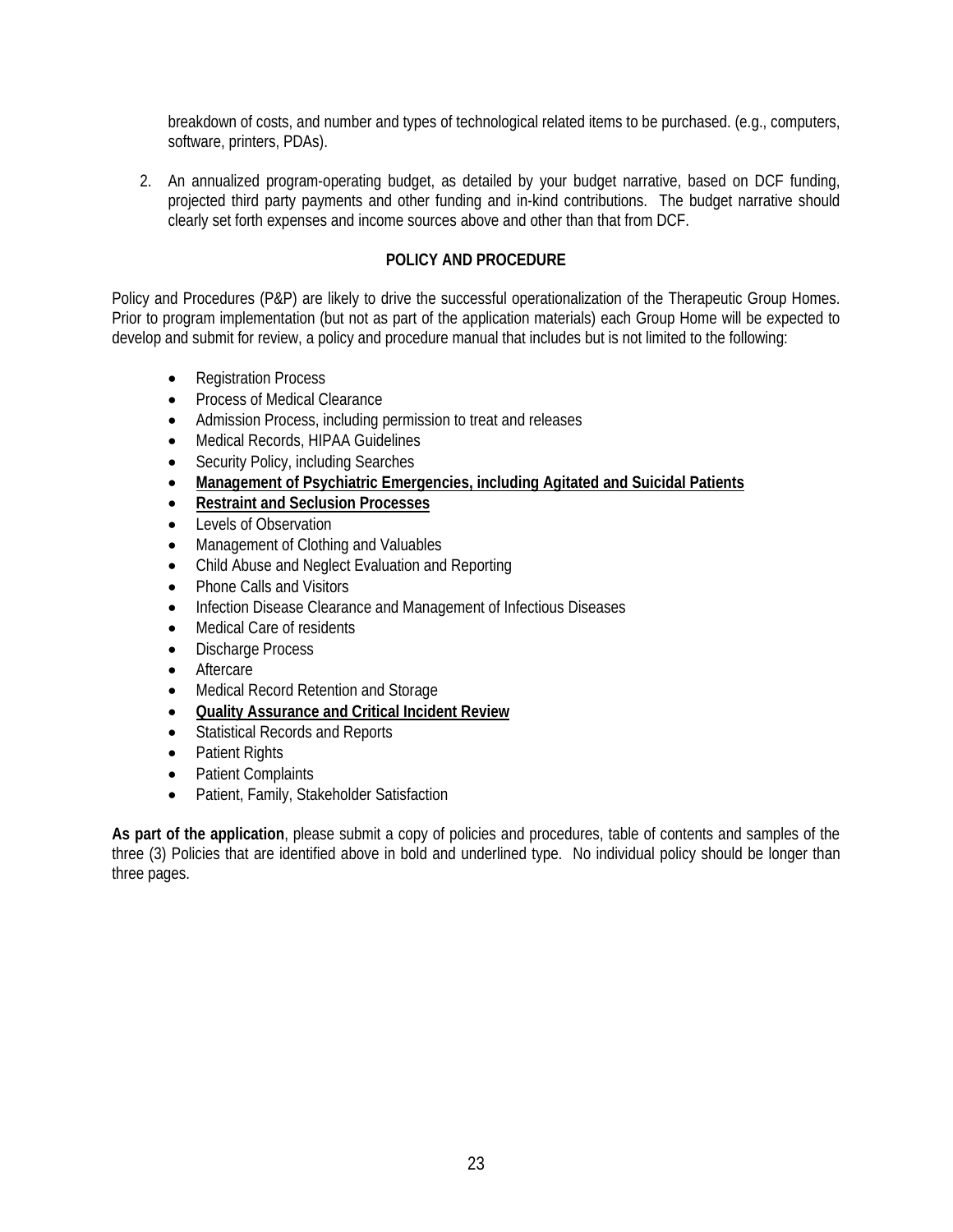#### **APPLICATION QUESTIONS**

Applicants must address the following:

### **PREPARING A RESPONSIVE APPLICATION**

Applicants will note that a variety of questions and submission requirements have been included through the RFQ. These questions and submission requirements are repeated below. Applicants must review the RFQ in total to ensure that these required questions and response elements are adequately and sufficiently addressed based upon the context of the respective service(s) and sections within this guidance. Further, some sub-sections with the RFQ do not articulate a specific question to be answered. Instead, they might include information about how a particular process will occur (e.g., referrals, length of service, hours of operation, etc.) In such instances, Applicants, at a minimum, shall note their willingness to comport with those expectations. It is encouraged, however, that Applicants will elucidate on any plans and/or structures they will implement to ensure compliance with any such expectations.

Applicants should carefully read and familiarize themselves with the section titled "APPLICATION INSTRUCTIONS and REVIEW INFORMATION'. This section details the format and the appendices requirements. The Department has the right to reject submitted applications that do not conform to these requirements.

## **APPLICATION QUESTIONS**

The section immediately below lists all the questions to which Applicants must respond in their submission. It is strongly encouraged that these questions are answered within the context of the information contained in each subheading from which it has been taken. There is often additional detail with the sub-heading sections that explicates the breadth and depth of information that a successful Applicant will provide.

Applicants must address the following questions and provide the following information within their submission. Applicants should review these questions and requests within the context of the corresponding sections within the RFQ to better ensure that the submitted answers and information fully address the components of this guidance.

- 1. Provide an overview of your organization including years in operation, mission, philosophy, vision, experience providing emergency psychiatric services, activities to support DCF and Connecticut Community KidCare objectives, current range of services the organization provides and the resources that would be brought to Therapeutic Group Homes.
- 2. Describe the organization's history of providing service to low income and vulnerable populations.
- 3. Describe the organization's approach to providing out-of-home services to children, youth, and their families. Provide an example of how the organization has provided the service.
- 4. Provide evidence of your organization's experience in providing behavioral health service to children and adolescents and their families, representing the full age range and levels of problem severity.
- 5. Describe your organizations experience in working with the range of community providers described in the LINKAGE section of the RFQ.
- 6. Provide an organizational chart and identify key managers by name and attach resumes of identified managers. (Appendices 2 and 3)
- 7. Please list the cohort groups you are applying for eligibility to serve.
- 8. \*Please describe your organization's experience in serving the particular population groups for which you are applying for eligibility to serve.
- 9. Please identify the proposed location of the Therapeutic Group Home (if known) and include any drawings, floor plans, or other detailed descriptions of the space. Please identify your plan to procure property and ensure that it meets RFQ goals.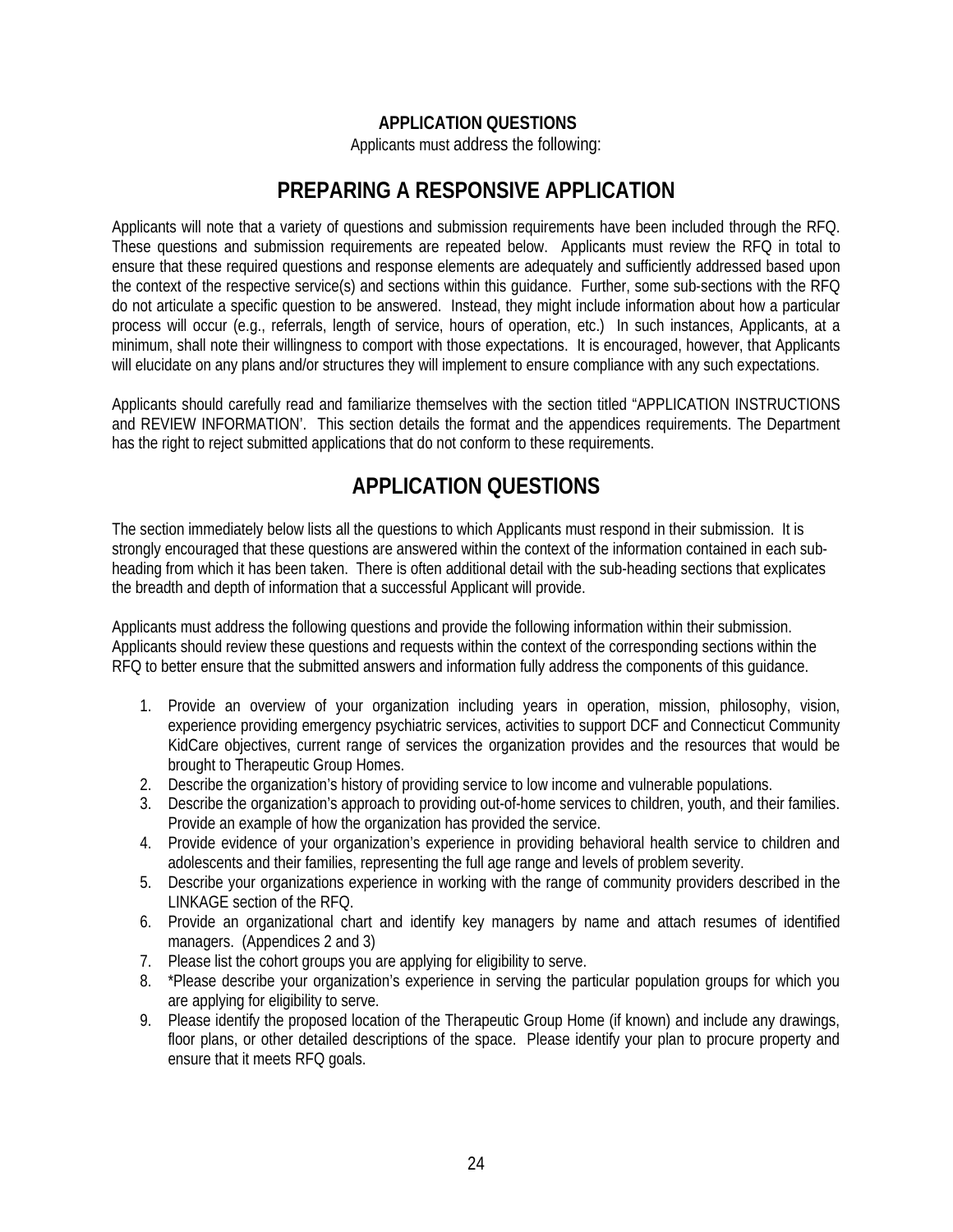- 10. Please describe the organization's membership status in the local Managed Service System and record of collaboration with local systems of care, the Managed Service System, DCF, community providers, and other involved parties.
- 11. Describe the organization's plan for meeting the linkage and contact requirements outlined in the RFQ. Please be sure to indicate how the Provider will guarantee access to the services and contacts within the required time frames. Also, provide copies of any Memoranda of Agreement or subcontracts you intend to utilize in delivering the Group Homes. (See the LINKAGES and CONTACTS section for a list of the required memoranda).
- 12. Please describe how the Group Home(s) you are proposing will be integrated with or linked with an established continuum of services within a system of care and describe how movement between constituent levels of care and elements of the service system will be managed for youth in the group home(s).
- 13. Applicants must detail their plans to transition children/youth into the Group Home setting.
- **14.** \*Applicants must detail how they will provide and/or contract for the supports and services identified in the **CLINICAL SERVICES** section. Applicant's proposal must articulate a clinical and therapeutic approach that is specific to the gender, age, and profile of the target population to be served. Applicants must address how they will meet the specific needs of the children/youth as it pertains to the issues presented in the **CLINICAL SERVICES** section.
- 15. The applicant must propose a best practice strategy for serving the targeted population, including defining the proposed approaches, intensity and frequency of the identified treatment model(s), and rationale for selecting said model(s). Evidence of the approaches' effectiveness (e.g., literature/research citations) for the target population is to be included. The successful applicant will demonstrate the ability to serve children and youth within the target population who have experienced physical abuse, sexual abuse, neglect, loss, separation, and significant trauma. A model that is predicated upon a principle of no unilateral reject – no unilateral eject must be provided.
- 16. Provide a plan for how the organization will provide and integrate all of the service elements described in the RFQ.
- 17. The Applicant will detail their plan to ensure and/or provide safe transportation for children/youth served in the program. Plans for assisting families, as appropriate and necessary, with transportation to support their active involvement in the program must also be provided.
- 18. Please describe your organization's plan for family involvement in the delivery of service including the proposed role and context for family involvement. In particular, the applicant will describe how they will facilitate meaningful family involvement in the treatment plan development and care approach for the children/youth to be served**.**
- 19. Describe how the organization will handle family and "other" visitation while children and adolescents are being served in the Therapeutic Group Homes.
- 20. Describe your current policy and process to recruit, hire and retain staff (both professional and paraprofessional) that represents the cultural and linguistic needs of the populations that you serve.
- 21. Applicants must detail the supervisory structure of the program and include a plan for direct and clinical supervision of program staff.
- 22. Describe how you will infuse cultural and linguistic competency into the service approach and daily programming. Applicants should detail how multi-cultural competence will be included in treatment/service planning, discharge planning, case reviews, analysis and review of program data, and staff supervision. Please describe your organization's efforts and achievements in providing culturally and linguistically competent care and your experience in successfully providing services to a diverse population.
- 23. Applicants must set forth how they will meet the linguistic needs of children and families that may be served by the program.
- 24. Please describe any current quality assurance process used to evaluate/improve the level of cultural and linguistic competence of your service delivery.
- 25. Describe any internal quality improvement process you may utilize to evaluate the cultural competence of services that you are seeking to provide.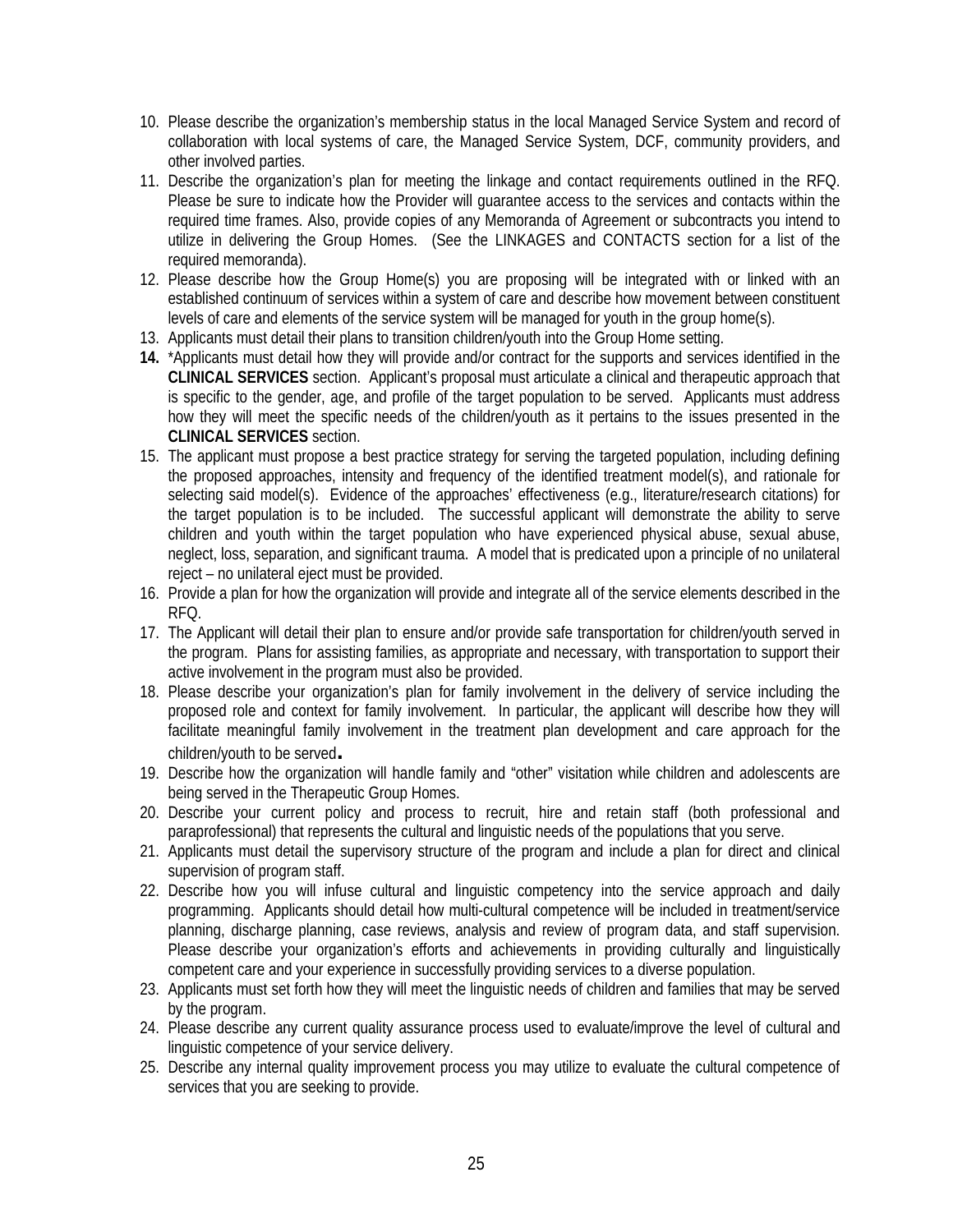- 26. Please identify the racial/ethnic, gender and town of residence breakdown of your board of directors. (Appendix 4)
- 27. Describe the organizations plan for pre-service and ongoing in-service training for all group home staff and volunteers, including all training required prior to staff being authorized to provide direct care. Be specific regarding the duration, intensity and frequency of training requirements.
- 28. Describe your information systems infrastructure, including the hardware, operating system and software that the organization has. Be sure to document that the organization is running, at a minimum, the Windows 98 Operating System and that they have the capacity for word processing, spreadsheet creation, and database development and data analysis.
- 29. Provide a description of how the organization will meet all DCF data submission requirements including the ability to provide accurate, timely, and complete computerized records of unduplicated counts of children and youth served.
- 30. Describe your method of collecting and utilizing client and family satisfaction data for performance improvement. Indicate, how, when and with what tools or methods client satisfaction will be assessed.
- 31. Provide evidence of sound fiscal management processes, fiscal stability, and the ability to manage public contracts, public grants, and third party reimbursement systems.
- 32. Describe any existing or proposed policy and procedure relevant to the Therapeutic Group Homes. Provide samples of the three policies and procedures identified in bold and underline type. (See also Section: POLICY and PROCEDURE) (Appendix 10)
- 33. If your agency has been or is involved in the development of any Level II Therapeutic Group Homes, please identify any delays in opening with specifics as to the timeframe and reasons for same.
- 34. If your agency has been or is involved in the development of any Level II Therapeutic Group Homes, please include your occupancy level since receiving a license for the full planned complement of beds. If occupancy is less than 85%, please describe reasons and plans to address issues preventing full occupancy

#### **Question for Providers Proposing Conversion from Level I Group Homes**

35. Please identify your plan of conversion (LBC, budget, program, transition and/or maintenance of staff, transition and/or maintenance of youth, site issues, etc).

\*Questions requiring response when additional cohorts beyond one (1) are being applied for.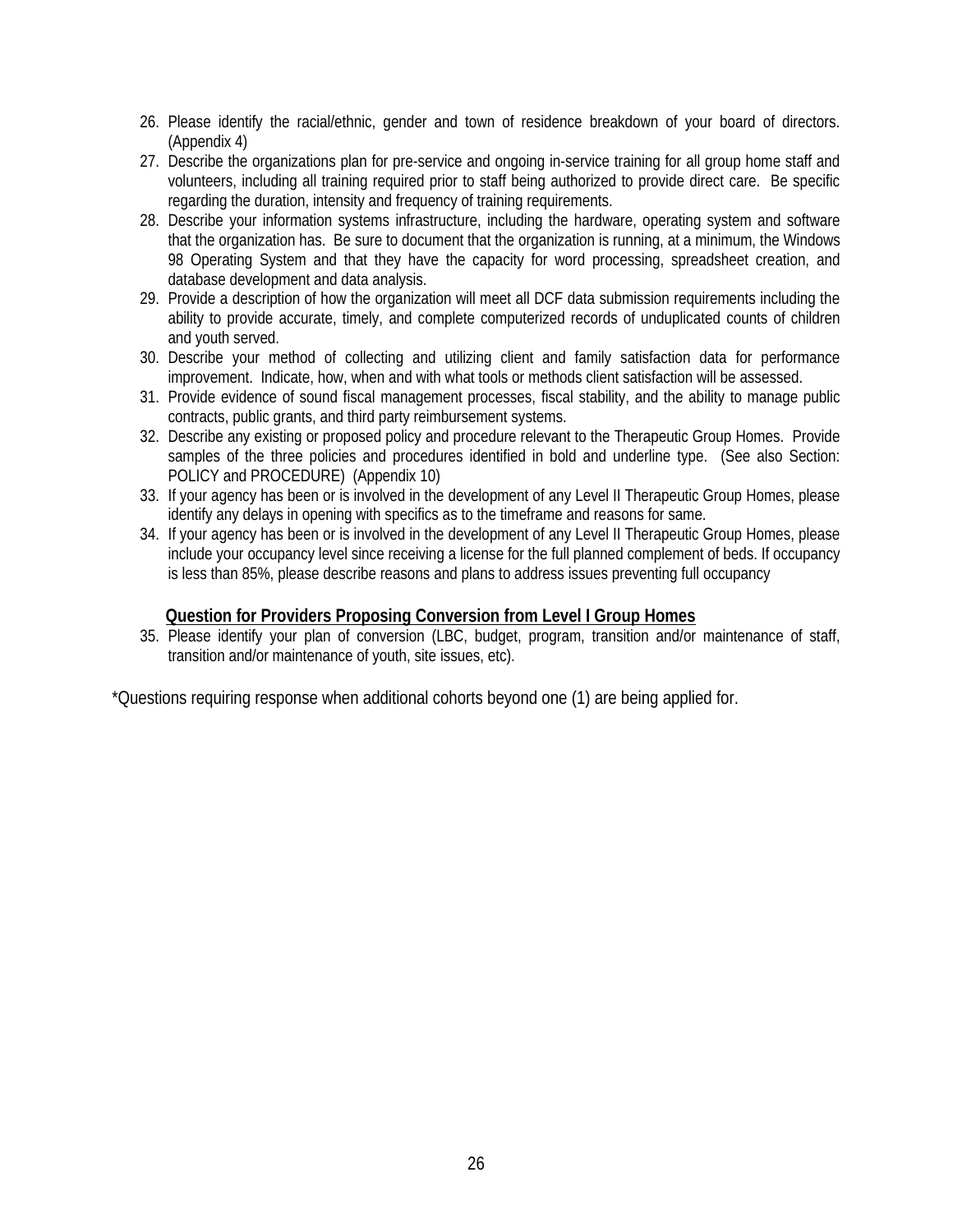## **APPLICATION INSTRUCTIONS and REVIEW INFORMATION**

#### **INSTRUCTIONS FOR COMPLETION**

Submitted applications must conform to the following format requirements:

| Page Limit                                                                                                                                                                                                                                                                          | 40 (excludes Cover Page, Table of Contents,<br>Application Budget, Application Budget Narrative, and<br>Appendices)                                                                                       |
|-------------------------------------------------------------------------------------------------------------------------------------------------------------------------------------------------------------------------------------------------------------------------------------|-----------------------------------------------------------------------------------------------------------------------------------------------------------------------------------------------------------|
| For EACH additional cohort applied for after the<br>first, the applicant may add up to 6 additional<br>pages per cohort to respond to questions #8 and<br>#14, and provide a budget and budget narrative:<br>this is the only required documentation for each<br>additional cohort. | 6 Page limit for each additional cohort to answer<br>questions 8 and 14. In addition, a separate budget<br>and budget narrative must be submitted for each<br>cohort for which application is being made. |
| Client Encounter Data, census and demographic<br>information (Appendix 9)                                                                                                                                                                                                           | 1 page limit                                                                                                                                                                                              |
| Policies and Procedures (Appendix 10)                                                                                                                                                                                                                                               | 15 page limit                                                                                                                                                                                             |
| <b>Font Size</b>                                                                                                                                                                                                                                                                    | 12 <sub>pt</sub>                                                                                                                                                                                          |
| <b>Paper Dimensions</b>                                                                                                                                                                                                                                                             | 8.5 x 11                                                                                                                                                                                                  |
| <b>Margins</b>                                                                                                                                                                                                                                                                      | 1 inch all sides                                                                                                                                                                                          |
| <b>Line Spacing</b>                                                                                                                                                                                                                                                                 | Double                                                                                                                                                                                                    |

**1 original plus 10 copies for each of the different cost/budget categories** for which an agency is applying must be submitted, regardless of the number of cohorts. For example, if an agency were applying for three cohorts under Level II – Therapeutic Group Homes, non-MR and two cohorts under Level II – Therapeutic Group Homes-MR, the Applicant must submit 1 original plus 10 copies for the Level II Non-MR home and 1 original plus 10 copies for the Level II MR home. The controlling element with respect to the number of application copies needed is the different budget categories (i.e., Level II -Non MR, Level II-MR) and not the number of cohorts within a given budget category.

#### **APPLICATION FORMAT**

**Note: Applications should be packaged with the information in the order as follows: (not in binders, please)**

- 1. Cover Sheet
- 2. Table of Contents
- 3. Application Questions
- 4. Application Budget (for each cohort category MR and non-MR being applied for).
- 5. Application Budget Narrative (for each cohort category MR and non-MR being applied for)
- 6. Appendices (see below)

Please ensure that all pages are numbered.

#### **APPENDICES**

The following appendices must be included with the proposal:

| Appendix 1 | Letters of Agreement/Memorandum of Agreements and Understanding*                 |
|------------|----------------------------------------------------------------------------------|
| Appendix 2 | Resumes & Job Descriptions                                                       |
| Appendix 3 | Organizational Structure/Chart                                                   |
| Appendix 4 | Board of Directors (annotated with race/ethnicity, gender and town of residence) |
| Appendix 5 | Subcontractor Profile Form(s)                                                    |
| Appendix 6 | Current certificates of accreditation or licensure                               |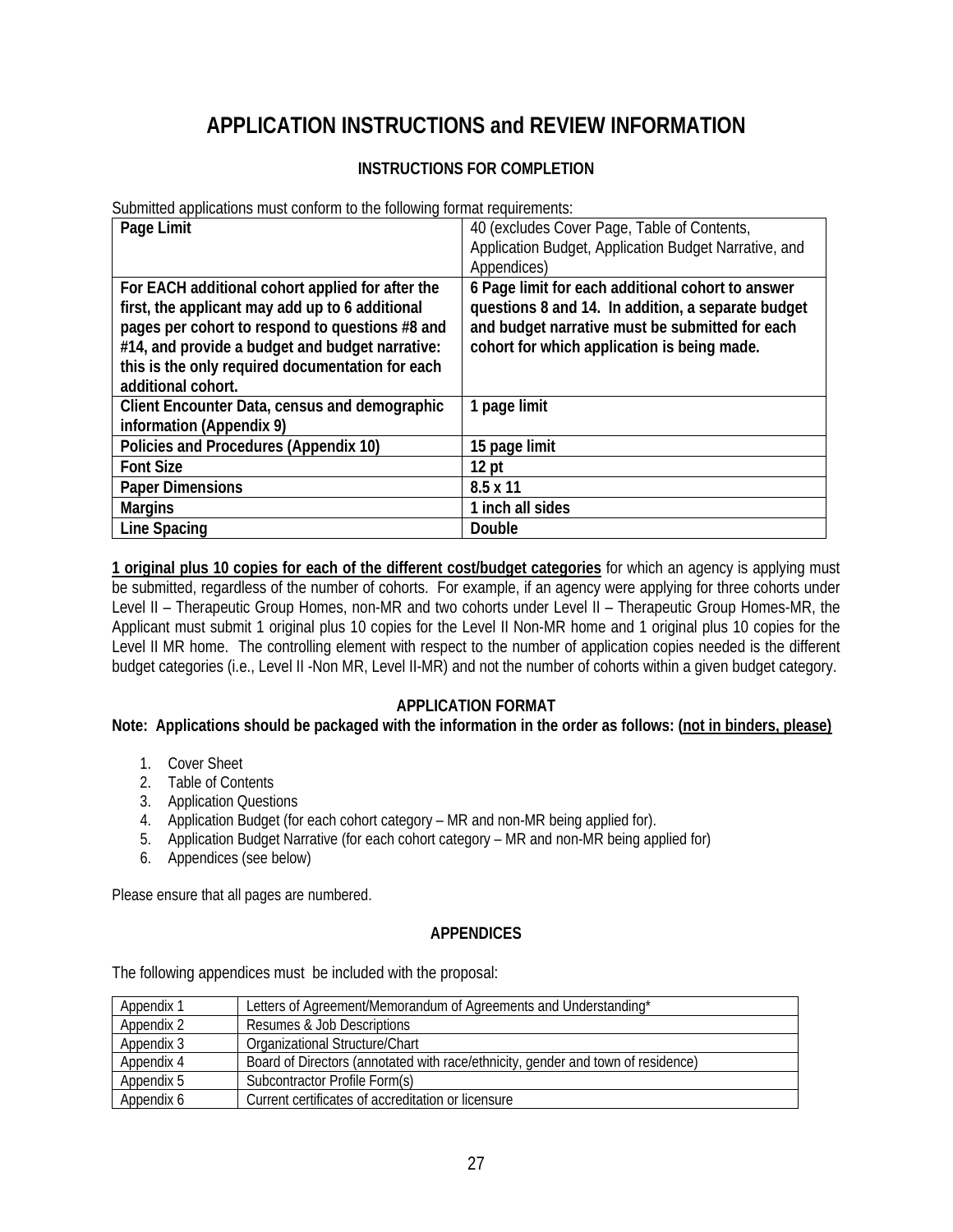| Appendix 7  | Certificate of Incorporation                                         |
|-------------|----------------------------------------------------------------------|
| Appendix 8  | Client Encounter Data, Census information and community demographics |
| Appendix 9  | Policies and Procedures                                              |
| Appendix 10 | Floor plans and/or Architectural plans (optional)                    |
| Appendix 11 | Gift Affidavit <sup>**</sup>                                         |
| Appendix 12 | Consulting Agreement Affidavit <sup>**</sup>                         |
| Appendix 13 | Campaign Contribution Affidavit <sup>**</sup>                        |

**Please note:** Attachments other than those appendices defined above, are not permitted. In addition, these appendices are not to be used to extend or replace any required section of the application.

\* Letters of Agreements are defined as documents setting forth the concrete service(s) (e.g., Staff, Training, Space, etc.) in which an agency, organization or individual will be providing for the proposed TGH program. Letters of Support are not to be included. Point deductions may occur for the inclusion of Letters of Support or their being embedded within a Letter of Agreement.

\*\*Submissions lacking these three, properly executed, affidavits will not be reviewed.

#### **REVIEW CONTEXT**

#### **The review of the applications will be standardized, but not limited to the following elements**

- A. All application deadlines, as described in RFQ, have been met. Application format and utilization of DCF application materials, as described in RFQ and/or at the Technical Assistance/ Bidders Conference, has been adhered.
- B. The applicant demonstrates the ability to provide effective care to children and families in a clinically necessary and appropriate, strength-based, family-focused, and culturally competent manner.
- C. The proposal clearly and satisfactorily addresses how the applicant will provide the services described in the RFQ.
- D. The applicant has clearly and satisfactorily described how all the service management requirements listed in the RFQ will be addressed.
- E. The applicant has submitted realistic and cost effective budgets that includes accurate listing of all programfunding sources, as stipulated in the RFQ. Although the sample budgets can be exceeded, as outlined on page 22 above, preference will be given to applicants who can demonstrate a quality and cost effective budget consistent with the programmatic and budgetary model promulgated.
- F. Applicant's agency structure is sufficient to support the proposed program by providing adequate administrative support and supervision.
- G. Applicant can demonstrate the organization's ability to develop and maintain staff who are culturally and linguistically reflective of the population(s) to be served.
- H. Applicant can demonstrate an ability to work effectively with DCF, other state agencies, Community Collaboratives, schools and other traditional and non-traditional community providers.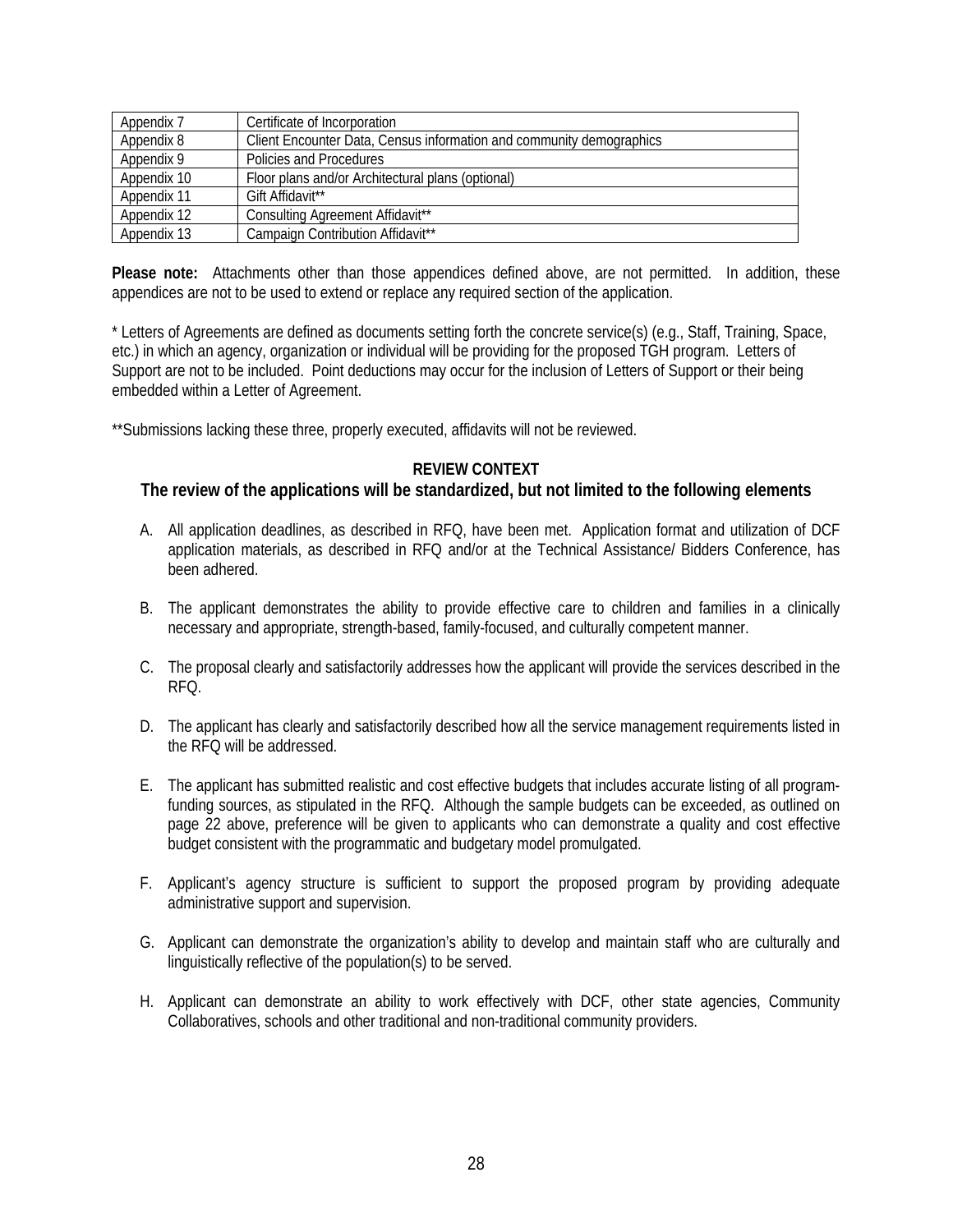#### **REVIEW PROCEDURE**

The Department is under no obligation to award the contract to the applications with the highest scores or, for example, the proposals offering to provide the service at a lower amount than other applicants. The review panel may use numerical point measures as a guide, but these measures are not binding on the review panel. The recommendations of the review panel are based on a wide range of considerations and are not limited to point weight score or the relative costs of the proposals. The goal of the Department is to procure the highest quality services in the most fiscally responsible way.

Following the final selection, a contract will be negotiated and developed with the applicant(s) that details the program structure, services, budget, rate, performance based criteria and reporting requirements. No financial obligation by the State can be incurred until a contract is fully executed.

#### **GENERAL PROPOSAL NOTICES AND REQUIREMENTS**

#### **A. Evaluation and Selection**

It is the intent of the Department to conduct a comprehensive, fair and impartial evaluation of proposals received in response to this procurement. Only proposals found to be responsive to the RFQ will be evaluated and scored. A responsive proposal must comply with all instructions listed in this RFQ. Responsive proposals shall remain valid for possible award by the Department for a period of up to 12 months after the RFQ's closing date.

#### **B. Contract Execution**

The pursuant contract developed as a result of this RFQ is subject to Department contracting procedures, which includes approval by the Office of the Attorney General. Please note that contracts are executory and that no financial commitments can be made until, and unless, the contracts are approved by the Attorney General.

#### **C. Applicant Debriefing**

The Department will notify all applicants of any award issued by it as a result of this RFQ. Unsuccessful applicants may, within thirty (30) days of the signing of the resultant contract, request a meeting for debriefing and discussion of their proposal by contacting the DCF Contact Person. Debriefing will not include any comparisons of unsuccessful proposals with other proposals.

#### **D. Conditions**

Any prospective applicants must be willing to adhere to the following conditions and must positively state them in the proposals:

**1) Conformance with Statutes:** Any contract awarded as a result of this RFQ must be in full conformance with statutory requirements of State of Connecticut and the Federal Government.

**2) Ownership of Subsequent Products:** Any product, whether acceptable or unacceptable, developed under a contract awarded, as a result of this RFQ is to be sole property of the Department unless stated otherwise in the RFQ or contract.

**3) Timing Sequence:** Timing and sequence of events resulting from this RFQ will ultimately be determined by the Department.

**4) Oral Agreement:** Any alleged oral agreement or arrangement made by an applicant with any agency or employee will be superseded by a written agreement.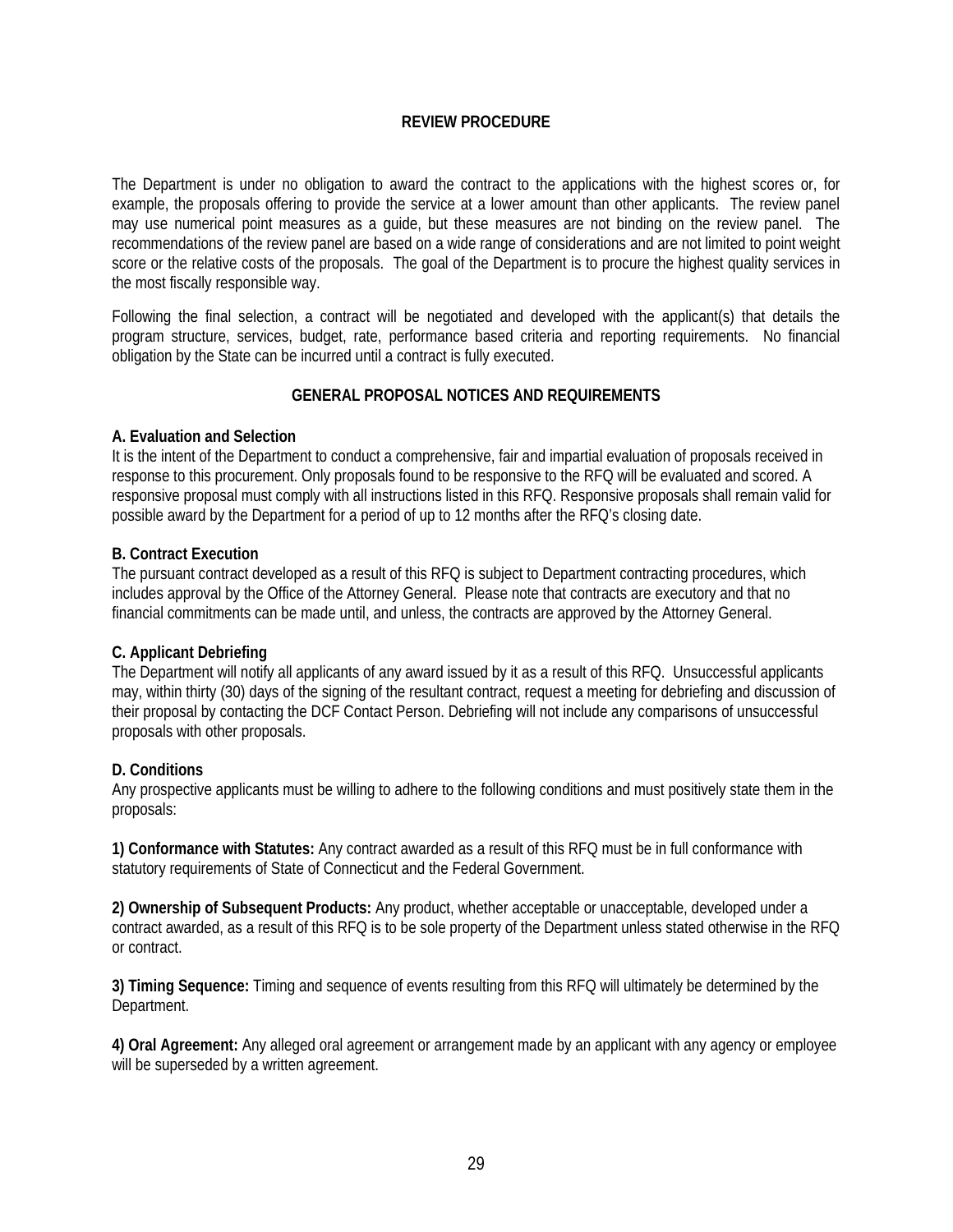**5) Amending or Canceling Requests:** The Department reserves the right to amend or cancel this RFQ, prior to the due date and time, if it is in the best interest of the Department and the State.

**6) Rejection for Default or Misrepresentation:** The Department reserves the right to reject the proposal of any applicant in default of any prior contract or for misrepresentation.

**7) Department's Clerical Errors in Award:** The Department reserves the right to correct inaccurate awards resulting from its clerical errors.

**8) Rejection of Qualified Proposals:** Proposals are subject to rejection in whole or in part if they limit or modify any of the terms and conditions and/or specifications of the RFQ.

**9) Applicant Presentation of Supporting Evidence:** An applicant, if requested, must be prepared to present evidence of experience, ability, service facilities, and financial standing necessary to satisfactorily meet the requirements set forth or implied in the proposal.

**10) Changes to Proposal:** No additions or changes to the original proposal will be allowed after submittal. While changes are not permitted, clarification at the request of the agency may be required at the applicant's expense.

**11) Collusion:** By responding, the applicant implicitly states that they are submitting a separate response to the RFQ, and is in all respects fair and without collusion or fraud. It is further implied that the applicant did not participate in the RFQ development process, had no knowledge of the specific contents of the RFQ prior to its issuance, and that no employee of the Department participated directly or indirectly in the applicant's proposal preparation.

#### **E. Proposal Preparation Expense**

The State of Connecticut and the Department assume no liability for payment of expenses incurred by applicants in preparing and submitting proposals in response to this solicitation.

#### **F. Incurring Costs**

The Department is not liable for any costs incurred by the applicant prior to the effective date of a contract.

#### **G. Freedom of Information**

Due regard will be given to the protection of proprietary information contained in all proposals received. However, applicants should be aware that all materials associated with this RFQ are subject to the terms of the Freedom of Information Act, the Privacy Act, and all rules, regulations and interpretations resulting there from. It will not be sufficient for applicants to merely state generally that the proposal is proprietary in nature and not therefore subject to release to third parties. Those particular pages or sections, which an applicant believes to be proprietary, must be specifically identified as such. Convincing explanation and rationale sufficient to justify each exception from release consistent with Section 1-210 of the Connecticut General Statues must accompany the proposal. The rationale and explanation must be stated in terms of the prospective harm to the competitive position of the Applicant that would result if the identified material were to be released and the reasons why the materials are legally exempt from release pursuant to the above-cited statute. In any case, the narrative portion of the proposal may not be exempt from release. Between the applicant and the Department, the final administrative authority to release or exempt any or all material so identified rests with the Department.

#### **H. Gift Affidavit**

A gift affidavit must accompany bids or proposals for state procurements with a value of \$50,000 or more in a calendar or fiscal year and licensing arrangements with a cost to the State greater than \$500,000 in a calendar or fiscal year, pursuant to Conn. Gen. Stat. §§ 4-250 and 251, and Governor M. Jodi Rell's Executive Order No. 7B, para. 10.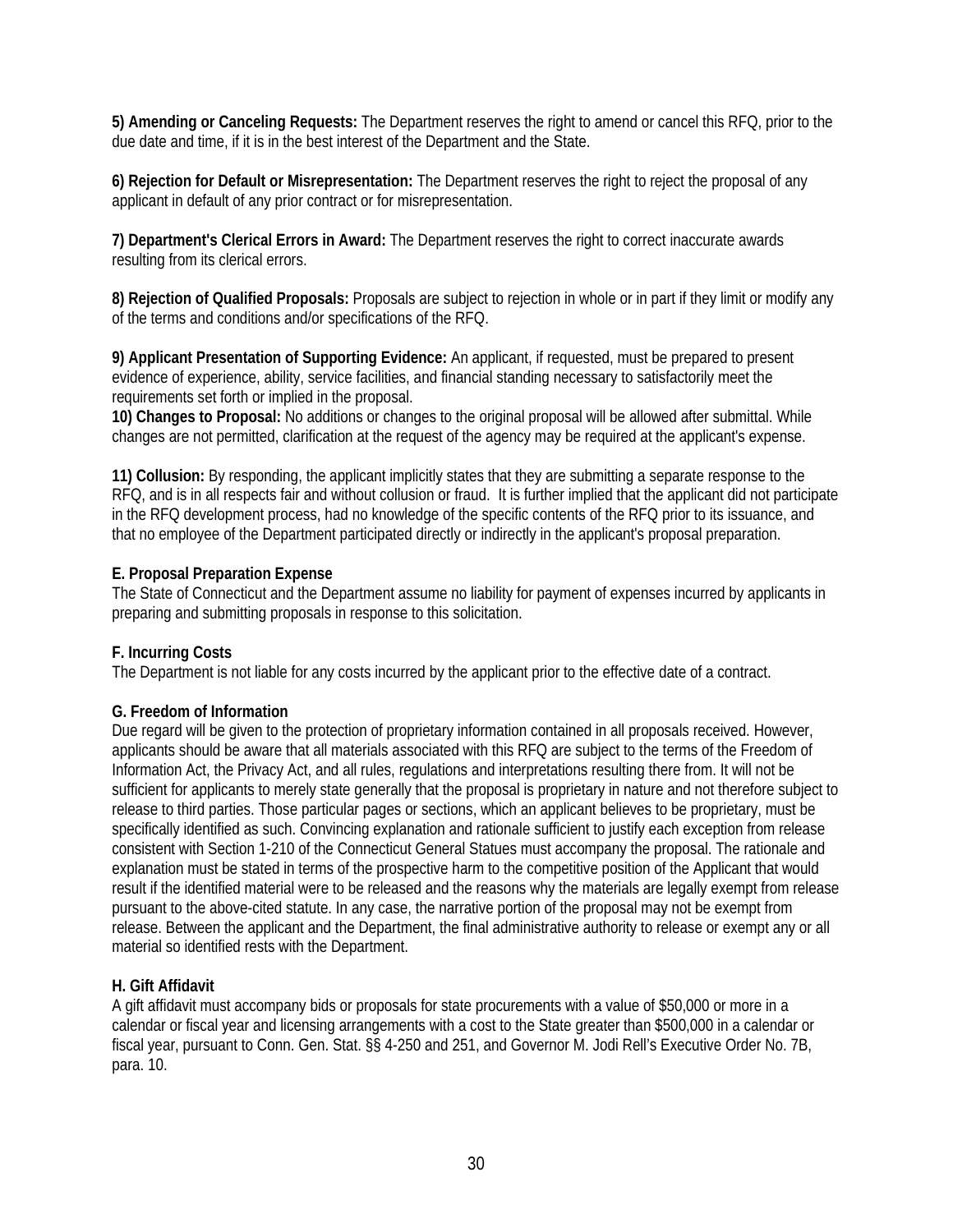Proposals meeting the aforementioned criteria must include an affidavit in which the applicant attests that during the two-year period immediately preceding the submission of the proposal neither the applicant nor any principals or key personnel of the submitting firm or corporation, who participated directly, extensively and substantially in the preparation of the bid or proposal, nor any agent of the above, gave any gift, as defined in Conn. Gen. Stat. § 1- 79(e)(12), to (1) any public official or state employee of the state agency or quasi-public agency soliciting the bids or proposals who participated directly, extensively, and substantially in the preparation of the bid solicitation or preparation of request for proposal or (2) to any public official or state employee who has supervisory or appointing authority over the state agency or quasi-public agency soliciting the bid or proposal.

Any contract arising from this procurement may be terminated by the Department if it is determined that gifts prohibited by CGS Sec. 1-79(e) were either offered to or received by any of the aforementioned officials or employees from the applicant, the applicant's agent or the applicant's employee(s).

#### **I. Disclosure of Consulting Agreements**

A consulting agreement affidavit must accompany submissions for the purchase of goods and services with a value of \$50,000 or more in a calendar or fiscal year, pursuant to Section 51 of Public Act 05-287. All such **submissions**  must be accompanied by an affidavit in which the applicant discloses any agreement retaining the services of a consultant to assist in the applicant's participation in the procurement process. For additional information regarding the types of consulting agreements that must be disclosed in the affidavit and the required content and form of the affidavit, please see the attached "Consulting Agreement Affidavit."

#### **J. Disclosure of Campaign Contribution(s)**

A campaign contribution affidavit is to accompany bids or proposals for Large State Contracts (having a total cost to the State of more than \$500,000), pursuant to Governor M. Jodi Rell's Executive Order No. 1, para 8. and Conn. Gen. Stat. § 4-250. All proposals or bids pertaining to a Large State Contract must be accompanied by an affidavit in which the applicant attests that neither the applicant nor any principals or key personnel of the submitting firm or corporation, who participated directly, extensively and substantially in the preparation of the bid or proposal, nor any agent of the above, gave a political contribution to a candidate for public office or the General Assembly during the two-year period immediately preceding the submission of the proposal, as defined in Conn. Gen. Stat. §9-333b.

#### **BUDGET FORMS**

Please complete an annualized budget using the budget template provided, one for each of the different cost cohorts for which the applicant is applying (i.e., Level II – Therapeutic Group Homes, non-MR all types; Level II – Therapeutic Group Homes – MR. Applicants must also submit a corresponding budget narrative to clearly and articulate and justify any changes from the staffing model and any exceeding of the budget totals or market variations from the samples. It may be that those providers responding to several cohorts within one category may elect to provide the same budget and narrative for each of the cohorts within the same category (e.g., all within Level II – Therapeutic Group Home, Non-Mentally Retarded).

It is expected that approximately 70% of the total costs will be devoted to salaries plus fringe and the remainder to other expenses including indirect expenses.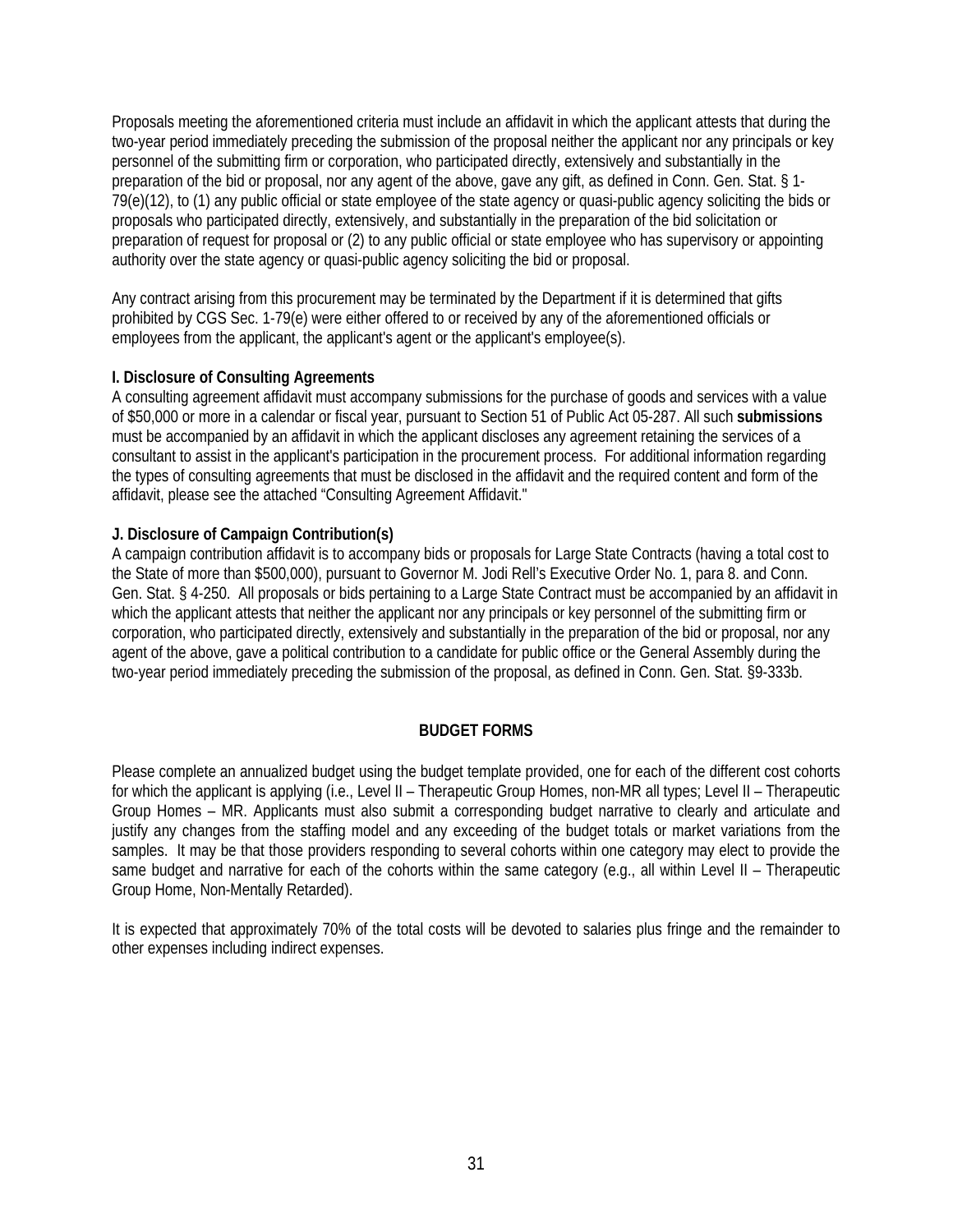|                | Therapeutic Group Homes - Level II     |            |                  |                  |         |           |
|----------------|----------------------------------------|------------|------------------|------------------|---------|-----------|
|                | <b>Licensed Capacity</b>               |            | Non MR<br>5 beds | Non MR<br>6 beds |         | MR 4 beds |
|                | STAFF:                                 | <b>FTE</b> |                  |                  | FTE     |           |
| 1              | Clinical/Program Director              | 1          | \$62,400         | \$62,400         | $1.0\,$ | \$62,400  |
| 2              | Licensed Clinician/Care Coordinator    | 1          | \$50,003         | \$50,003         |         |           |
| 3              | Nurse                                  | 0.5        | \$29,000         | \$29,000         | 0.5     | \$29,000  |
| 4              | Residential Supervisors                | 2          | \$64,480         | \$64,480         | 2.0     | \$64,480  |
| 5              | Child Care Workers                     | 10.8       | \$314,496        | \$314,496        | 9.1     | \$264,992 |
| 6              |                                        |            |                  |                  |         |           |
| $\overline{7}$ |                                        |            |                  |                  |         |           |
| 8<br>9         | <b>TOTAL SALARIES</b>                  |            | \$520,379        | \$520,379        |         | \$453,112 |
| 10             | <b>FRINGE BENEFITS</b>                 |            | \$124,891        | \$124,891        |         | \$108,747 |
| 11             |                                        |            |                  |                  |         |           |
| 12             | <b>OTHER EXPENSES:</b>                 |            |                  |                  |         |           |
| 13             | Rent                                   |            | \$35,000         | \$35,000         |         | \$35,000  |
| 14             | Heat, Light, & Water                   |            | \$7,750          | \$7,750          |         | \$7,750   |
| 15             | Telephone                              |            | \$5,986          | \$5,986          |         | \$5,986   |
| 16             | Insurance                              |            | \$12,300         | \$12,300         |         | \$12,300  |
| 17             | Professional Fees                      |            | \$1,500          | \$1,500          |         | \$1,500   |
| 18             | Psychiatric/Psychological Svcs         |            | \$24,999         | \$24,999         |         | \$17,250  |
| 19             | Behaviorist 8 hrs/week MR only         |            |                  |                  |         | \$46,000  |
| 20             | Consulting/Contractual Services        |            | \$8,000          | \$8,000          |         | \$8,000   |
| 21             | Food & Food Supplies                   |            | \$26,000         | \$31,208         |         | \$20,805  |
| 22             | Office Supplies/Postage                |            | \$3,800          | \$3,800          |         | \$3,800   |
| 23             | Housekeeping Supplies                  |            | \$2,600          | \$2,600          |         | \$2,600   |
| 24             | Advertising(Employment)                |            | \$2,000          | \$2,000          |         | \$2,000   |
| 25             | Clothing/Laundry & Dry Cleaning        |            | \$3,500          | \$3,500          |         | \$3,500   |
| 26             | Personal Needs                         |            | \$3,500          | \$4,187          |         | \$2,791   |
| 27             | Allowance                              |            | \$4,167          | \$4,986          |         | \$3,324   |
| 28             | Recreation                             |            | \$4,000          | \$4,786          |         | \$3,191   |
| 29             | Travel                                 |            | \$3,500          | \$3,500          |         | \$3,500   |
| 30             | Vehicle Expenses                       |            | \$9,500          | \$9,500          |         | \$9,500   |
| 31             | Maintenance & Repairs                  |            | \$8,000          | \$8,000          |         | \$8,000   |
| 32             | Training                               |            | \$13,000         | \$13,000         |         | \$13,000  |
| 33             | <b>Medical Supplies</b>                |            | \$1,200          | \$1,200          |         | \$1,200   |
| 34             | Conferences/Mtgs                       |            | \$1,800          | \$1,800          |         | \$1,800   |
| 35             | Dues/Memberships - (For Children Only) |            | \$1,200          | \$1,200          |         | \$1,200   |
| 36             | License/Permits/Fees                   |            | \$500            | \$500            |         | \$500     |
| 37             | Interest                               |            |                  |                  |         |           |
| 38             |                                        |            |                  |                  |         |           |
| 39             | <b>Total Other Expenses</b>            |            | \$183,802        | \$191,302        |         | \$214,497 |

#### **SAMPLE BUDGETS**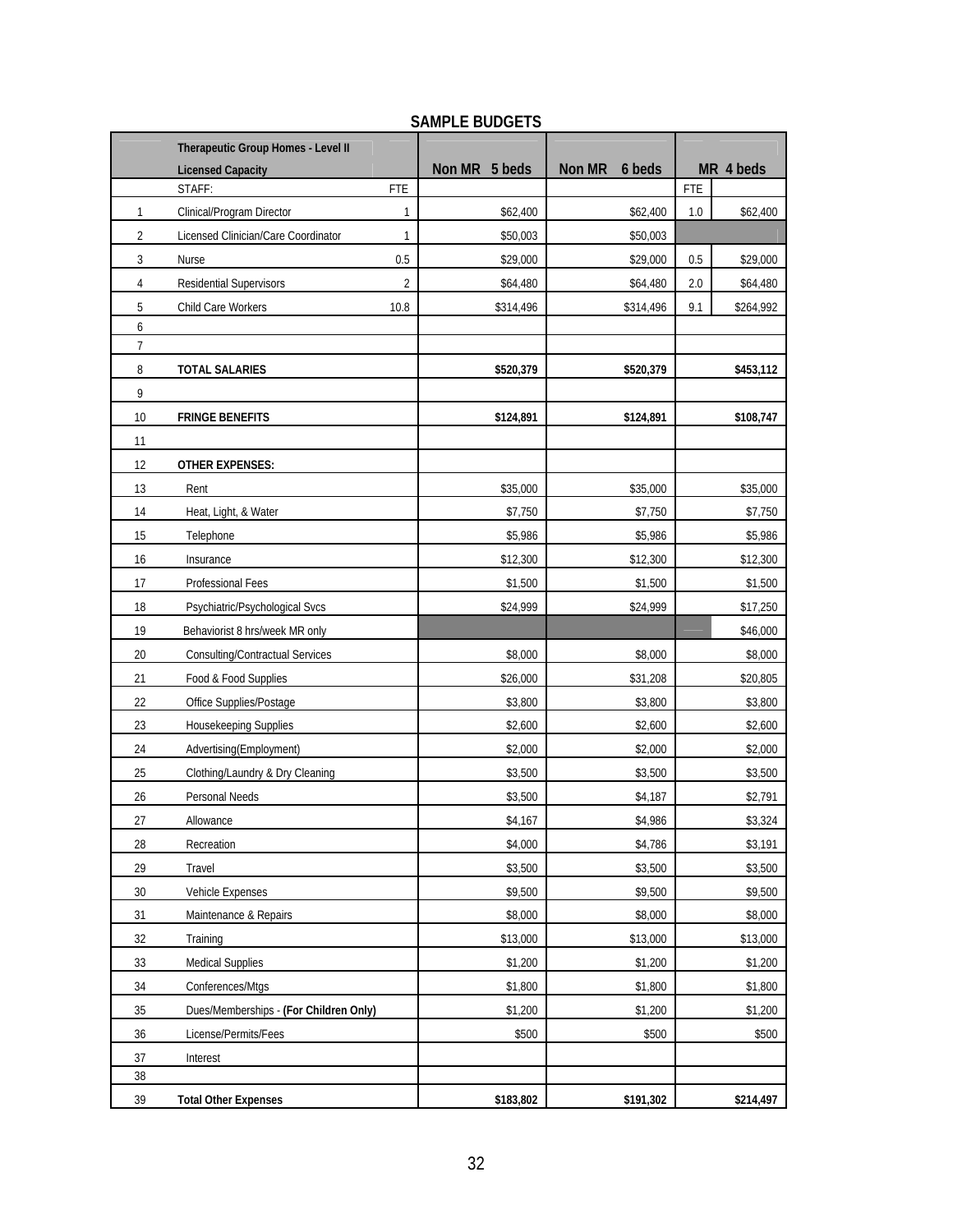| 40 | TOTAL DIRECT EXPENSES            | \$829,072 | \$836.566 | \$736,236 |
|----|----------------------------------|-----------|-----------|-----------|
| 41 | <b>Indirect Expenses Rate=9%</b> | \$74,616  | \$75,291  | \$66,261  |
| 42 | TOTAL EXPENSES                   | \$903,688 | \$911.857 | \$802,497 |
| 43 | Calculated Per diem rate         | \$495     | \$416     | \$550     |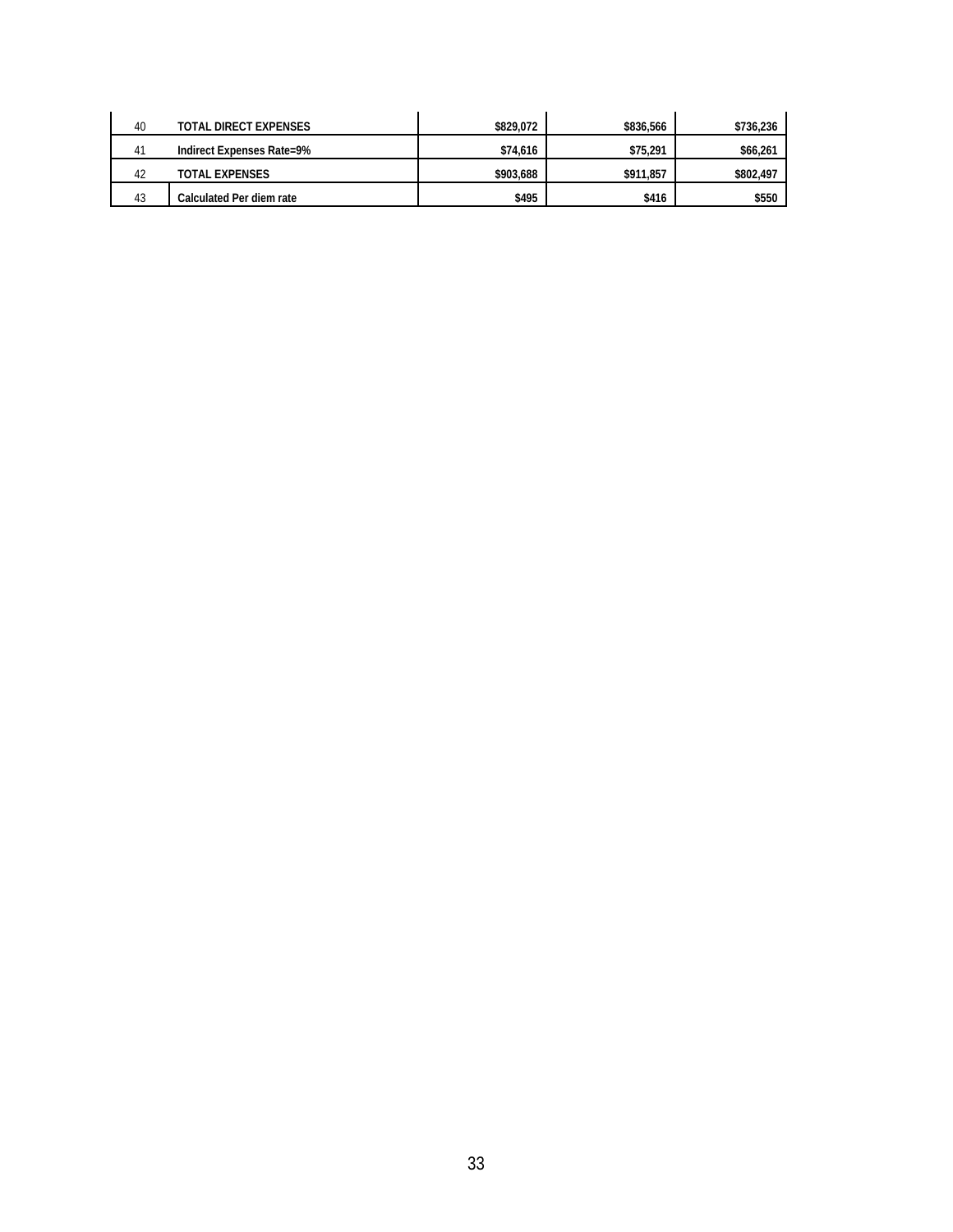|              | Therapeutic Group Homes - Level II -       |               |                 |
|--------------|--------------------------------------------|---------------|-----------------|
|              |                                            | Proposed      |                 |
|              |                                            | <b>BUDGET</b> | <b>COMMENTS</b> |
|              | Proposed Capacity                          |               |                 |
|              | Staffing Ratio - weekdays (mon-fri)        |               |                 |
|              | Staffing Ratio - weekends (sat-sun)        |               |                 |
|              | Child Care FTE (includes 15% relief staff) |               |                 |
|              | STAFF:                                     |               | FTE's           |
| $\mathbf{1}$ | Clinical/Program Director                  |               | 1.00            |
| 2            | Licensed Clinician/Care Coordinator        |               | 1.00            |
| 3            | <b>Nurse</b>                               |               | 0.50            |
| 4            | <b>Residential Supervisors</b>             |               | 2.00            |
| 5            | Child Care Workers                         |               | 10.80           |
| 18           |                                            |               |                 |
| 19           | <b>TOTAL SALARIES</b>                      |               |                 |
| 20           |                                            |               |                 |
| 21           | <b>FRINGE BENEFITS</b>                     |               |                 |
| 22           |                                            |               |                 |
| 23           | <b>OTHER EXPENSES:</b>                     |               |                 |
| 24           | Rent                                       |               |                 |
| 25           | Heat, Light, & Water                       |               |                 |
| 26           | Telephone                                  |               |                 |
| 27           | Insurance                                  |               |                 |
| 28           | <b>Professional Fees</b>                   |               |                 |
| 29           | Psychiatric/Psychological Svcs             |               |                 |
| 30           | <b>Consulting/Contractual Services</b>     |               |                 |
| 31           | Food & Food Supplies                       |               |                 |
| 32           | Office Supplies/Postage                    |               |                 |
| 33           | Housekeeping Supplies                      |               |                 |
| 34           | Advertising(Employment)                    |               |                 |
| 35           | Clothing/Laundry & Dry Cleaning            |               |                 |
| 36           | Personal Needs                             |               |                 |
| 37           | Allowance                                  |               |                 |
| 38           | Recreation                                 |               |                 |
| 39           | Travel                                     |               |                 |
| 40           | Vehicle Expenses                           |               |                 |

#### **Budget Template (to be completed and submitted with application for each cohort ) Please refer to sample budget for suggested expense levels**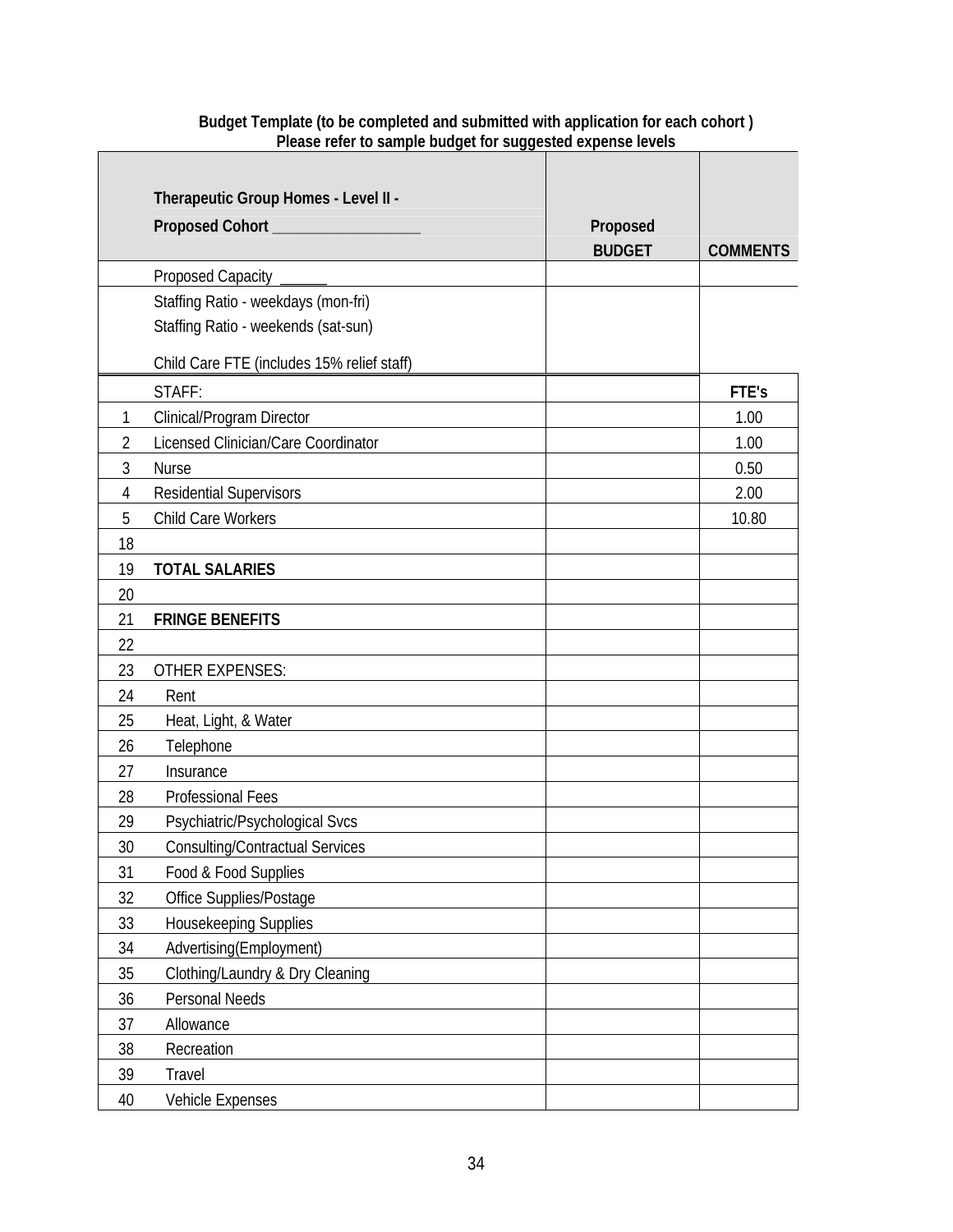| 41 | Maintenance & Repairs                  |       |
|----|----------------------------------------|-------|
| 42 | Training                               |       |
| 43 | <b>Medical Supplies</b>                |       |
| 44 | Conferences/Mtgs                       |       |
|    |                                        |       |
| 45 | Dues/Memberships - (For Children Only) |       |
| 46 | License/Permits/Fees                   |       |
| 47 | Interest                               |       |
| 48 |                                        |       |
| 49 | <b>TOTAL OTHER EXPENSES</b>            |       |
| 50 | <b>Total Expenses</b>                  |       |
| 51 | <b>Indirect Expenses</b>               | 9.00% |
| 54 | <b>Net Expenses</b>                    |       |
|    |                                        |       |
| 55 | Calculated Per diem rate based @ 5.00  |       |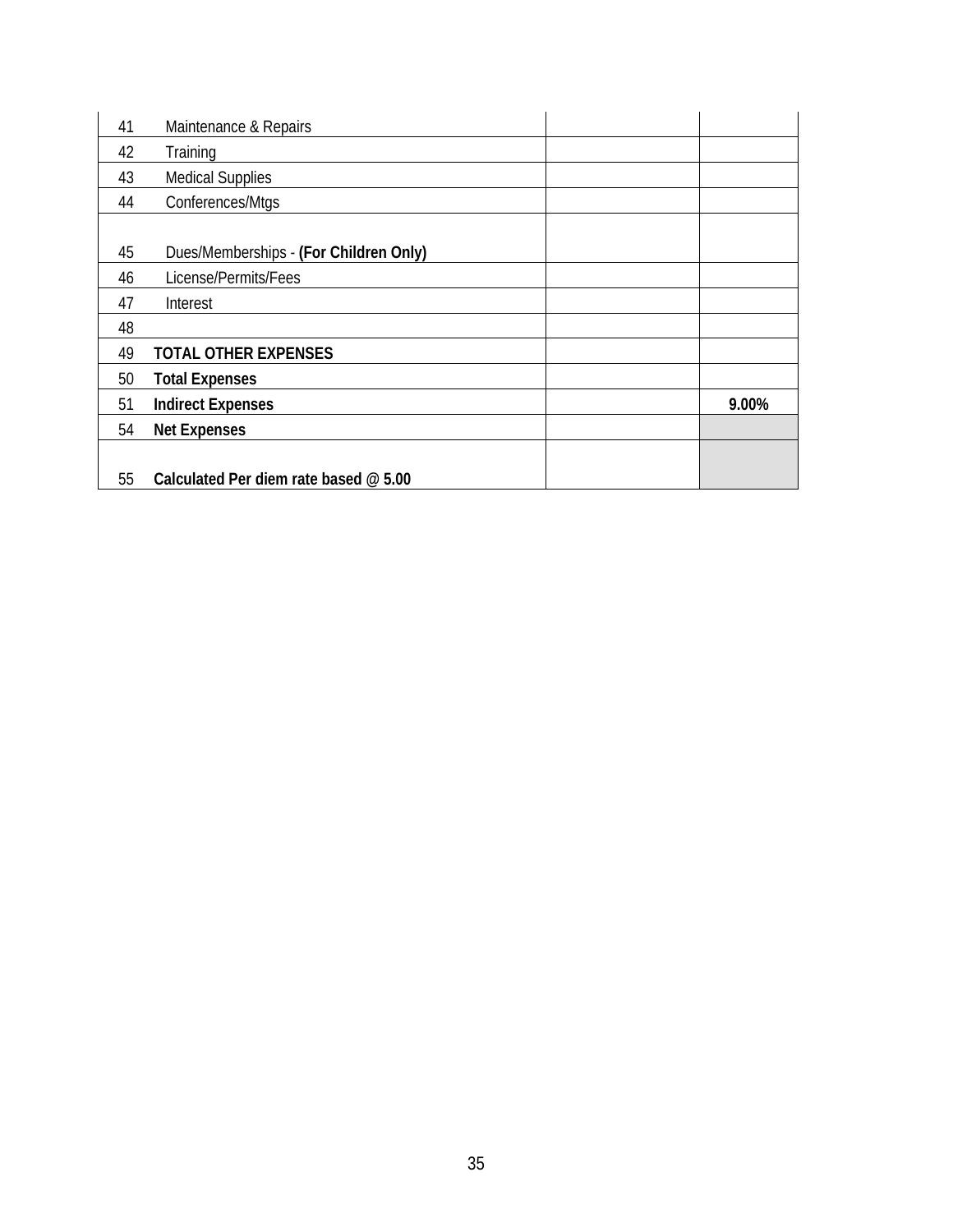### **SUBCONTRACT OR PROFILE**

#### **(COMPLETE FOR EACH SUBCONTRACTOR)**

| Legal Name of Agency:         |                                                                       |
|-------------------------------|-----------------------------------------------------------------------|
| <b>Agency Contact Person:</b> |                                                                       |
| Title:                        |                                                                       |
| Address:                      |                                                                       |
| Phone:                        | Fax:                                                                  |
| Email:                        |                                                                       |
| Amount of Subcontract:        |                                                                       |
|                               | BRIEF DESCRIPTION OF SERVICES PROVIDED BY THE AGENCY                  |
|                               |                                                                       |
|                               |                                                                       |
|                               |                                                                       |
|                               |                                                                       |
|                               | DESCRIPTION OF SERVICES TO BE PROVIDED RELATED TO THE SERVICE/PROGRAM |
|                               |                                                                       |
|                               |                                                                       |
|                               |                                                                       |
|                               |                                                                       |
|                               |                                                                       |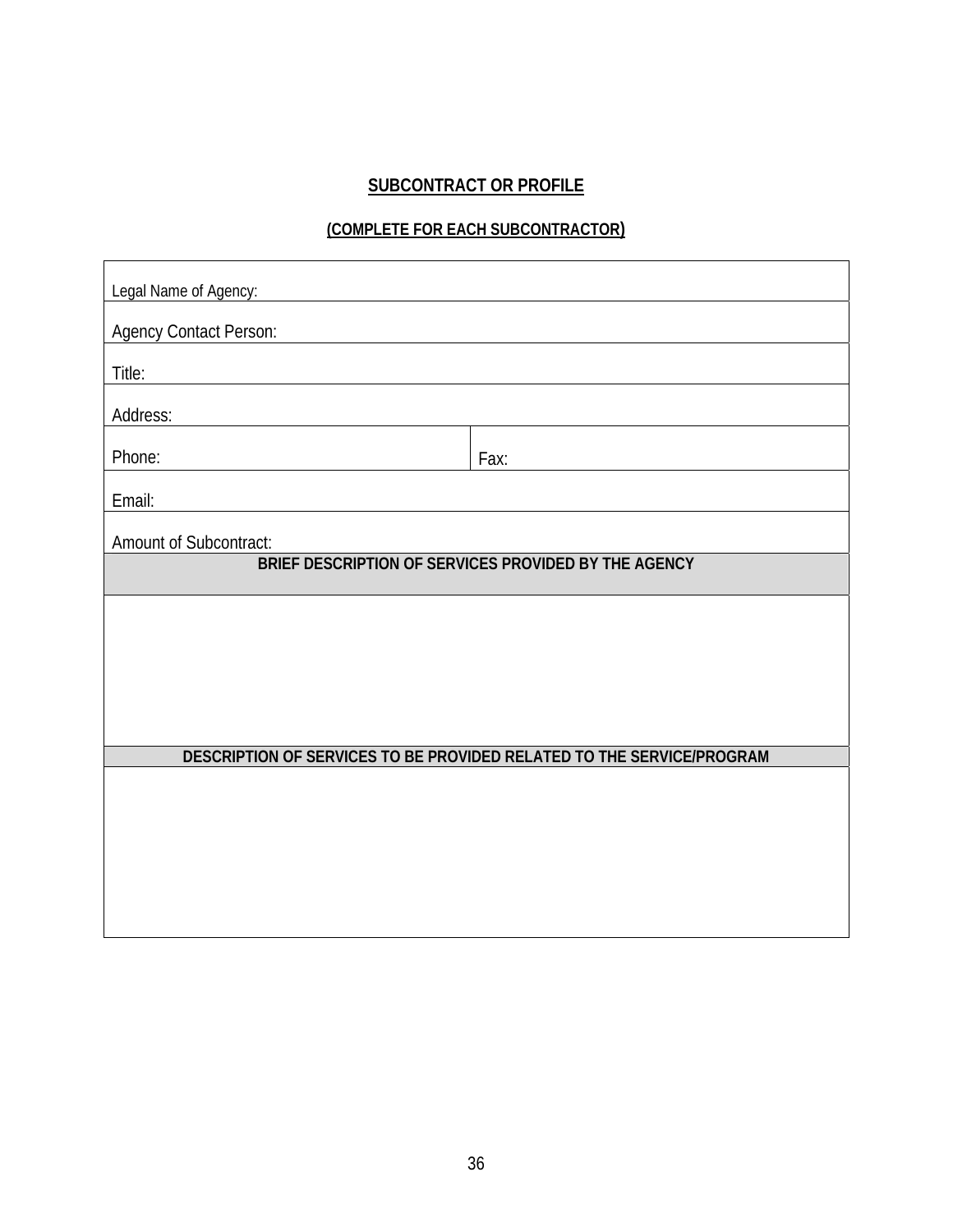## **COVER SHEET Group Homes:**

## **Level II – Therapeutic Group Homes**

## **Request for Qualification**

| Name of Agency:                                |  |
|------------------------------------------------|--|
|                                                |  |
| <b>Address</b>                                 |  |
|                                                |  |
| <b>Application Contact</b><br>Person:          |  |
|                                                |  |
| <b>Contact Person Phone &amp;</b><br>Fax:      |  |
|                                                |  |
| <b>Contact Person Email</b><br><b>Address:</b> |  |

Please specify the cohort groups for which you are applying on the attached page: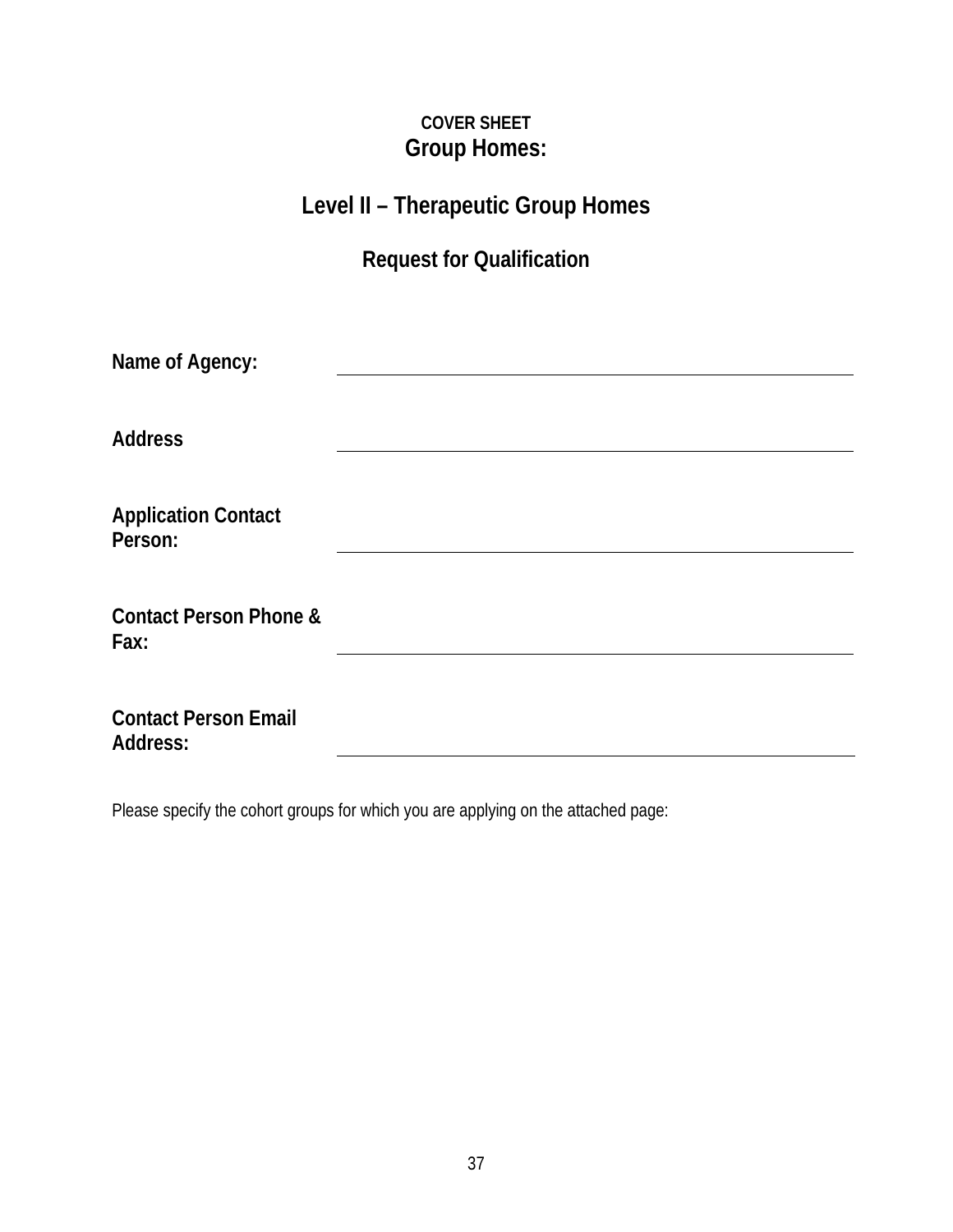### **COVER SHEET**

## **NAME OF AGENCY: \_\_\_\_\_\_\_\_\_\_\_\_\_\_\_\_\_\_\_\_\_\_\_\_\_\_\_\_\_\_\_\_\_\_\_\_\_\_\_\_\_\_\_\_\_\_\_\_\_\_\_\_\_\_\_\_\_\_\_\_\_\_\_\_\_\_\_**

| <b>Service Categories</b>                                          | <b>Check</b>    | Proposed Location(s) of Site(s) |
|--------------------------------------------------------------------|-----------------|---------------------------------|
|                                                                    | Categories      |                                 |
| Non-MR: Cohorts 1-18 are 5-6 bed homes                             | Applying<br>for |                                 |
| #1 Adolescent Males (14-21): psychosexual                          |                 |                                 |
| #2 Adolescent Females (14-21): psychosexual behavior               |                 |                                 |
| problems                                                           |                 |                                 |
| #3 Adolescent Males (14-21): problem behavior                      |                 |                                 |
| #4 Adolescent Females (14-21): problem behavior                    |                 |                                 |
| #5 Adolescent Males (14-21): psychiatric issues                    |                 |                                 |
| #6 Adolescent Females (14-21): psychiatric issues                  |                 |                                 |
| #7 Adolescent Males (14-21): Developmental Disabilities            |                 |                                 |
| (non-MR)                                                           |                 |                                 |
| #8 Adolescent Females (14-21): Developmental Disabilities          |                 |                                 |
| (non-MR)                                                           |                 |                                 |
| #9 Latency Males (10-13): psychosexual behavior problems           |                 |                                 |
| #10 Latency Females (10-13): psychosexual behavior                 |                 |                                 |
| problems                                                           |                 |                                 |
| #11 Latency Males (10-13): problem behavior                        |                 |                                 |
| #12 Latency Females (10-13): problem behavior                      |                 |                                 |
| #13 Latency Males (10-13): psychiatric issues                      |                 |                                 |
| #14 Latency Females (10-13): psychiatric issues                    |                 |                                 |
| #15 Latency Males (10-13): developmental disabilities (non-<br>MR) |                 |                                 |
| #16 Latency Females (10-13): developmental disabilities            |                 |                                 |
| (non-MR)                                                           |                 |                                 |
| #17 Pre-latency Males (5-9): all categories                        |                 |                                 |
| #18 Pre-latency Females (5-9): all categories                      |                 |                                 |
| <b>Service Categories</b>                                          | <b>Check</b>    | Proposed Location(s) of Site(s) |
|                                                                    | Categories      |                                 |
| Non-MR: Cohorts 19-22 are 4 bed homes                              | Applying<br>for |                                 |
| #19 Adolescent Males (14-21): Mentally Retarded                    |                 |                                 |
| #20 Adolescent Females (14-21): Mentally Retarded                  |                 |                                 |
| #21 Latency Males (10-13): Mentally Retarded                       |                 |                                 |
| #22 Latency Females (10-13): Mentally Retarded                     |                 |                                 |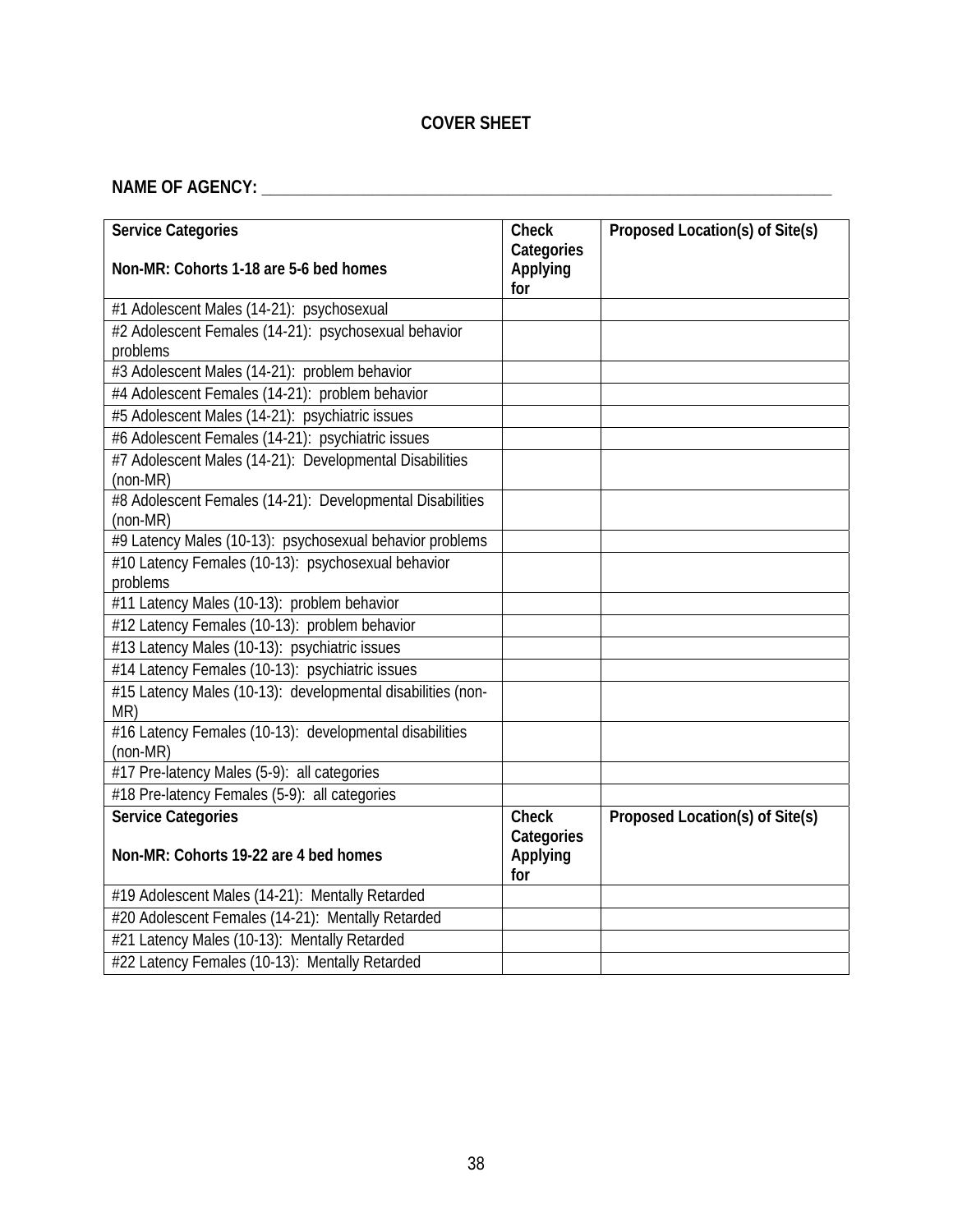#### **LETTER OF INTENT (MANDATORY NON-BINDING)**

**Date: \_\_\_\_\_\_\_\_\_\_\_\_\_\_\_\_\_\_\_\_\_\_\_\_\_\_\_\_\_** 

This is to advise you that our agency is planning to apply for funding in response to the RFQ entitled Group Homes: Level II – Therapeutic Group Homes. We intend to apply for the following number of cohorts:

| <b>AGENCY NAME:</b>      |
|--------------------------|
| <b>AGENCY ADDRESS:</b>   |
| <b>AGENCY CONTACT:</b>   |
| POSITION/TITLE:          |
| <b>TELEPHONE NUMBER:</b> |
| <b>FAX NUMBER:</b>       |
| <b>EMAIL ADDRESS:</b>    |

**Letter of Intent must be received by 3pm on April 21, 2006, to the following person:** 

Elizabeth D'Amico Department of Children and Families 505 Hudson Street Hartford, CT 06106 **Fax:** 860.566.8022 **E-mail:** Liz.D'Amico@po.state.ct.us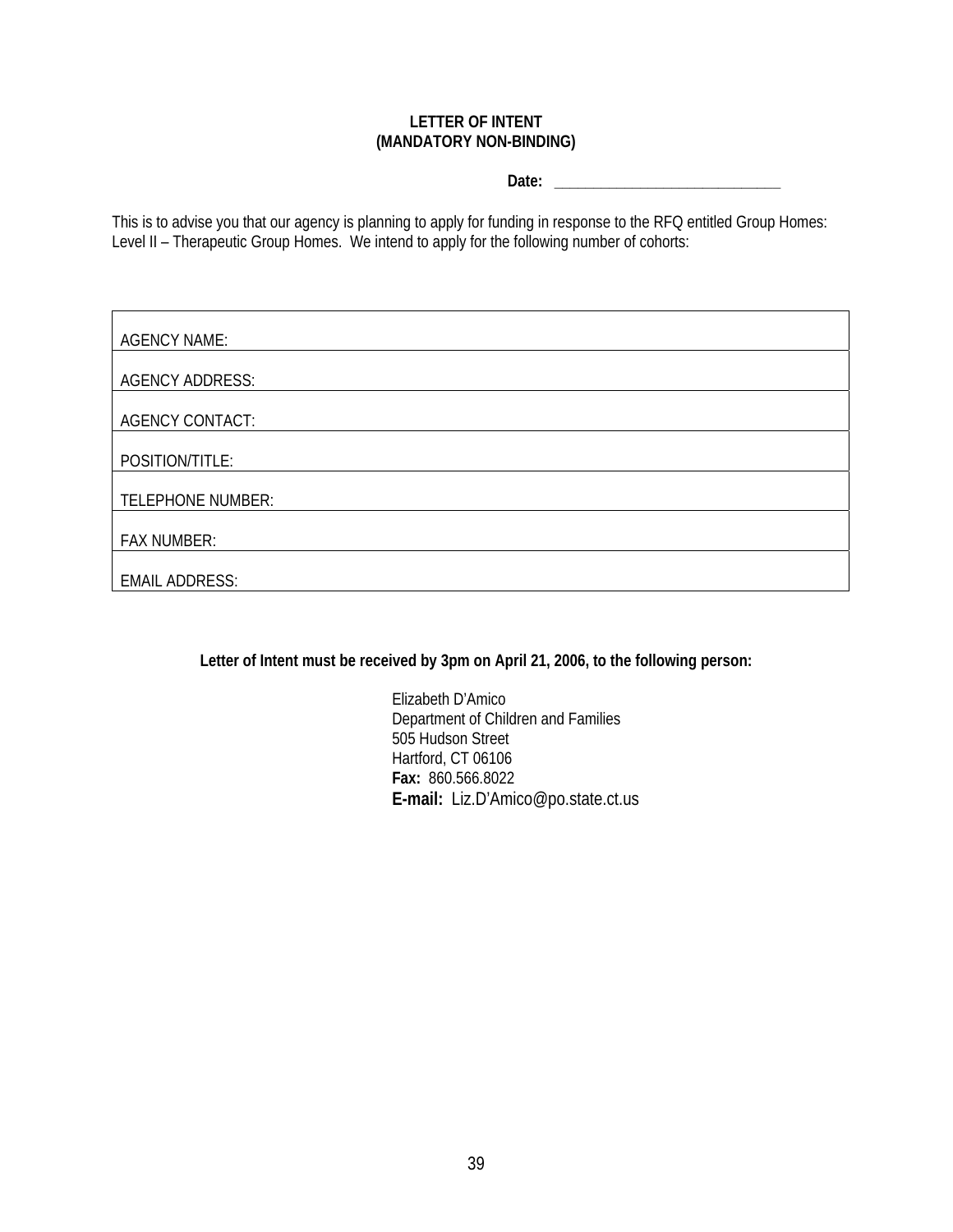#### **STATE OF CONNECTICUT OFFICE OF POLICY AND MANAGEMENT Policies and Guidelines**

#### **Gift Affidavit (Bid or Proposal)**

Gift affidavit to accompany bids or proposals for state procurements with a value of \$50,000 or more in a calendar or fiscal year and licensing arrangements with a cost to the State greater than \$500,000 in a calendar or fiscal year, pursuant Conn. Gen. Stat. §§ 4-250 and 251, and Governor M. Jodi Rell's Executive Order No. 7B, para. 10.

I, Type/Print Name, Title and Name of Firm or Corporation, hereby swear that during the two-year period preceding the submission of this bid or proposal that neither myself nor any principals or key personnel of the submitting firm or corporation who participated directly, extensively and substantially in the preparation of this bid or proposal nor any agent of the above gave a gift, as defined in Conn. Gen. Stat. § 1-79(e), including a life event gift as defined in Conn. Gen. Stat. § 1-79(e)(12), to (1) any public official or state employee of the state agency or quasipublic agency soliciting the bids or proposals who participated directly, extensively, and substantially in the preparation of the bid solicitation or preparation of request for proposal or (2) to any public official or state employee who has supervisory or appointing authority over the state agency or quasi-public agency soliciting the bid or proposal, except the gifts listed below:

| Name of Benefactor | Name of recipient | <b>Gift Description</b> | Value |
|--------------------|-------------------|-------------------------|-------|
| Date of Gift       |                   |                         |       |

List information here

 Further, neither I nor any principals or key personnel of the submitting firm or corporation who participated directly, extensively and substantially in the preparation of this bid or proposal know of any action to circumvent this gift affidavit.

Sworn as true to the best of my knowledge and belief, subject to the penalties of false statement.

| Signature                              |        |     | Date |
|----------------------------------------|--------|-----|------|
| Sworn and subscribed before me on this | day of | 200 |      |

 Commissioner of the Superior Court Notary Public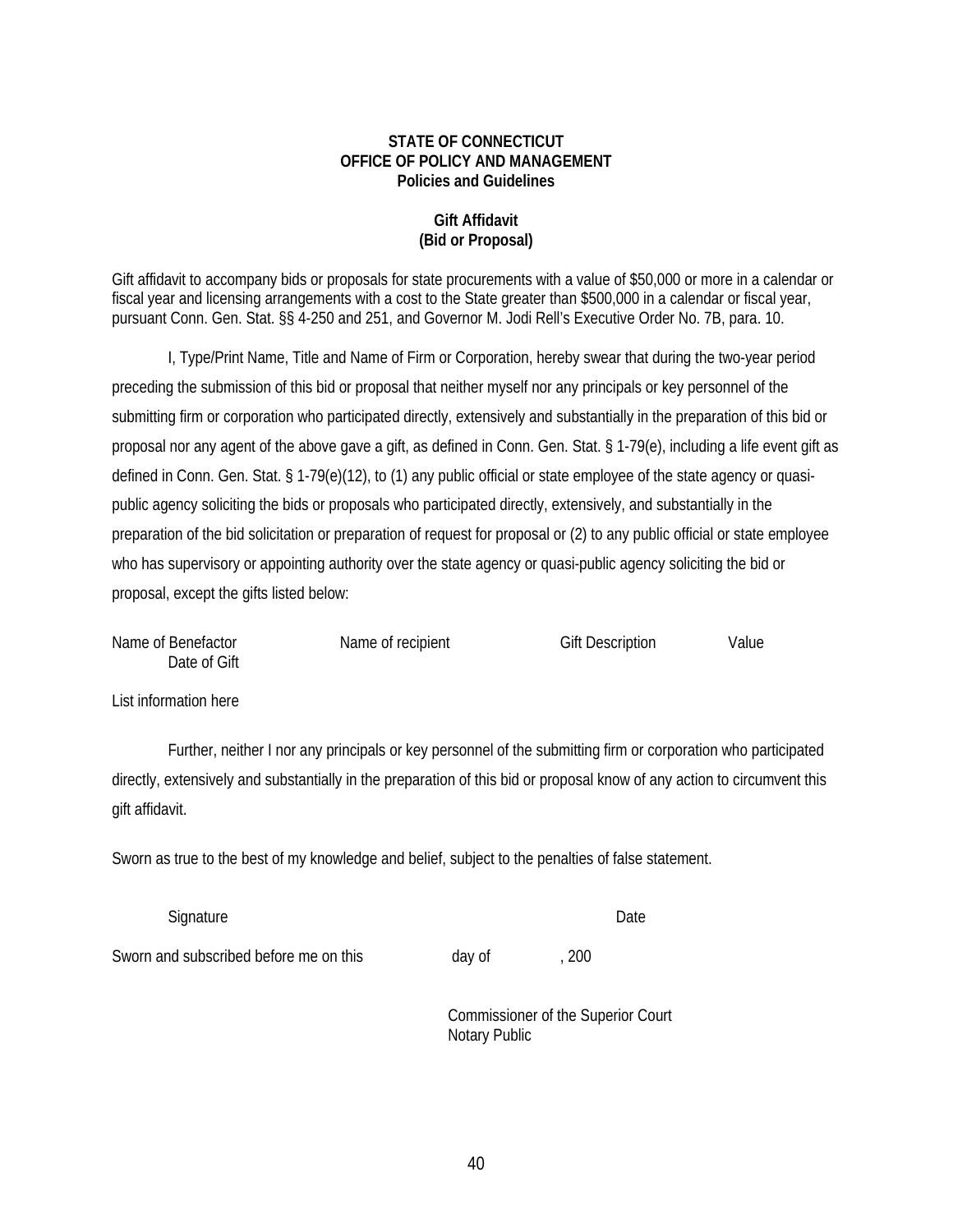#### **STATE OF CONNECTICUT OFFICE OF POLICY AND MANAGEMENT Policies and Guidelines Consulting Agreement Affidavit**

*Consulting agreement affidavit to accompany state contracts for the purchase of goods and services with a value of \$50,000 or more in a calendar or fiscal year, pursuant to Section 51 of Public Act 05-287.* 

*This affidavit is required if a bidder or vendor has entered into any consulting agreements whereby the duties of the consultant include communications concerning business of such state agency, whether or not direct contact with a state agency, state or public official or state employee was expected or made. Pursuant to Section 51 of P.A. 05- 287, "consulting agreement" means any written or oral agreement to retain the services, for a fee, of a consultant for the purposes of (A) providing counsel to a contractor, vendor, consultant or other entity seeking to conduct, or conducting, business with the State, (B)* contacting*, whether in writing or orally, any executive, judicial, or administrative office of the State, including any department, institution, bureau, board, commission, authority, official or employee for the purpose of solicitation, dispute resolution, introduction, requests for information or (C) any other similar activity related to such contract. Consulting agreement does not include any agreements entered into with a consultant who is registered under the provisions of chapter 10 of the general statutes as of the date such affidavit is submitted in accordance with the provisions of this section.* 

I, Type/Print Name, Title and Name of Firm or Corporation, hereby swear that I am the chief official of the

bidder or vendor of the Contract or authorized to execute such Contract. I further swear that I have not entered into any consulting agreement in connection with such contract, except the agreements listed below:

Contractor's Name, Title and Firm or Corporation:

Terms of Consulting Agreement (Date of Execution, Amount, Expiration Date):

Brief Description of Services Provided (Purpose, Scope, Activities, and Outcomes):

 $\Box$  Yes  $\Box$  No Is the Consultant a former state employee or public official?

*If yes, provide the following information about the former state employee or public official:* 

- Former Agency:
- Date Such Employment Terminated:

#### **Attach additional sheets if necessary. This affidavit must be amended if Contractor enters into any new consulting agreements during the term of this Contract**

Sworn as true to the best of my knowledge and belief, subject to the penalties of false statement.

Signature Date

l

Sworn and subscribed before me on this  $\frac{1}{2}$  day of  $\frac{1}{200}$ , 200

 Commissioner of the Superior Court Notary Public